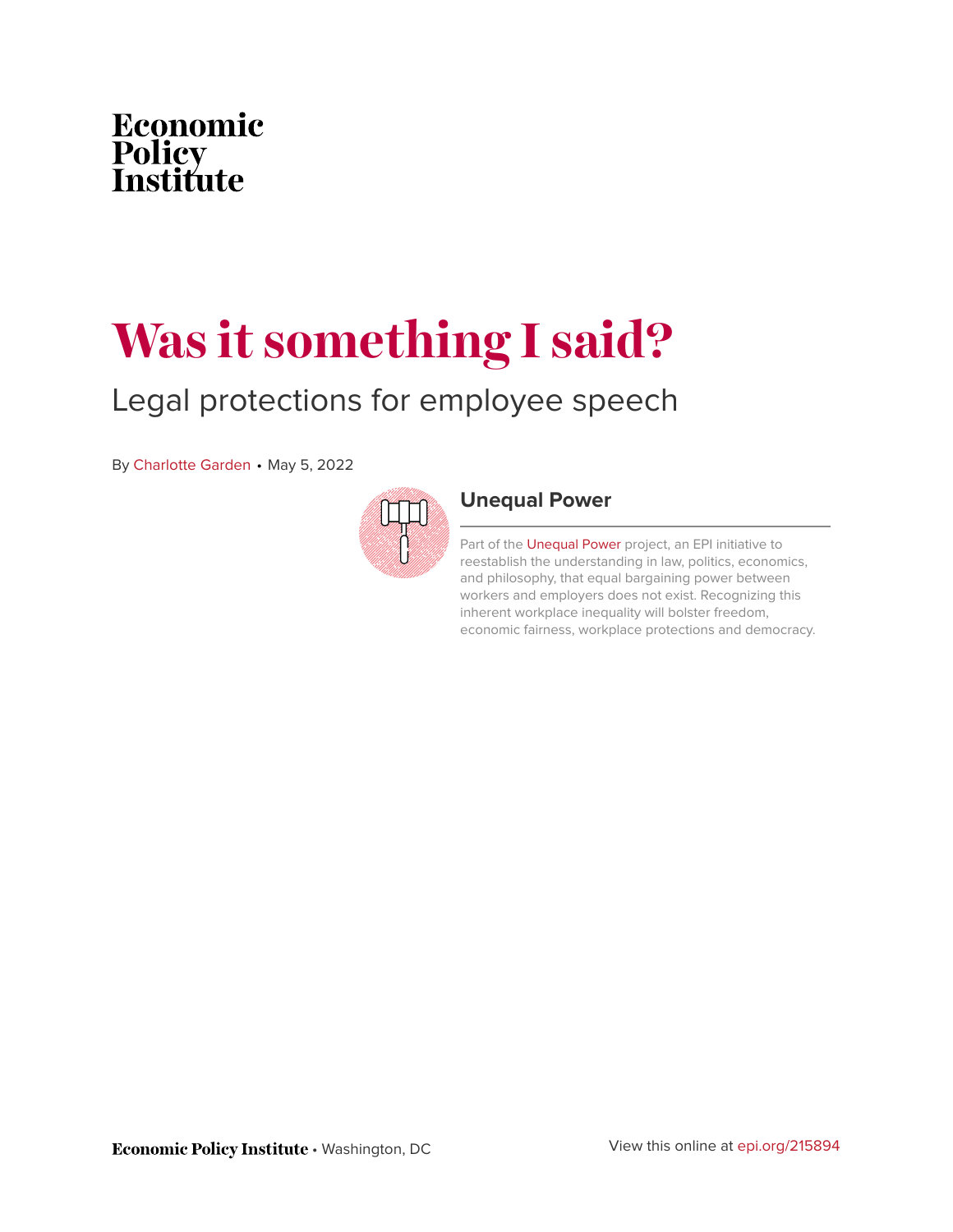# <span id="page-1-0"></span>**Executive summary**

"At-will" employment is sometimes shorthanded as employers' rights to fire employees (and employees' right to quit) for a bad or arbitrary reason, or for no reason at all. Among the bad or arbitrary reasons that employers sometimes fire workers: something the worker said, or something they didn't say. Employees have been fired, often without legal recourse, for criticizing their companies on social media, for running for office, or even for having a bumper sticker supporting a political candidate whose election the boss opposes. The freedom of speech that so many Americans valorize is in practical effect illusory for many American workers.

This report traces the legal rules governing freedom of speech at work. Following a summary that emphasizes the scope of the problem and gives examples, it begins by discussing the background rules of at-will employment, which establish that employers may generally terminate workers for what they say. This rule has its limits—for example, employers may not fire workers in contravention of a state's explicit public policy—but judges tend to apply these exceptions in a patchy and inconsistent fashion. Further, because the First Amendment does not constrain private actors, private-sector workers cannot fall back on the constitution at all; even public-sector employers are often free to fire or discipline workers for their speech.

Beyond common law rules, the report also discusses federal, state, and local statutes that protect certain types of employee speech. These laws tend to apply only to specific subjects and manners of expression. For example, the National Labor Relations Act protects employees' conversations about their working conditions—but only as long as those conversations occur at the right time, in the right place, and in the right manner. For example, among other limits, the NLRA protects only those conversations or meetings that occur during "nonwork time," and the Trump NLRB has recently held that the NLRA does not protect employees' use of their work-issued email addresses. Likewise, some states and localities forbid employers from retaliating against employees for their political views. But each of those laws has serious limitations in coverage,

#### **SECTIONS**

- 1. [Executive summary](#page-1-0) 1
- 2. [I. Introduction](#page-2-0) 2
- 3. [II. Reversing the at-will](#page-6-0) [default](#page-6-0) • 6
- 4. [III. Legal protections](#page-9-0) [for \(some categories](#page-9-0) [of\) worker speech](#page-9-0) • 9
- 5. [IV. How the](#page-30-0) [Constitution can](#page-30-0) [undermine legal](#page-30-0) [protections for](#page-30-0) [employees](#page-30-0) • 30
- 6. [V. Conclusion](#page-31-0) 31

[Notes](#page-32-0) • 32 [References](#page-43-0) • 43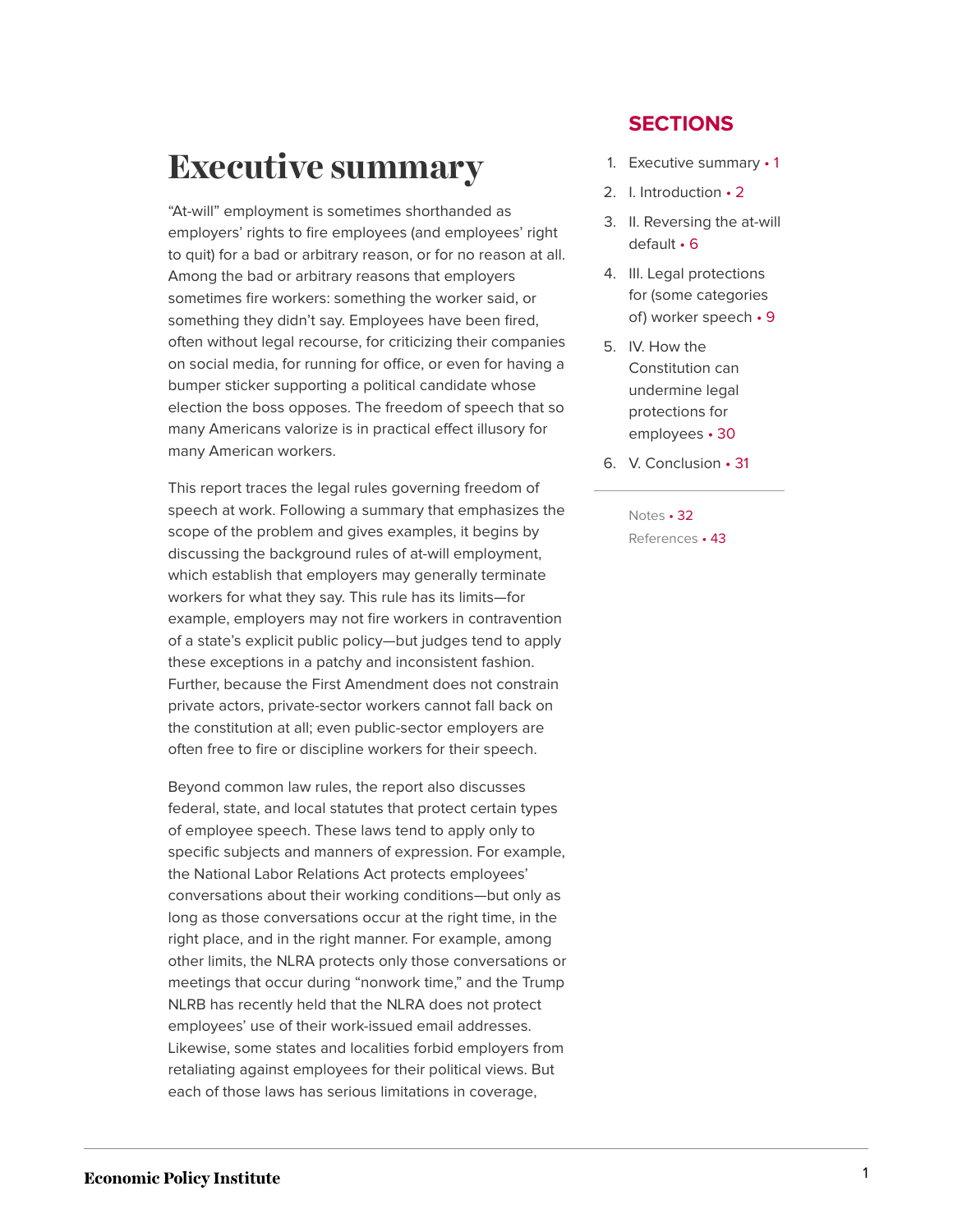enforcement, or both. Worse, employers sometimes challenge even limited protections for workers' expression on the grounds that those protections violate the employer's own rights under the First Amendment.

Finally, some workers have meaningful contractual protections that curb the effects of the at-will doctrine, including as it applies to their speech and expression. But workers cannot achieve these protections without either individual or collective power, both of which have eroded for many workers over the last 80 years. The result is that one real source of protection for workers who speak out—collective bargaining agreements in which employers agree to discipline or fire workers only for good cause—are increasingly out of reach, especially for private-sector workers.

This report aims to help readers understand the legal landscape that effectuates the "freedom of speech" at work. It shows how employers have come to monopolize that freedom for themselves, and why workers experience speech control instead of speech freedom.

# <span id="page-2-0"></span>**I. Introduction**

Americans are divided on any number of fundamental questions, but a recent poll shows broad support for free speech: "Seventy-one percent of Americans think that people should be able to say what they want without state or government censorship" (Gray 2016). But many U.S. workers are not really free to speak their minds, and it's not the government censoring them but their bosses, even when the workers are off duty and even when they are outside of work. This paper discusses the reasons for—and limits of—employer control over employees' expression.

<span id="page-2-3"></span><span id="page-2-2"></span><span id="page-2-1"></span>In 49 U.S. states—every one except Montana—the default setting for private-sector, nonunion employment is "at-will," which is often described as employment from which employees can be fired for a bad reason, an arbitrary reason, or no reason at all.<sup>[1](#page-32-1)</sup> One employment law casebook describes the at-will rule like this: "the employer [is] free to impose any conditions of employment, to discharge an employee at any time for any reason, and to effect the discharge in virtually any manner" (Rothstein, Liebman, and Yuracko [2](#page-32-2)015).<sup>2</sup> The philosopher Elizabeth Anderson has emphasized the consequences of employers' freedom under the at-will rule, characterizing private-sector employment as a form of "private government," and a dictatorial one at that. Anderson rightly emphasizes that employers often have the power to fire employees because of their out-of-work speech and other off-duty activities—a reality of which many employees are unaware. Of course, private employers are not the same as government—Anderson points out that government can often impose much harsher penalties than employers can.<sup>[3](#page-32-3)</sup> Likewise, while workers often face practical barriers to changing jobs, it is still generally easier to change jobs than to immigrate to a new country. At the same time, "private governments impose a far more minute, exacting, and sweeping regulation of employees than democratic states do in any domain outside of prisons and the military" (Anderson 2017, 63). In other words, employers' freedom to fire employees for bad or arbitrary reasons is in essence a freedom to control employees' behavior in significant ways, even when they are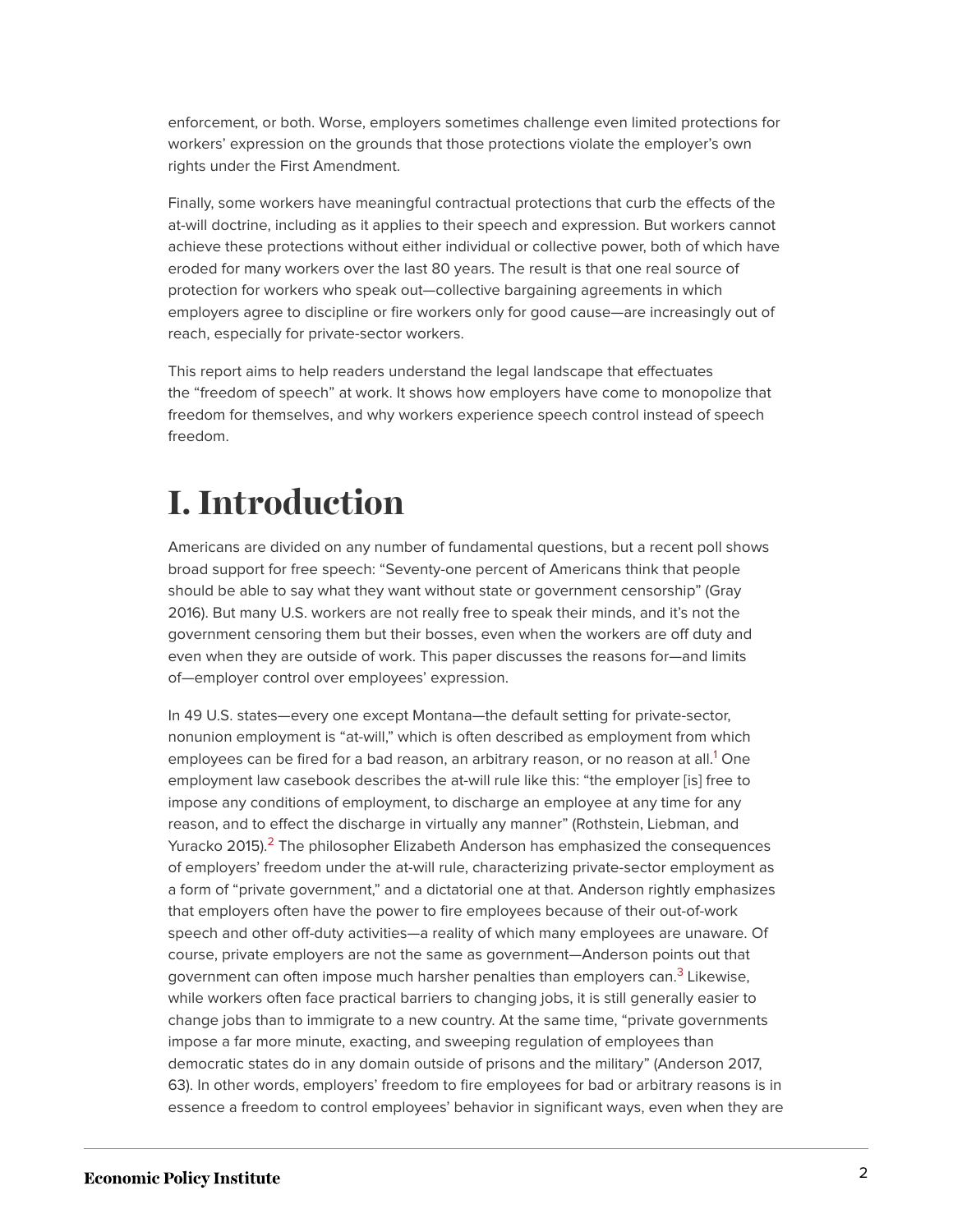#### off the clock.

The at-will default is nominally evenhanded, in the sense that employees are also free to quit their jobs for any reason, at any time, and in any manner. But, as other papers in the Unequal Power initiative show, workers operate under a host of constraints that limit their practical ability to quit. A weak social safety net, uncertainty about how easy it will be to find another job, and family obligations that prevent someone from moving for work can all leave employees stuck working for controlling or abusive employers—and the next employer might be just as bad (Edwards 2022). The rarity of full employment makes quitting and switching jobs problematic, especially for Blacks and workers lacking a college credential (Mishel 2022). And even when wages are cut workers do not quit to the extent that economic theory posits, indicating that employer power is pervasive (Naidu and Carr 2022).

Employees' dependence on their employers for life's necessities, coupled with the at-will default, means that employers can often exercise vast authority over their employees' lives, including their speech and association. Consider the following examples:

- Unionized workers were compelled to choose between attending a Trump rally, using a day of paid time off, or staying home without pay; workers who chose to attend were apparently cautioned not to do or say anything that could be "viewed as resistance" (Allyn 2019). Of course, these choices might have been even tougher if the workers had not been protected by a union contract; in 2012, a group of nonunion mineworkers said they were ordered to "give up a day's pay" in order to attend a Mitt Romney campaign event (Bradford 2017).
- Workers have been fired for expressing support for the political candidates not supported by their bosses. For example, a worker reported that she was fired because she had a Kerry-Edwards bumper sticker; her boss was a Bush supporter (Noah 2004). Juli Briskman, the marketing analyst who in 2017 communicated her disdain for Trump administration policies by flipping off a presidential motorcade, was fired, reportedly for violating a "company policy banning obscene content on social media" (Cassens Weiss 2018). Briskman sued, but her case was dismissed because Virginia, like nearly all states, is an at-will jurisdiction.
- Workers may also face pressure from their bosses to donate to or vote for a particular candidate. Mitt Romney famously encouraged this practice, telling business owners to "make it very clear to your employees what you believe is in the best interest of your enterprise and therefore their job and their future in the upcoming elections." He noted that there was "nothing illegal about you talking to your employees about what you believe is best for the business, because I think that will figure into their election decision, their voting decision, and of course doing that with your family and your kids as well" (Phelan 2012). In fact, one in four private-sector employees said in a 2015 survey that they received political messages or requests from their bosses (Hertel-Fernandez 2018).
- A worker was required to take part in Bible study during working hours and was told he would be fired if he refused. This was likely illegal, but the worker, who had served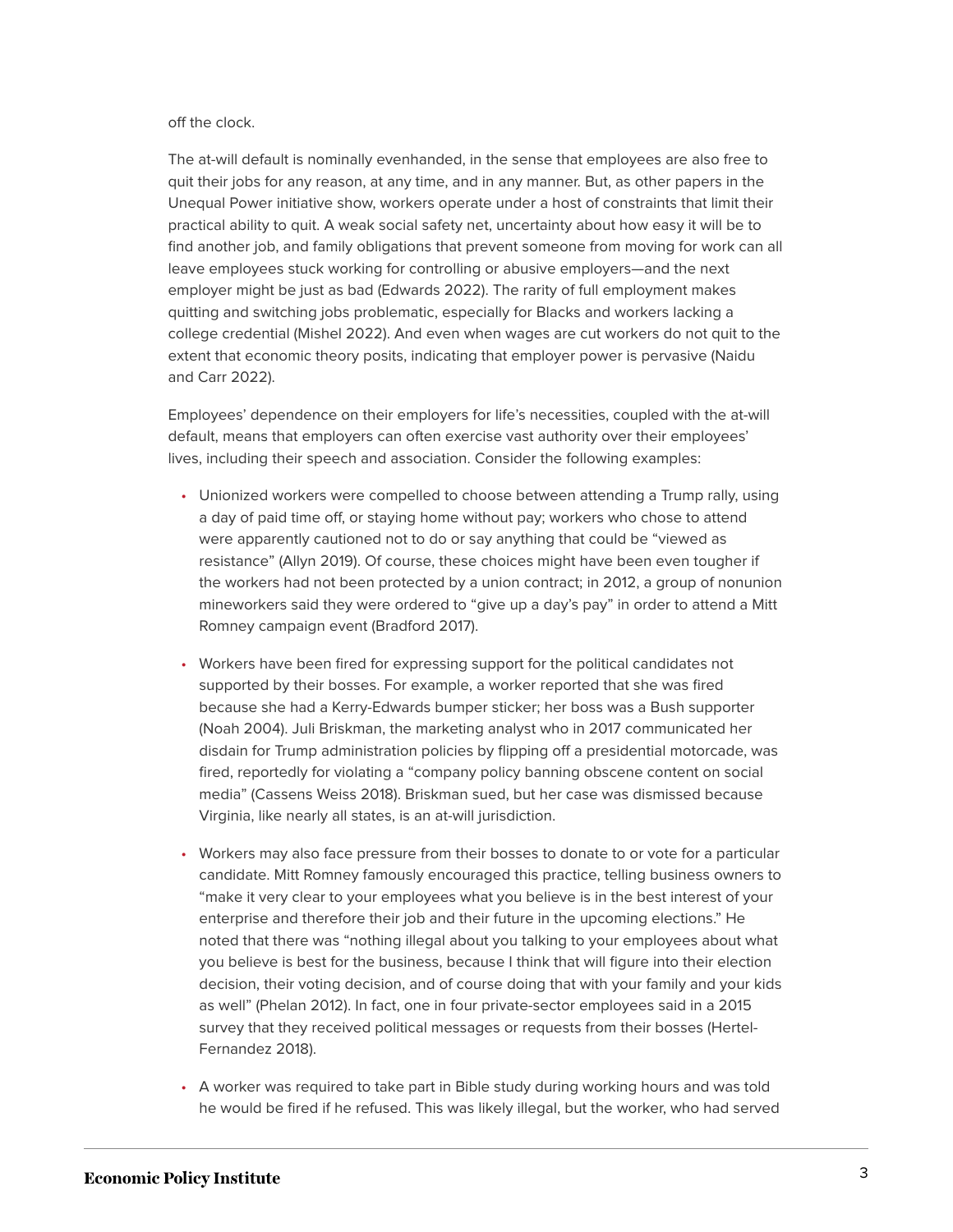time in prison, was "fearful that he wouldn't be able to find other work," so he "stuck with the weekly, hourlong Bible study sessions for six months" (Green 2018).

• During the COVID-19 pandemic, workers lost their jobs for raising questions about whether their workplaces were putting them (or members of the public) in danger (see, e.g., Stone 2020; Scheiber and Rosenthal 2020), and others were prohibited from revealing their own positive COVID diagnoses to their coworkers (Eidelson 2020).

On the other hand, there is some expression for which employers cannot legally fire their employees. For example, employers cannot fire employees for reporting discrimination to the Equal Employment Opportunity Commission (EEOC) or for discussing their respective salaries in the workplace breakroom; retaliating against employees in these situations would violate Title VII of the Civil Rights Act and the National Labor Relations Act, respectively. These examples reflect how the at-will default has been modified by federal, state, or local laws that protect from employer retaliation certain kinds of worker expression. Employees and employers can also modify the at-will default by contract, a reality reflected in most collective bargaining agreements—though only a small minority of American workers are covered by them.

These exceptions mean that whether an employer is constrained from firing an employee because of something the employee has said turns on three main questions. The first is whether the employee is protected by an individual contract or a collective bargaining agreement that overrides that at-will default, and instead sets out specific conditions that must exist before a worker can be disciplined or fired. The second is whether there is a legal rule that protects the employee by creating an exception to the at-will default and, if so, whether there is an enforcement mechanism that is available to the employee as a practical matter. And the third is whether individual workers have market leverage—for example, is the employee too difficult to replace, or will the employee's coworkers go on strike?

Too often, employees will find that none of the answers to these questions works in their favor. Others will not even know which questions to ask and will instead simply decide to remain quiet, fearing that if they say something that angers the boss, they might lose their jobs. This course represents potentially a loss to workers themselves, as well as to their larger workplace and political communities (Eidelson 2020). Some of these larger losses are easy to recognize: workers who fear employer retaliation might not speak out about harassment they are experiencing; they might not learn that they have a shared workplace complaint that they could jointly raise with their boss; they might not blow the whistle about dangerous or illegal company practices; and they might not speak up about an idea that would make the workplace run more efficiently. Other harms can be harder to see; for example, Cynthia Estlund has persuasively argued that "the workplace is the location where people come together for purposive, cooperative activity and where they gain or lose much of their sense of community and of self-worth" (Estlund 1995, 108). That insight highlights the moral and political dimensions of workers' freedom of speech.

A meaningful freedom of speech for workers could come from two places. First, workers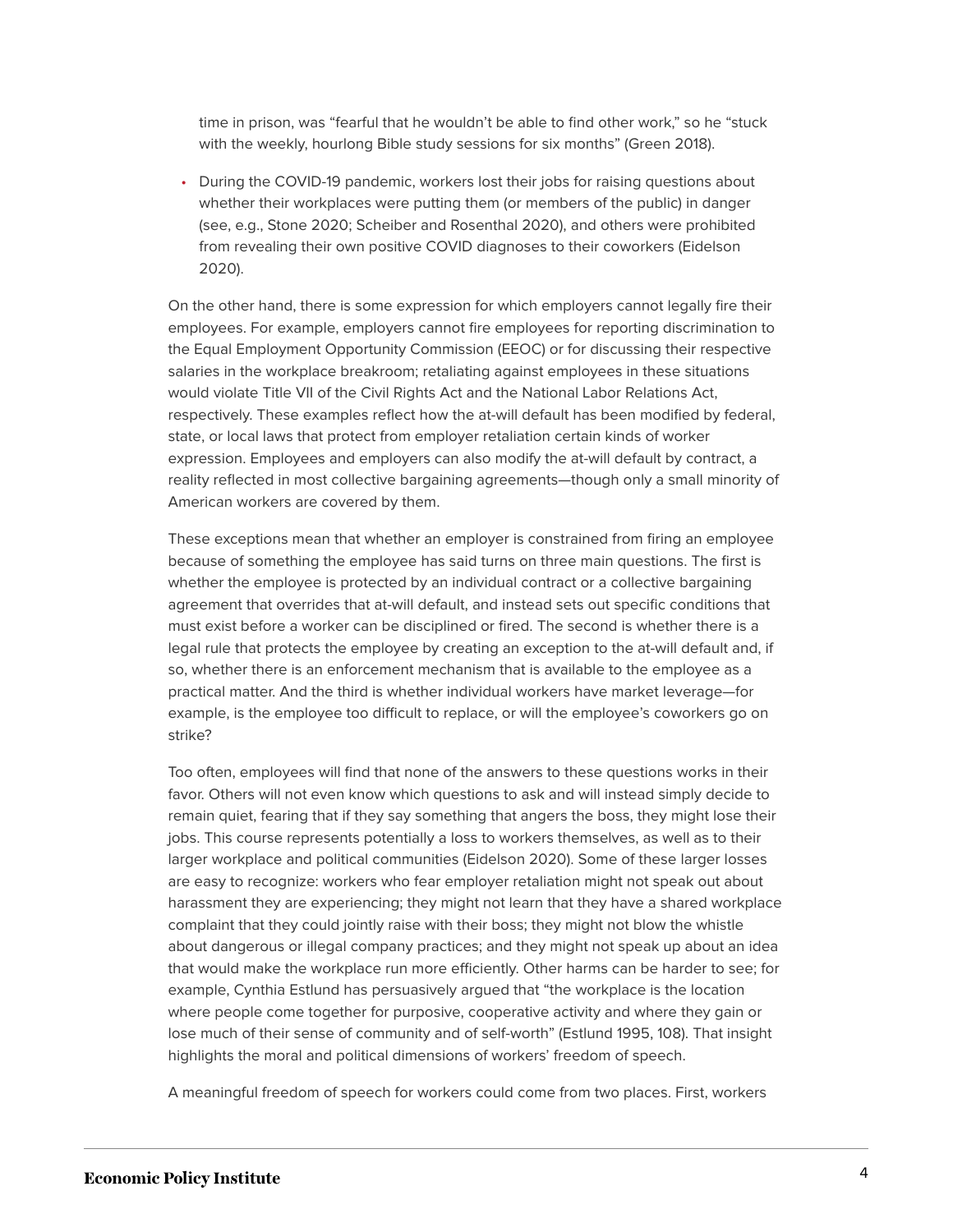could have enough individual or collective power to secure their employers' commitments to discipline or fire workers only for good reasons—that is, only when the worker has meaningfully harmed the employer or the employee's coworkers. And, as the next section of this paper discusses, some U.S. workers have done just that through unionization and collective bargaining, or even through individual negotiations. But the vast majority of workers do not have contractual protections and instead have to rely on a second pathway to freedom of speech: a combination of whatever power they can muster in the moment, their employers' sense of propriety, and—importantly—a patchwork of legal rules that prohibit employers from taking action against employees in certain circumstances. The bulk of this paper is taken up with explaining some of these rules and illustrating why they do not add up to meaningful free speech for workers. That is, employers are often able to suppress their employees' speech on and off the job in the private sector and, to a lesser extent, the public sector.

This paper begins by discussing workers who often do have meaningful protections against employment consequences for their speech, either because of contractual commitments or because they live in one of a small number of U.S. jurisdictions that have reversed the at-will presumption. Then, it turns to legal rules that take certain worker statuses and activities out of the at-will arena. It begins with the National Labor Relations Act (NLRA), which undergirds both unionized and nonunionized workers' collective power by protecting private-sector employees' "concerted activity," including speech related to working conditions—though with significant limitations. Among those limits: the law protects only "concerted" activity involving multiple employees; it applies only to topics with a sufficient nexus to the workplace; and workers can lose protection if they pursue collective action outside approved pathways. In addition, the NLRA imposes few constraints on employers, who are free to require employees to listen to a near-constant barrage of anti-union messages as long as those messages do not rise to the level of coercion.

Next, the paper turns to particular topics that can place employees at heightened risk of employer retaliation, such as employee speech about their own working conditions, the employer's misdeeds, or the employee's religious, social, or political views and beliefs. Importantly, there exist legal protections that cover employees' speech on these topics, though, as the paper discusses, these protections are full of holes. For example, a long list of statutes provides at least some protection for employee whistleblowing—provided employees tell the right audience about what they have discovered. Likewise, workplace protections such as those found in anti-discrimination law are typically coupled with protections against employer retaliation, though these protections also have limitations that can be counterintuitive.

This report focuses on types of employee speech that can have considerable social value in addition to reflecting employees' own autonomy interests; often, that social value is reflected in the fact that Congress, state legislatures, or other government bodies have established at least a degree of protection from the harshness of the at-will default when workers engage in these types of speech. Conversely, this report does not discuss some other types of worker speech over which employers often exert significant control. For example, employees' job duties often involve speech—for example, a fast-food restaurant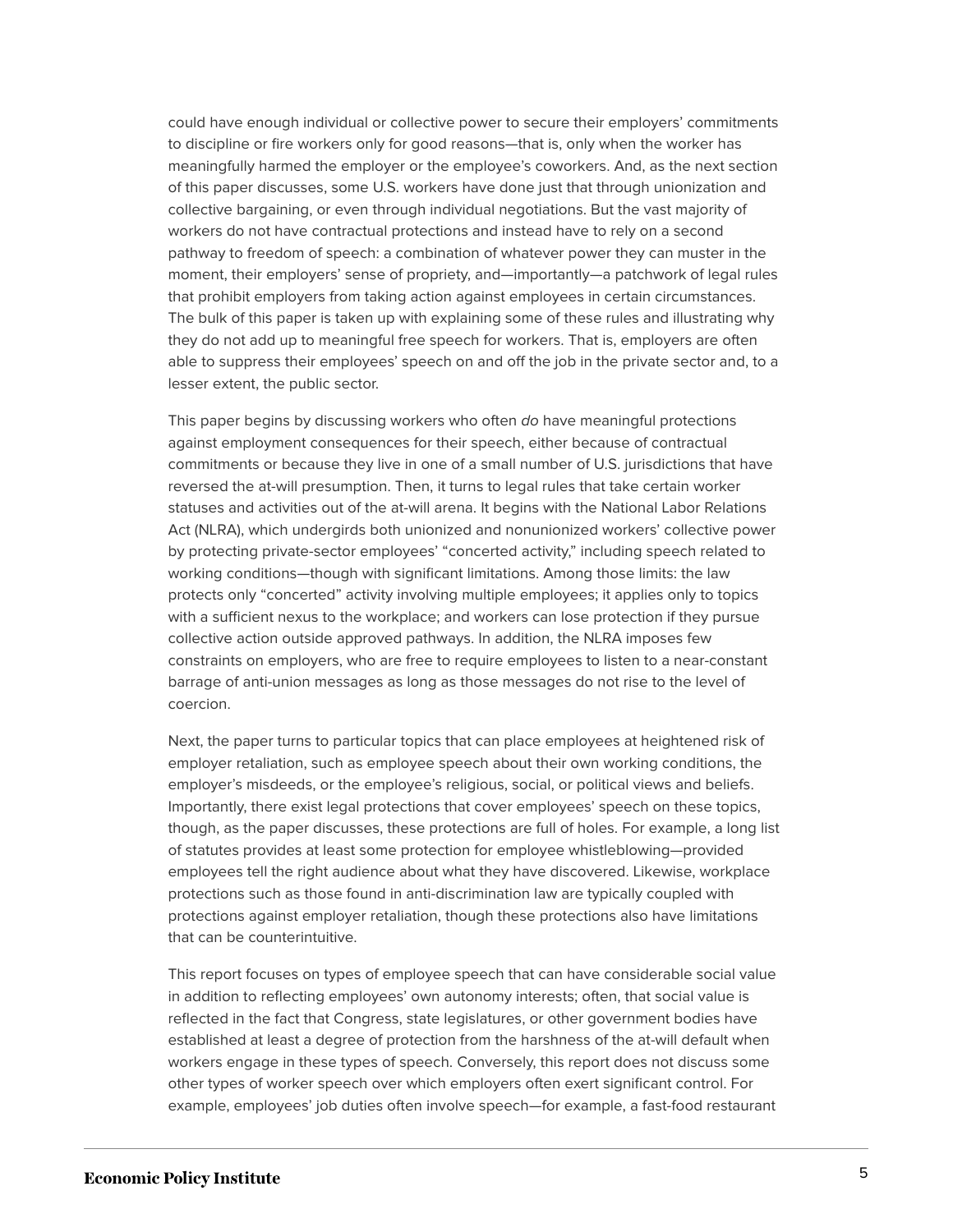might require its cashiers to attempt to upsell customers to a larger size meal. Additionally, some worker speech harms others; for example, harassing speech, which can trigger employer liability under some circumstances. But even when liability is not on the table, employees may sometimes find their coworkers' speech to be upsetting or annoying, and employers may be called upon to mediate these disputes. This paper touches only briefly on these issues.

<span id="page-6-1"></span>Some readers might be surprised that a report about workers' freedom to speak without facing employment consequences has not yet mentioned the First Amendment. Because the First Amendment constrains only government, not private individuals or entities,<sup>[4](#page-32-4)</sup> the First Amendment is not implicated when a private employer fires employees for their speech. However, the paper does close with two observations about First Amendment law as it relates to worker speech. First, public employees have limited First Amendment protections against being fired by their government employers when they speak as citizens, though these protections rarely cover public employees' speech about their working conditions. Second, private employers can invoke the First Amendment when the government regulates their speech, which means there is a risk that courts will strike down government regulation of employer speech even when the regulation is intended to promote employee freedom. For example, if Congress amended the NLRA to require employers to remain neutral about the possibility of employee unionization, courts might then conclude that the change violates employers' First Amendment rights, even though it would also promote employees' speech and association.<sup>[5](#page-32-5)</sup>

<span id="page-6-2"></span>For at-will employees, the threat of employment consequences for their speech is considerably greater than the threat of government censorship. There exists a list of legal rules intended to constrain employers, but a combination of employer-friendly exceptions and the difficulties of enforcing rights means that employers retain extensive practical ability to punish workers for speech of which employers disapprove. Freedoms that many Americans hold dear thus stop at the boss's door.

### <span id="page-6-0"></span>**II. Reversing the at-will default**

<span id="page-6-3"></span>What do the examples in the introduction to this report have in common? They each involve speech: an employer either pressured its employees to express or suppress certain views, or punished an employee after the fact because of something the employee said. But at a higher level of abstraction, we might say that these examples each reflect the "bad reason" prong of the standard at-will formulation.<sup>[6](#page-32-6)</sup> These employees either were fired for a bad reason, or they were told to comply with a capricious or unjust workplace rule on pain of being fired (for a bad reason). Put this way, employer control over employee speech is one manifestation of employers' control over workers generally.

If employer control over employee speech is a symptom, and the at-will rule is the diagnosis, then the cure would be to change the at-will default to one in which workers can be disciplined or fired only for "just cause." Or, as Cynthia Estlund put it, "[d]ue process, in the form of a 'just cause' requirement for discharge and a fair hearing, would both bolster the existing protections of highly valued employee speech and, incidentally,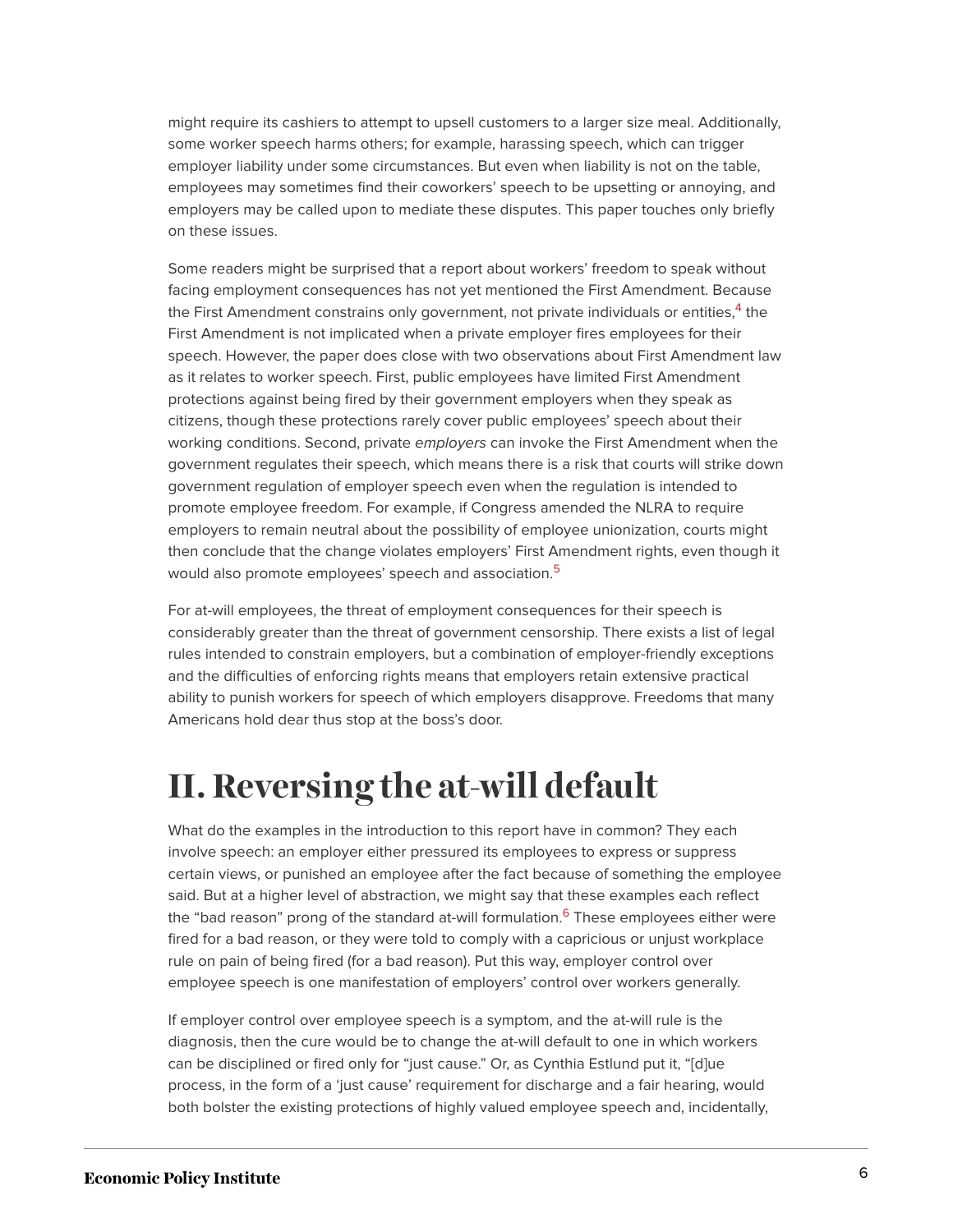generate some protection for less exalted forms of speech that simply do not justify the extreme sanction of discharge" (Estlund 1995, 104; see also Estlund 1996).

What counts as just cause can be malleable, but two commentators described the concept like this: "Just cause…embodies the idea that the employee is entitled to continued employment, provided he attends work regularly, obeys work rules, performs at some reasonable level of quality and quantity, and refrains from interfering with his employer's business by his activities on or off the job" (Abrams and Nolan 1985, 594). This standard does not equate to absolute protection for workers' speech and association, but it does mean that workers cannot be disciplined or fired simply because they have expressed an opinion with which their boss disagrees. Instead, the employer will have to demonstrate that the employee has actually harmed the employers' legitimate interests.<sup>[7](#page-32-7)</sup>

<span id="page-7-0"></span>For a relatively small number of private-sector workers in American workplaces, this concept is already a reality: they are covered by a contract that contains just-cause protections, or they work in one of the small number of U.S. jurisdictions that have legislatively changed the at-will default. This section briefly describes contractual and statutory just-cause protections. It offers several reasons that they can be a useful and durable source of employment protection for employees, especially when coupled with enforcement mechanisms that mean workers do not have to rely on expensive and uncertain litigation or individual arbitration to enforce their rights. This discussion will also provide a backdrop for the next section, which turns to legal protections that limit the extent to which employers can fire or discipline employees for specific categories of expression.

### **A. Contractual just-cause protections and employee speech**

<span id="page-7-1"></span>Some private-sector workers benefit from contractual protection against termination for arbitrary or bad reasons. Tenured college professors fall into this category,<sup>[8](#page-33-0)</sup> as do workers who have negotiated employment contracts that list specific grounds on which the employer can terminate the contract. But these are the exception rather than the norm; there is no requirement that an employment relationship be memorialized in a written contract, and most U.S. employees work without one. Other employees may benefit from "implied" contracts, which are created when the employer makes a unilateral promise regarding the employment relationship, but, again, these are relatively rare, especially because employers can draft employment documents to avoid making any contractual incursions on at-will employment.<sup>[9](#page-33-1)</sup> Finally some employees—though only about 6% of private-sector workers—are covered by collective bargaining agreements, which are the main focus of this section (BLS 2022).

<span id="page-7-2"></span>Collective bargaining agreements commonly overturn the presumption of at-will employment by including just-cause protections from termination. These provisions can vary in their language but are often quite straightforward. For example, the United Auto Workers' collective bargaining agreement with Ford Motor Company states simply that Ford "retains the sole right to discipline and discharge employees for cause, provided that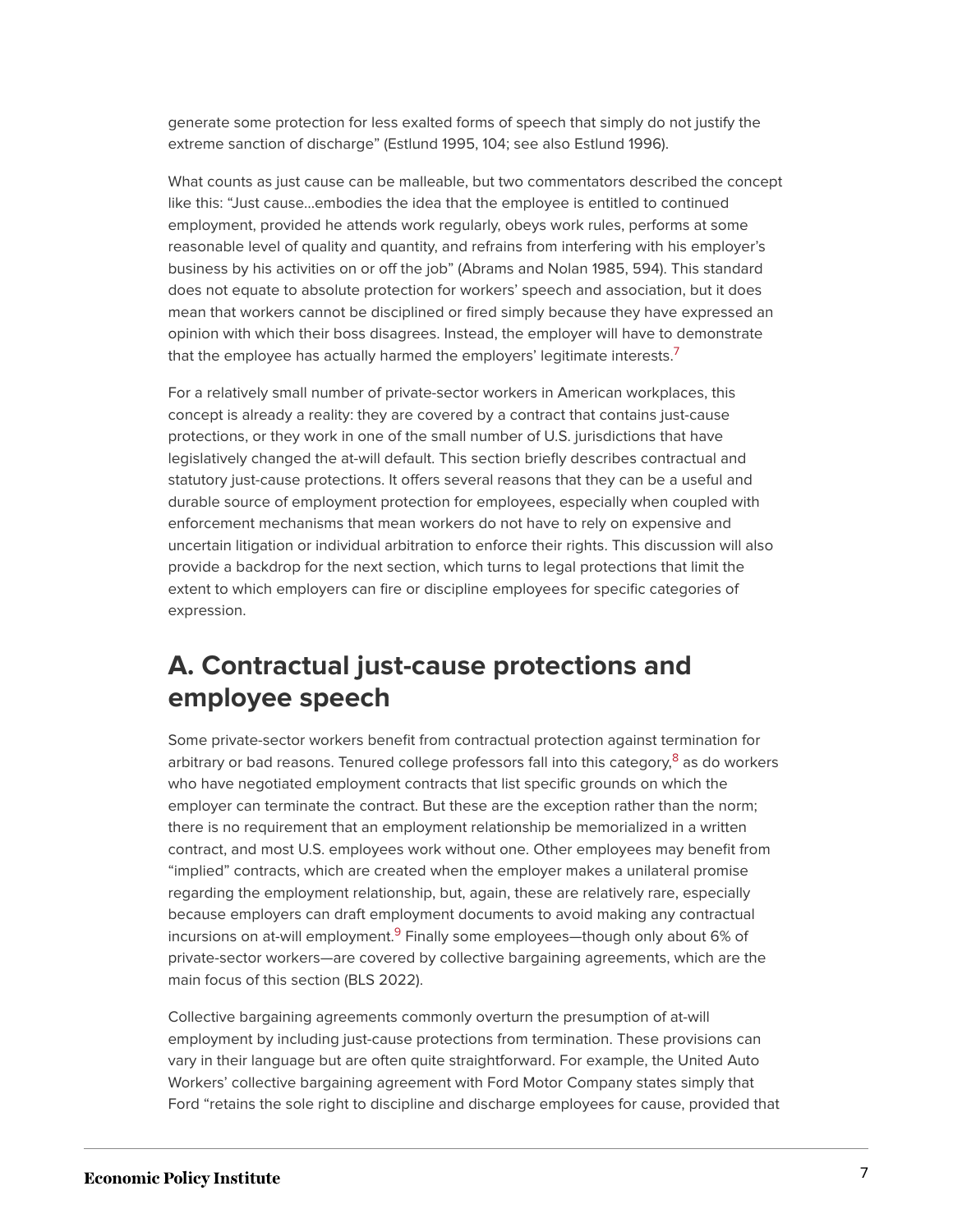in the exercise of this right it will not act wrongfully or unjustly or in violation of the terms of this Agreement" (UAW and Ford Motor Company 2019, 17). Further, collective bargaining agreements may require progressive discipline for lesser infractions and require that disciplinary infractions be wiped from an employee's slate after a period of time. And they typically include procedural protections; for example, most collective bargaining agreements include a grievance process that a union or employee can use to challenge discipline imposed without justification, and labor law requires employers to allow unionized employees to have a union representative present during interviews that may lead to discipline.<sup>[10](#page-33-2)</sup>

<span id="page-8-0"></span>Two features make collectively bargained just-cause provisions especially meaningful. First, the employer typically has the burden to show that it had just cause. Second, primary responsibility for enforcing a collective-bargaining agreement rests with the union, rather than individual employees. Unions, unlike individual employee plaintiffs, then become repeat players with enforcement expertise developed over time. Moreover, they are usually considerably better resourced than individual employees, perhaps even employing an attorney who does nothing but handle grievances arising under the union's collective bargaining agreements. Thus, whereas employers often violate statutory labor and employment law with impunity because of barriers to effective enforcement, the enforcement of just-cause collective bargaining agreements can and should be routine.

### **B. Statutory good-cause protections**

<span id="page-8-1"></span>A small number of U.S. jurisdictions have overturned the at-will presumption by statute. Montana is the only state to do so; in addition, Puerto Rico and the Virgin Islands have passed similar laws, as has New York City with respect to fast-food workers and Philadelphia with respect to parking attendants.<sup>[11](#page-33-3)</sup> While these laws are similar in that they restrict employers from terminating employees without a good reason, there are some important enforcement-related differences that bear on their effectiveness. This section briefly compares the Montana statute to the New York City one.

Montana's law requires that private-sector employers have "good cause" to fire employees, with good cause defined as "any reasonable job-related grounds for an employee's dismissal based on" the employees' "failure to satisfactorily perform job duties"; "disruption of the employer's operation"; "material or repeated violation of an express provision of the employer's written policies"; or "other legitimate business reasons."<sup>[12](#page-33-4)</sup> The law is enforced by employees through litigation in state courts or in arbitration,<sup>[13](#page-33-5)</sup> and employees can recover damages, subject to some important limits.<sup>[14](#page-33-6)</sup>

<span id="page-8-5"></span><span id="page-8-4"></span><span id="page-8-3"></span><span id="page-8-2"></span>New York City's law prohibits fast-food employers from firing workers without just cause, which the statue defines as "the fast food employee's failure to satisfactorily perform job duties or misconduct that is demonstrably and materially harmful to the fast food employer's legitimate business interests."<sup>[15](#page-33-7)</sup> Additionally, the law mimics many collective bargaining agreements by requiring employers to follow a written progressive discipline policy in non-"egregious" cases.<sup>[16](#page-33-8)</sup> Other provisions make it harder for employers to evade the law by, for example, using layoffs or hours reductions to disguise decisions to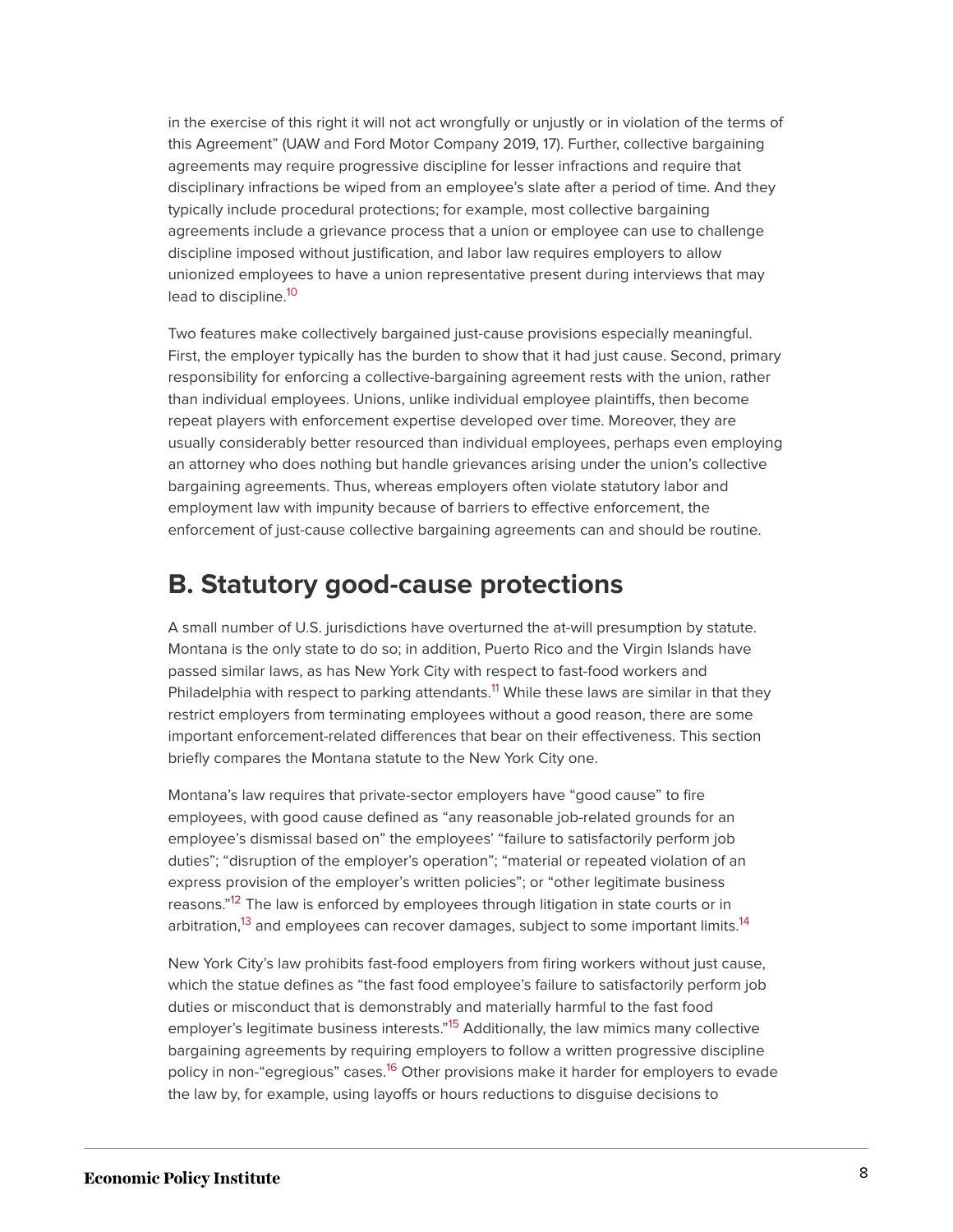<span id="page-9-2"></span><span id="page-9-1"></span>terminate without good cause.<sup>[17](#page-33-9)</sup> And, as to enforcement, "any person, including any organization, alleging a violation" may file a lawsuit or demand a specialized arbitration process,<sup>[18](#page-33-10)</sup> and the city's law department can also undertake enforcement proceedings against repeat violators.<sup>[19](#page-33-11)</sup>

<span id="page-9-3"></span>Requiring that employers have good cause to terminate or discipline an employee can be a significant source of protection for workers. But not all good-cause provisions are created equal: as the preceding paragraphs describe, Montana's law is weaker than New York City's on substance, and it is also harder to enforce. In other words, New York City's law comes closer to replicating the protections that usually come with effective union representation, which means it has the potential to do more than the Montana law to deter employers from treating employees arbitrarily or with bad cause.

The at-will default is a central reason that employers can fire workers because of their speech, even when that speech does not harm production. Contractual or statutory justcause protections can be an effective way to get to the root of the problem, especially when their enforcement mechanism is well-designed.

# <span id="page-9-0"></span>**III. Legal protections for (some categories of) worker speech**

Another approach to protecting valuable speech by workers is for legislatures to enact (or state courts to recognize in their decisions) protections for specific categories of worker speech. For example, labor law protects workers' rights to join together to speak out about labor conditions; employment discrimination law protects workers who oppose discrimination at work; and whistleblower laws protect workers who report corporate wrongdoing to the authorities. Where these statutes apply, employers may not leverage their economic power over employees to demand silence. However, as discussed below, there are pitfalls to this approach: these statutory protections can apply in unpredictable ways, and, even where they apply, enforcement can be difficult or ineffective.

This section is organized around several types of worker speech that have (or at least may have) social value but that many employers would like to suppress. The discussion that follows is not intended to be a comprehensive treatise on legal protections for employees but instead to illustrate two general ideas: first, that there exists tremendous variation in the extent to which law protects workers' speech; and second, that even within protected categories of worker speech, it is easy for workers to fall through the cracks, losing statutory protection and reverting to the at-will default.

The section begins with a fairly detailed discussion of the NLRA and its protection for workers' collective action, before moving on to other topics. The extended discussion of the NLRA is partially illustrative—an example of how even broadly drafted statutory protections can leave workers to navigate a confusing array of exceptions and qualifications. It is also intended to give readers a more complete sense of how the landmark federal statute that is aimed at increasing workers' bargaining power functions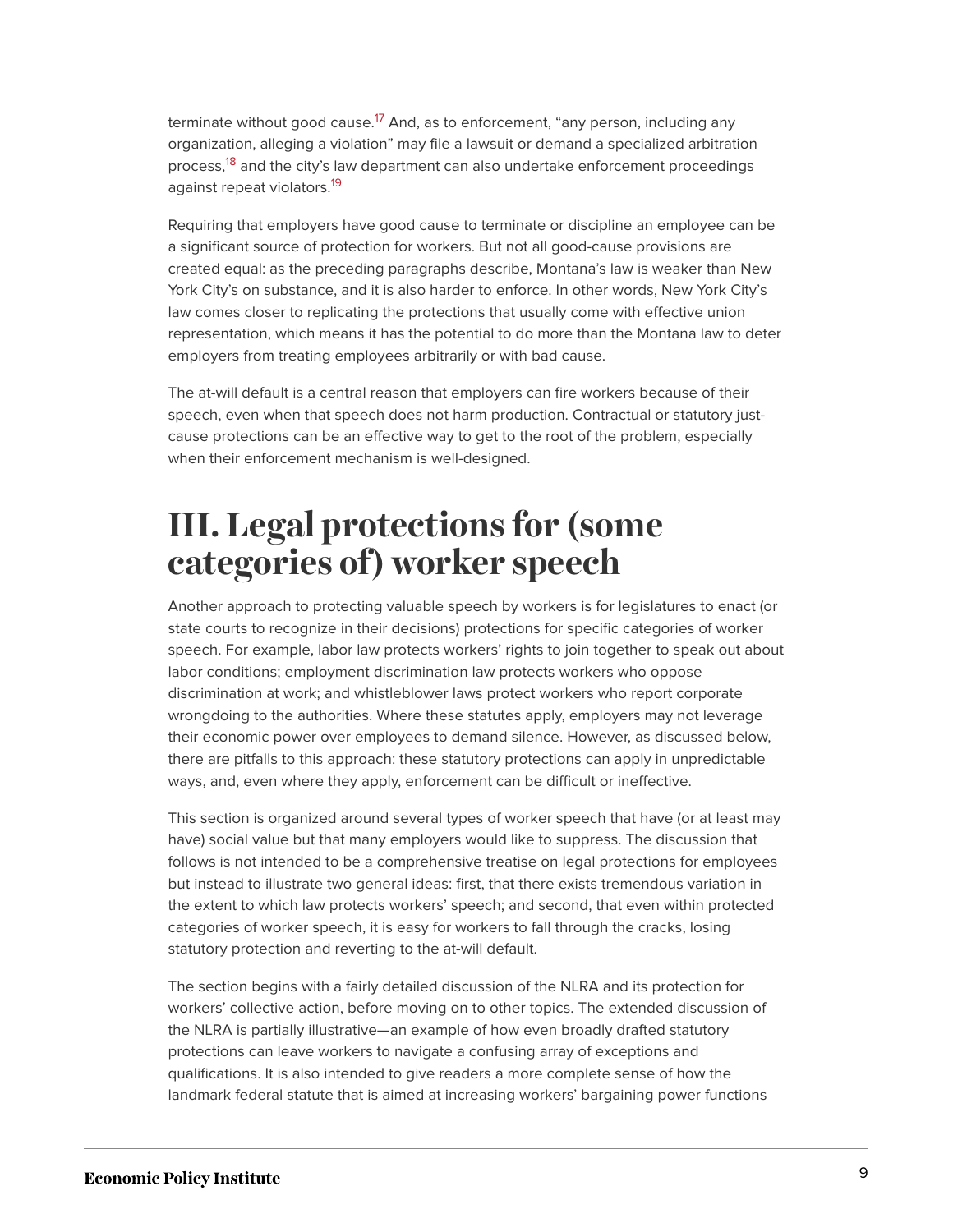to protect (or not) workers' speech about their working conditions.

### **A. Workers' rights to criticize their working conditions and organize for improvements in those conditions**

While the COVID-19 pandemic has been disruptive for everyone, essential frontline service workers have had to cope with especially dangerous and challenging conditions, risking their health to ensure that essential services continued. While some employers moved quickly to make their workplaces safer, others took a more lackadaisical approach. Especially in the latter scenario, workers often responded by demanding that their employers do more to keep them safe and also to recognize the burdens of work during the pandemic by increasing pay, improving sick leave, and more.

But employers sometimes responded to these requests by firing the "troublemakers." For example, when Ben Bonnema and one of his coworkers became concerned about ventilation and unmasked customers at the Trader Joe's where they worked, they wrote a letter to the company's chief executive officer (CEO) requesting specific improvements; Bonnema's boss then fired him with a written termination notice that invoked Bonnema's "at-will" status and claimed Bonnema's suggestions were "not in line with company values" (Shammas and Knowles 2021).

Bonnema's situation is not unique. Though particulars differ from case to case, it is distressingly common for employees who work together to try to improve their pay or other working conditions to be fired, disciplined, or reprimanded. In these scenarios, the employer's response serves a double purpose: getting rid of a squeaky wheel, and sending a message to other employees about the costs of expressing discontent.

Bonnema's situation had a happy ending: after he tweeted about being fired, a labor lawyer offered to help. Soon after, Trader Joe's agreed to reinstate Bonnema and take other remedial steps. This remedy was available because the National Labor Relations Act guarantees workers, even nonunion workers, the right to act together to improve their wages and working conditions—exactly what Bonnema and his coworker did when they wrote to the CEO.

<span id="page-10-0"></span>This section focuses on the NLRA and discusses statutory limits to the at-will rule that apply when private-sector workers try to improve their working conditions.<sup>[20](#page-33-12)</sup> However, there are also significant limitations to the NLRA's protection, and workers are vulnerable to discipline or discharge when they act outside the boundaries of that protection.

<span id="page-10-2"></span><span id="page-10-1"></span>One caveat: in discussing the boundaries of the NLRA protection for workers' speech and association, this section tells only part of the story. Courts have also undermined the NLRA's protection for workers' collective action by limiting the remedies available when employers violate the NLRA, $^{21}$  $^{21}$  $^{21}$  authorizing employers to counter employees' collective action with solidarity-destroying tactics, $22$  and more.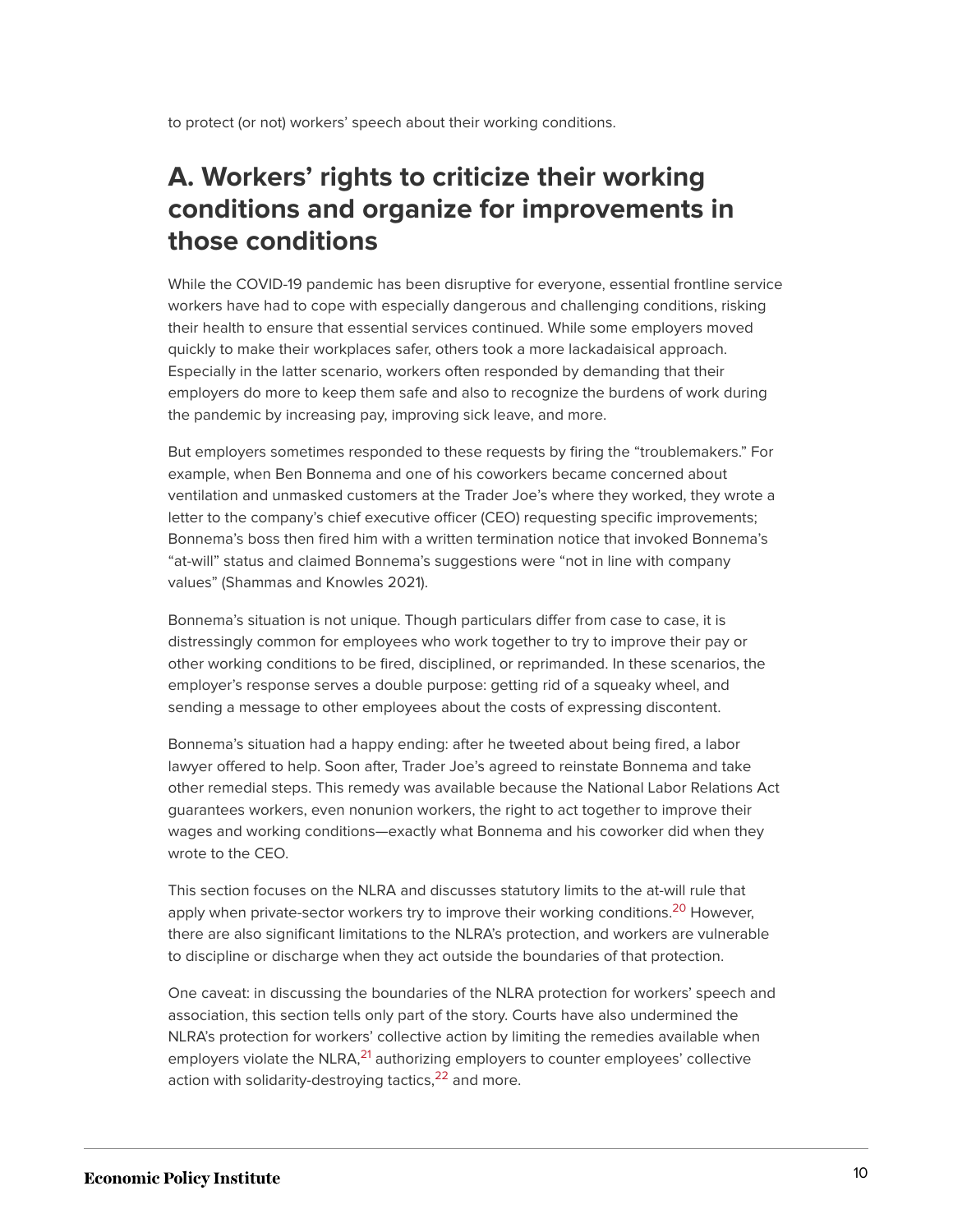#### **1. Collective voice at work: The NLRA and its limits**

<span id="page-11-0"></span>The National Labor Relations Act is one of the most important protections for privatesector employees' speech. The 1935 statute declares that "inequality of bargaining power between employees who do not possess full freedom of association or actual liberty of contract" burdens the economy, including by "depressing wage rates and the purchasing power of wage earners in industry."<sup>[23](#page-33-15)</sup> The NLRA's solution—employee organizing and collective bargaining—is rooted in employees' abilities to communicate about their working conditions with each other, their employers, and the public. Thus, § 7 of the NLRA states that employees have the right to engage in "concerted activities" for "mutual aid or protection,"<sup>[24](#page-34-0)</sup> and § 8(a)(1) of the act makes it illegal for employers to "interfere with, restrain, or coerce"<sup>[25](#page-34-1)</sup> employees who are exercising their § 7 rights. Importantly, this provision applies to both union and nonunion employees, making the NLRA an important source of protection for covered employees' organizing to improve their own working conditions.[26](#page-34-2)

<span id="page-11-4"></span><span id="page-11-3"></span><span id="page-11-2"></span><span id="page-11-1"></span>At the same time, the NLRA's limitations are many and varied. The statutory language is limited to employees' "concerted activities for…mutual aid or protection," meaning that workers' speech can fall through the cracks if it is not collective, if it is targeted at a concern that is not workplace-related, or if it is not action-oriented. And courts interpreting the NLRA have sided with employer interests on some critically important questions, $^{27}$  $^{27}$  $^{27}$ blunting the statute's potential to level the playing field between employers and employees. Taken together, these limitations also make it virtually impossible for workers to rely on their intuitions about when or how the NLRA might protect them.<sup>[28](#page-34-4)</sup>

#### <span id="page-11-5"></span>a. The 'connectedness' requirement

<span id="page-11-6"></span>In general, the NLRA protects only "concerted activity," that is, activity that involves at least two employees.<sup>[29](#page-34-5)</sup> This might look like Ben Bonnema and his coworker sending their letter, a strike or picket line, a petition expressing dissatisfaction with a new company policy, or two employees revealing their salaries to one another, perhaps because they suspect the employer is systematically underpaying workers of color. But an employee's individual workplace advocacy usually will not qualify as collective action,  $30$  though there are some exceptions.<sup>[31](#page-34-7)</sup>

<span id="page-11-9"></span><span id="page-11-8"></span><span id="page-11-7"></span>Surprisingly, some conversations between multiple employees also do not qualify as concerted if the board feels the employees were merely "griping." This caveat might seem unimportant, but low-stakes workplace social interactions can set the stage for other forms of collective action. As Michael Oswalt put it, workers generally need to develop relationships and build trust before they will pursue collective action: "the subtle shift from 'I hate this,' to 'We hate this' [could] prompt a worker to think about starting a petition drive before barging into a supervisor's office alone" (Oswalt 2017, 1002). And an employer who disciplines a worker for griping unmistakably sends a message about workplace control; it would take considerable bravery for a worker to engage in protective concerted activity after seeing a coworker fired for griping.<sup>[32](#page-34-8)</sup>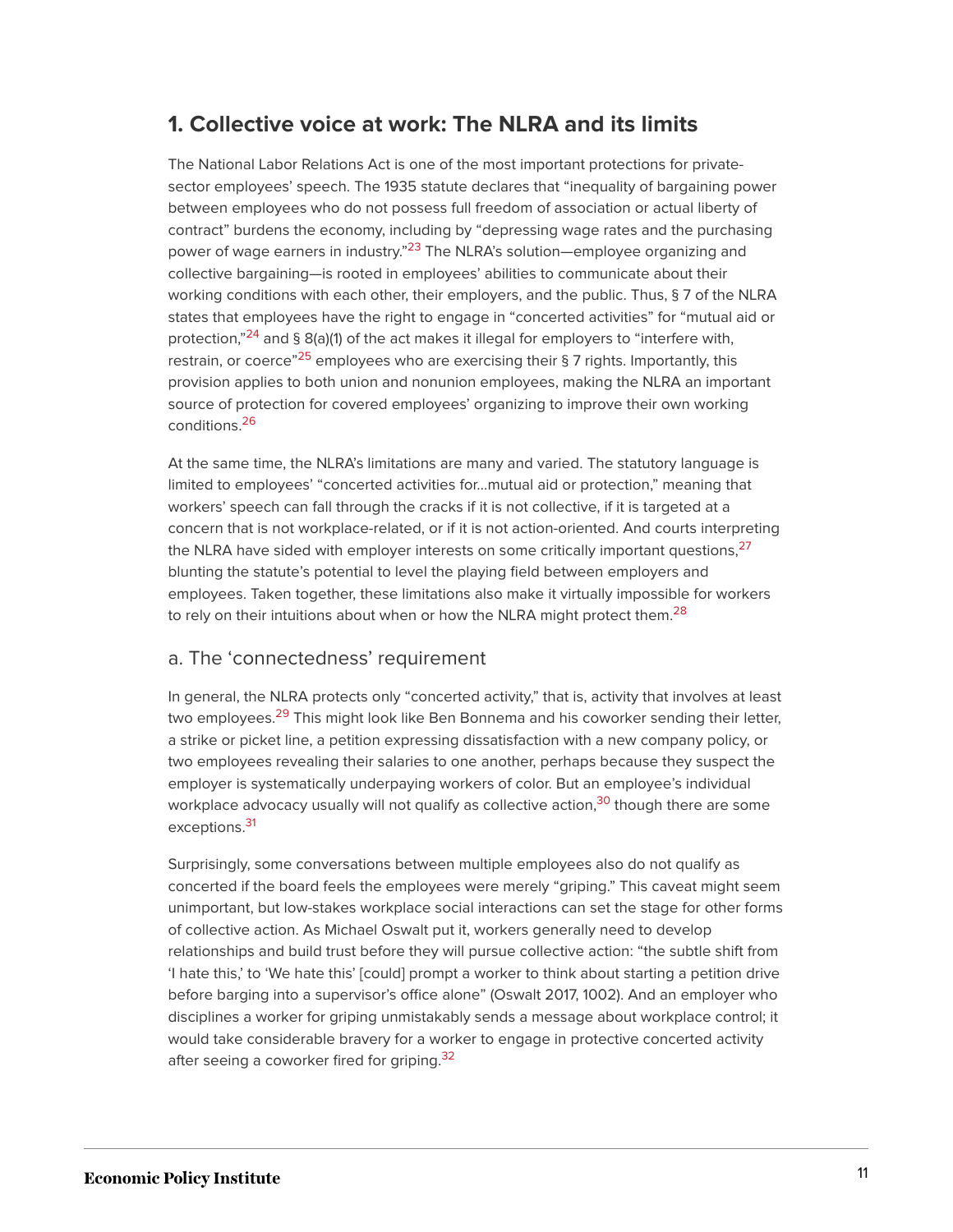#### b. The 'for mutual aid or protection' requirement

<span id="page-12-0"></span>The NLRA's second requirement focuses on employees' goals, asking whether employees are trying to "improve terms and conditions of employment or otherwise improve their lot as employees."<sup>[33](#page-34-9)</sup> Many topics obviously qualify—for example, collective action that relates to pay, workplace safety, or employer discrimination all meet this requirement.

<span id="page-12-1"></span>Political issues that relate to working conditions are also in bounds: in the foundational decision *Eastex v. NLRB*,<sup>[34](#page-34-10)</sup> the Supreme Court agreed that the NLRA protected distribution of a union newsletter that urged workers to oppose a "right-to-work" amendment to the Texas Constitution, highlighted President Nixon's recent veto of a minimum wage increase, and generally encouraged workers to "defeat our enemies and elect our friends" at the ballot box. The court deferred to the NLRB's assessment that these political initiatives could have indirect effects on working conditions, writing that "[t]he Board was entitled to note the widely recognized impact that a rise in the minimum wage may have on the level of negotiated wages generally," as well as that a constitutionally enshrined right-to-work law would be harder to change than a statutory one.<sup>[35](#page-35-0)</sup>

<span id="page-12-3"></span><span id="page-12-2"></span>This relatively broad approach to defining "mutual aid" means that employees' collective action related to political topics can be protected by the NLRA as long as there is a tie between the topic and working conditions. Immigration law is a salient example, as illustrated by "Day Without Immigrants" protests that took place in 2006 and 2017.<sup>[36](#page-35-1)</sup> These protests were intended to highlight the importance of immigrant workers to the functioning of the U.S. economy; workers from all over the country missed work to participate, some with their employers' permission and some without.

Following each protest, the NLRB's general counsel (GC) analyzed whether employers had violated the NLRA when they fired workers for missing work to join the protests. (The board's GC is its chief prosecutor; a GC's views are important in part because they guide what cases the office will take and what arguments the GC's office will make. However, the GC's views do not bind the board or the public.) Importantly, both GCs (a Republicanappointed GC analyzing the 2006 protests and a Democratic GC analyzing those in 2017) agreed that workers' advocacy on immigration policy did fall within the scope of the mutual aid or protection clause. But they disagreed about whether employers were nonetheless free to enforce their attendance rules when workers missed work to attend the protests. The first analysis (conducted by the Republican GC) concluded that employers could enforce their attendance rules because the demonstrations were not strikes over an issue that the employer could remedy.<sup>[37](#page-35-2)</sup> The second memo (issued by the Democratic GC) reached the opposite conclusion.<sup>[38](#page-35-3)</sup> Thus, while at least some forms of collective action related to immigration are protected by the NLRA, there is risk that that this protection will not extend to all tactics.<sup>[39](#page-35-4)</sup>

<span id="page-12-6"></span><span id="page-12-5"></span><span id="page-12-4"></span>While *Eastex* is relatively broad, some issues of great importance to workers can nonetheless fall outside the NLRA's bounds. For example, the Fifth Circuit Court of Appeals held that workers who were members of an "outside" political advocacy group were not protected by the NLRA when they distributed the group's literature at work, even though the group's goals—ending mandatory workplace drug testing—related to a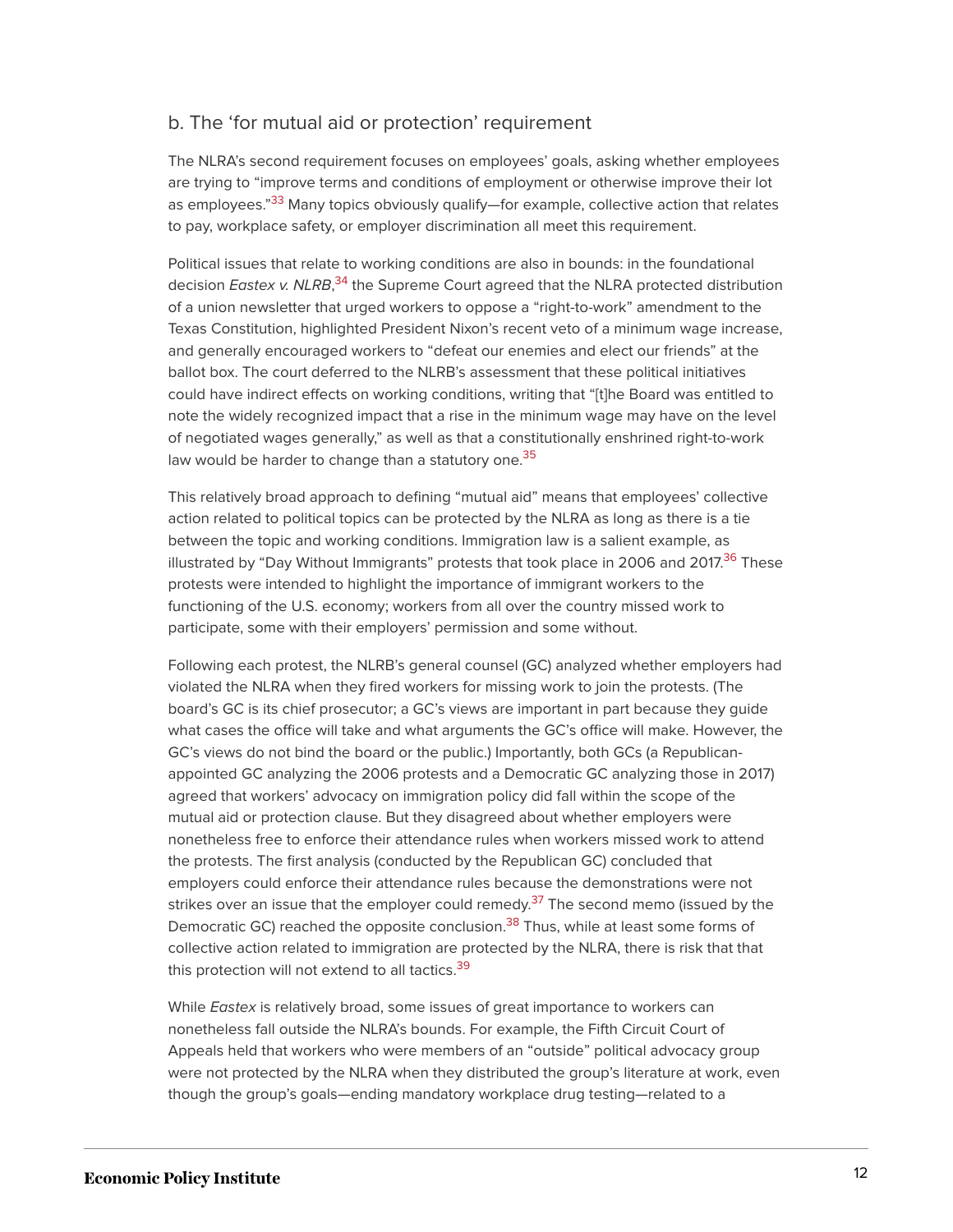<span id="page-13-1"></span><span id="page-13-0"></span>disputed issue at the workplace in question.<sup>[40](#page-35-5)</sup> And in another case, the NLRB decided that employees were not protected when they advocated for the employee stock option plan to acquire a majority share in the employer's parent company, writing that the proposal did "not advance employees' interests as employees but rather advances employees' interests as entrepreneurs, owners, and managers."<sup>[41](#page-35-6)</sup> This distinction between managerial interests and working conditions may also arise in a case against Google, which involves two worker-organizers who were fired after circulating a petition regarding the company's potential collaboration with the U.S. Customs and Border Control agency.<sup>[42](#page-35-7)</sup> The case was pending as of this writing; it seems likely that the board will have to resolve whether the NLRA protects advocacy aimed at influencing an organization's direction or choice of clients.

#### <span id="page-13-2"></span>**2. Concerted activity that loses NLRA protection**

The discussion in the previous section illustrates how the NLRA provides meaningful-butlimited protection for workers' collective action related to working conditions. But workers can lose NLRA protection if they choose the wrong place, the wrong time, or the wrong manner in which to express themselves. In particular, courts interpreting the NLRA have allowed employers to insist on loyalty, decorum, and productivity, reflecting what James Atelson has described as "deeply held judicial feelings about the contractual or status obligations of employees as well as the rights of property" (Atelson 1983, 5).

Because of these limitations, employees often have no recourse if they are fired for collective action that falls into any of the following categories:

- The message is deemed "disloyal, reckless, or maliciously untrue"
- The message is expressed using "opprobrious" language
- The employees use materials belonging to the employer, possibly even including the employer's computer or email system, to express their message
- An employee solicits another employee to sign a union card during "working time"
- Employees picket in order to seek support from a "secondary" employer, that is, a company that does business with the workers' employer.

This section briefly discusses these limitations, each of which can impede workers from effectively building solidarity with each other or with potential allies, such as consumers of the products the workers create. Despite the NLRA's stated protections, there remain many situations in which courts defer to employer authority, allowing workers to be disciplined for their speech.

#### a. Disloyalty

<span id="page-13-3"></span>The disloyalty doctrine comes from a case known as *Jefferson Standard*,<sup>[43](#page-35-8)</sup> which arose out of a breakdown in collective bargaining negotiations between the union representing a group of technicians and their employer, a television and radio broadcaster. The employees picketed (but did not strike) for about six weeks, and then began to circulate a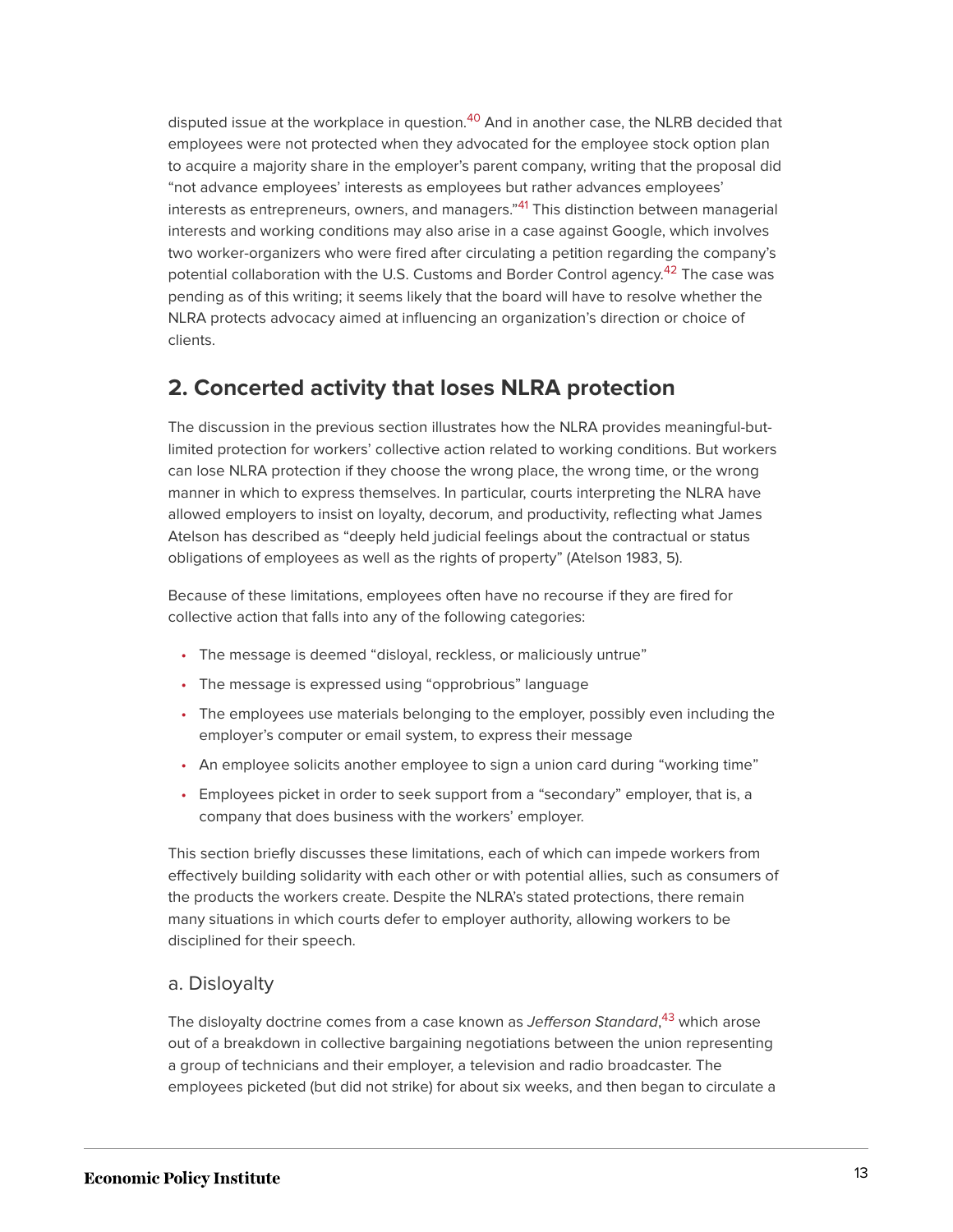<span id="page-14-0"></span>new handbill, which the Supreme Court later characterized as a "vitriolic attack."<sup>[44](#page-35-9)</sup> It read:

Is Charlotte A Second-Class City?

You might think so from the kind of Television programs being presented by the Jefferson Standard Broadcasting Co. over WBTV. Have you seen one of their television programs lately? Did you know that all the programs presented over WBTV are on film and may be from one day to five years old. There are no local programs presented by WBTV. You cannot receive the local baseball games, football games or other local events because WBTV does not have the proper equipment to make these pickups. Cities like New York, Boston, Philadelphia, Washington receive such programs nightly.

Why doesn't the Jefferson Standard Broadcasting Company purchase the needed equipment to bring you the same type of programs enjoyed by other leading American cities? Could it be that they consider Charlotte a second-class community and only entitled to the pictures now being presented to them?

#### WBT Technicians

The company fired 10 technicians because of this handbill. In the letter of termination, the employer did not contest the handbill's factual statements; instead, it took the view that "[c]ertainly we are not required by law or common sense to keep you in our employment and pay you a substantial salary while you thus do your best to tear down and bankrupt our business."<sup>[45](#page-35-10)</sup>

<span id="page-14-3"></span><span id="page-14-2"></span><span id="page-14-1"></span>The NLRB acknowledged that the technicians' statements in the handbill either were true or at least were not known to be false.<sup>[46](#page-35-11)</sup> But the board nonetheless decided that the technicians lost NLRA protection because their conduct was "indefensible," analogizing to union tactics such as sit-down strikes, sabotage, and strike-related violence.<sup>[47](#page-35-12)</sup> The Supreme Court agreed, writing that the "company's letter shows that it interpreted the handbill as a demonstration of such detrimental disloyalty as to provide 'cause' for its refusal to continue in its employ the perpetrators of the attack. We agree."<sup>[48](#page-35-13)</sup>

<span id="page-14-5"></span><span id="page-14-4"></span>There is much to criticize about the court's reasoning, but the bottom line is that the Jefferson Standard rule continues to leave workers engaged in collective action vulnerable to discipline or termination by their employers. The recent case Miklin Enterprises, Inc. v. NLRB shows how.<sup>[49](#page-35-14)</sup> The case began when a group of employees placed posters on "community bulletin boards" in the employer's restaurants. These posters showed two identical pictures of Jimmy Johns sandwiches, indicating that one was made by a healthy worker and the other by a sick worker. The text at the bottom of the poster read:

<span id="page-14-6"></span>CAN'T TELL THE DIFFERENCE? THAT'S TOO BAD BECAUSE JIMMY JOHN'S WORKERS DON'T GET PAID SICK DAYS. SHOOT, WE CAN'T EVEN CALL IN SICK. WE HOPE YOUR IMMUNE SYSTEM IS READY BECAUSE YOU'RE ABOUT TO TAKE THE SANDWICH TEST.<sup>[50](#page-35-15)</sup>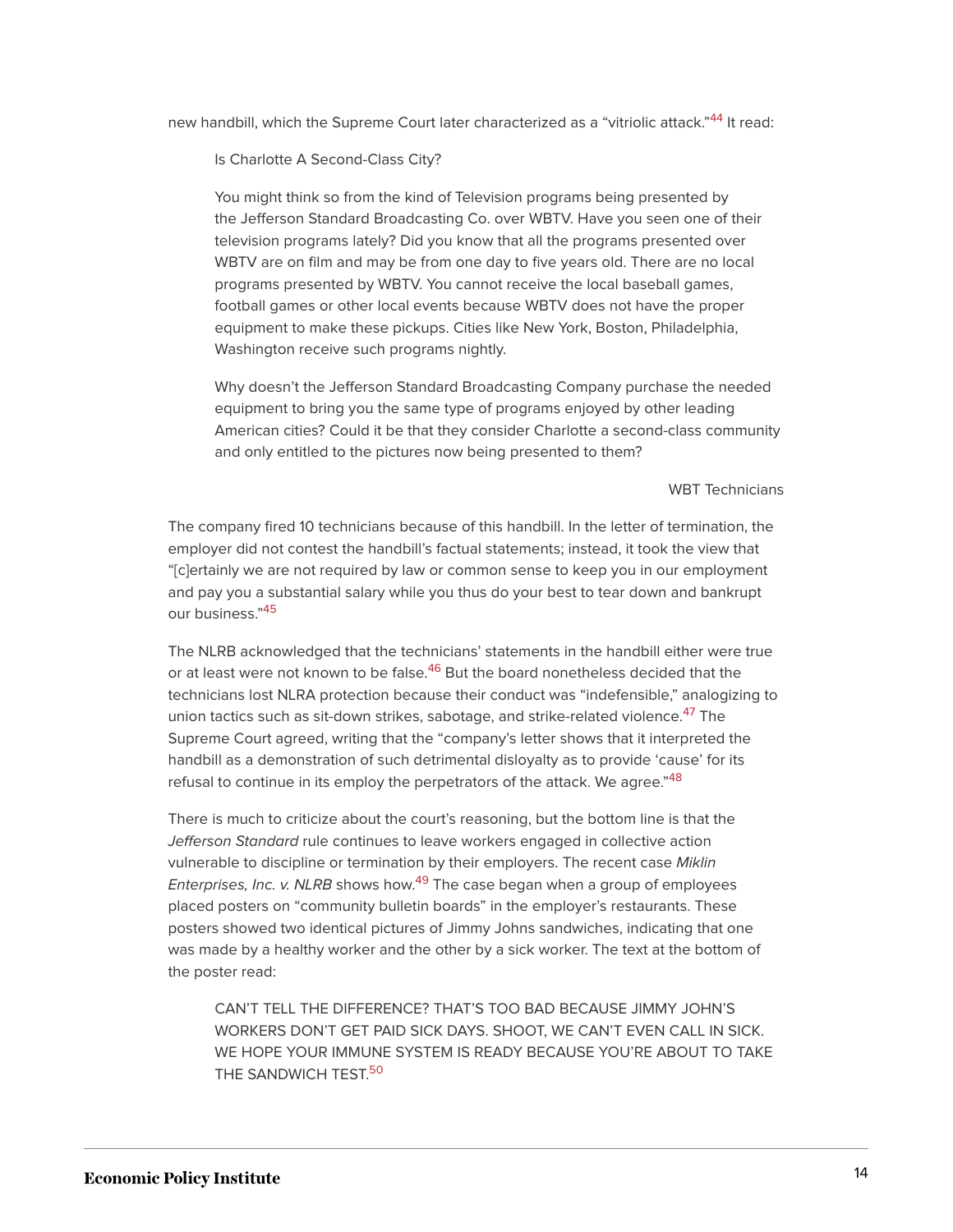Following that and other speech along similar lines, the company then fired six employees who, as the Eighth Circuit put it, "coordinated the attack," and issued warnings to three others.<sup>[51](#page-35-16)</sup>

<span id="page-15-0"></span>While the NLRB concluded that the workers had engaged in protected concerted activity because they did not have a "malicious motive," the Eighth Circuit disagreed. In an en banc ruling-that is, a decision issued by the full Eighth Circuit rather than a panel of three judges—the court concluded that employee speech was "disloyal" if it "indefensibly disparaged the quality of the employer's product or services,"<sup>[52](#page-35-17)</sup> characterizing the workers' health-related statements as "equivalent of a nuclear bomb."<sup>[53](#page-35-18)</sup>

<span id="page-15-3"></span><span id="page-15-2"></span><span id="page-15-1"></span>This rule can get in the way of the kinds of worker-consumer coalitions that can be critical to workers achieving their goals. An important way to generate community support is to show how working conditions affect consumers' experiences in a business.<sup>[54](#page-35-19)</sup> This was the gist of the Jimmy Johns campaign—that making it difficult or impossible for workers to take time off work when they were sick was bad for workers and consumers alike. Yet this kind of argument will often focus on the product or service that the workers make or provide, meaning that workers will run the risk that decisionmakers will ultimately find the criticism was "disloyal"—causing them to lose NLRA protection and allowing them to be fired.

#### b. Opprobrious speech

Collective action sometimes takes the form of a spontaneous, outraged response to something the employer has just said or done. But with emotions running high, employees might use profane or insulting language, in which case an employer might insist that it has a right to terminate the employee for breaching workplace civility rules. As with disloyalty, there is not a bright-line definition of what counts as opprobrious—there is no list of words that are out of bounds. Instead, until recently, the NLRB addressed these cases by focusing on the setting and the circumstances of employee speech. However, in 2020, the Trump NLRB announced a new approach that is more deferential to employers regardless of setting, permitting them to prioritize workplace civility over employees' concerted activity. This case, known as General Motors, will likely be reversed by the Biden board. Still, it is worth further discussion for two reasons: first, it reflects the instability of even relatively well-established legal protections for employee speech; and second, it illustrates how employers can weaponize workplace civility rules when they create upsetting situations and then punish workers for becoming upset.

<span id="page-15-4"></span>Up until 2020, the NLRB used rules developed in three different contexts: picket-line speech,<sup>[55](#page-35-20)</sup> speech on social media,<sup>[56](#page-36-0)</sup> and workplace conversations with management.<sup>[57](#page-36-1)</sup> The particulars differed, but these cases generally recognized both that fraught workplace situations can lead to heightened emotions and intemperate comments, and also that managers cannot always be trusted to act in good faith—for example, an employer looking to fire a strike organizer might feign offense at language usually tolerated in the particular workplace. Under this approach, employees would generally lose the protection of the NLRA only if their speech crossed the line from heated to threatening or abusive.

However, the Trump board's General Motors decision replaced these three separate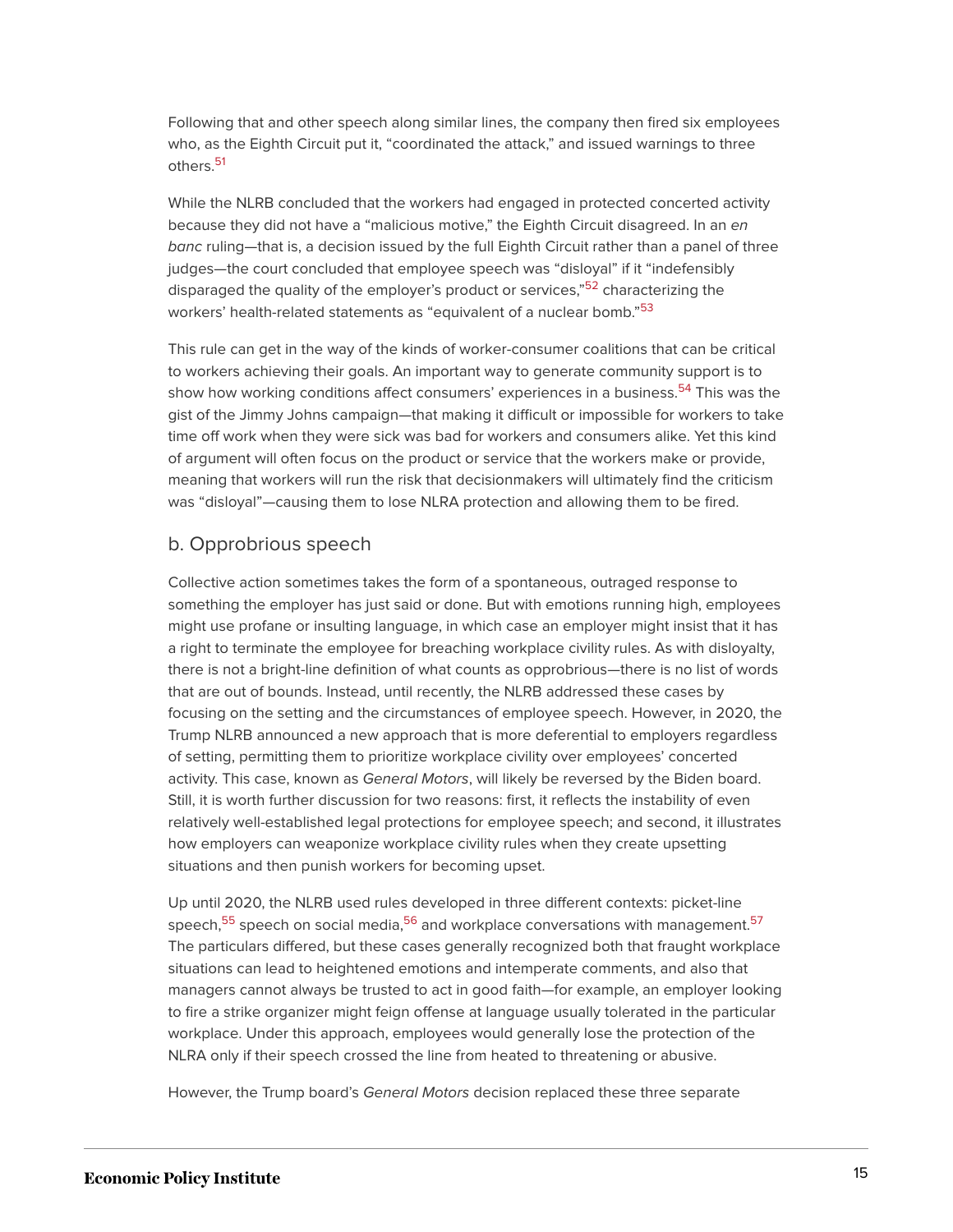<span id="page-16-0"></span>approaches with a test that is considerably less protective of employee speech and more deferential to employer concerns.<sup>[58](#page-36-2)</sup> The case involved three suspensions of an employee, Robinson, who also served as a union committeeperson. (There were some disputes about the underlying events that led to these suspensions; this discussion relies on the board's statement of those events.) In the first incident, Robinson swore at a manager during a dispute about whether the manager had gone back on an agreement to pay overtime to a group of employees participating in a training. In the second, a manager told Robinson that he was speaking too loudly during a meeting about subcontracting out work; Robinson reportedly responded by saying "'Yes, Master, Your Master Anthony,' 'Yes, sir, Master Anthony,' 'Is that what you want me to do, Master Anthony?,' and also stated that the supervisor wanted him 'to be a good Black man.'" In the third incident, Robinson said he would "mess [a manager] up" during a disagreement that arose in a meeting about shift and staffing changes, and later in the meeting played loud music that the NLRB described as "profane, racially charged, and sexually offensive."<sup>[59](#page-36-3)</sup>

<span id="page-16-2"></span><span id="page-16-1"></span>Rather than analyzing the circumstances surrounding each exchange, the NLRB asked whether Robinson was fired because his employer objected to his profanity or instead because of his union affiliation or workplace advocacy.<sup>[60](#page-36-4)</sup> The reasoning in support of this change relied in part on "tension" between labor and anti-discrimination law; the problem, according to the board, was that the board's existing rules tied employers' hands, preventing them from responding to speech that could ultimately result in a hostile workplace.<sup>[61](#page-36-5)</sup> But the *General Motors r*ule goes beyond racist or sexist harassment, conflating harassment with uncivil speech and using the specter of anti-discrimination law to empower employers to police employees' legitimate grievances that are expressed using rude, profane, or obnoxious language.

<span id="page-16-4"></span><span id="page-16-3"></span>Consider Robinson's second suspension, which the company said was imposed because of Robinson's response to a manager's comment that Robinson should lower his voice. First, the context was apparently fraught. Robinson testified that management was proposing to subcontract work while also stonewalling Robinson's requests for information about the subcontractors' costs and "work hours and shifts for the bargaining unit employees."<sup>[62](#page-36-6)</sup> And, to be sure, Robinson's response to the request that he lower his voice was sarcastic—perhaps he thought the supervisor was "tone policing," or perhaps he thought the supervisor would not have been so concerned about the volume of a white employee's voice.<sup>[63](#page-36-7)</sup> Despite this, the NLRB used the phrases "racially offensive" and "racially charged" to characterize Robinson's comments, obscuring the likelihood that Robinson was disciplined in part because he used sarcasm to indicate that he thought he was being treated poorly because of his race.

<span id="page-16-6"></span><span id="page-16-5"></span>This chain of events reflects how deference to employers can disproportionately harm workers of color, notwithstanding the General Motors board's stated concern for hostile work environments. First, workers of color are more likely that white workers to be subjected to bad treatment (including racist treatment) by their bosses, resulting in more occasions where an employee might (understandably) respond to a situation in anger. Second, managers are more likely to misperceive workers of color to be behaving aggressively as compared to white workers, and they may then impose discipline based on this misperception.<sup>[64](#page-36-8)</sup> And even managers who believe themselves to be enforcing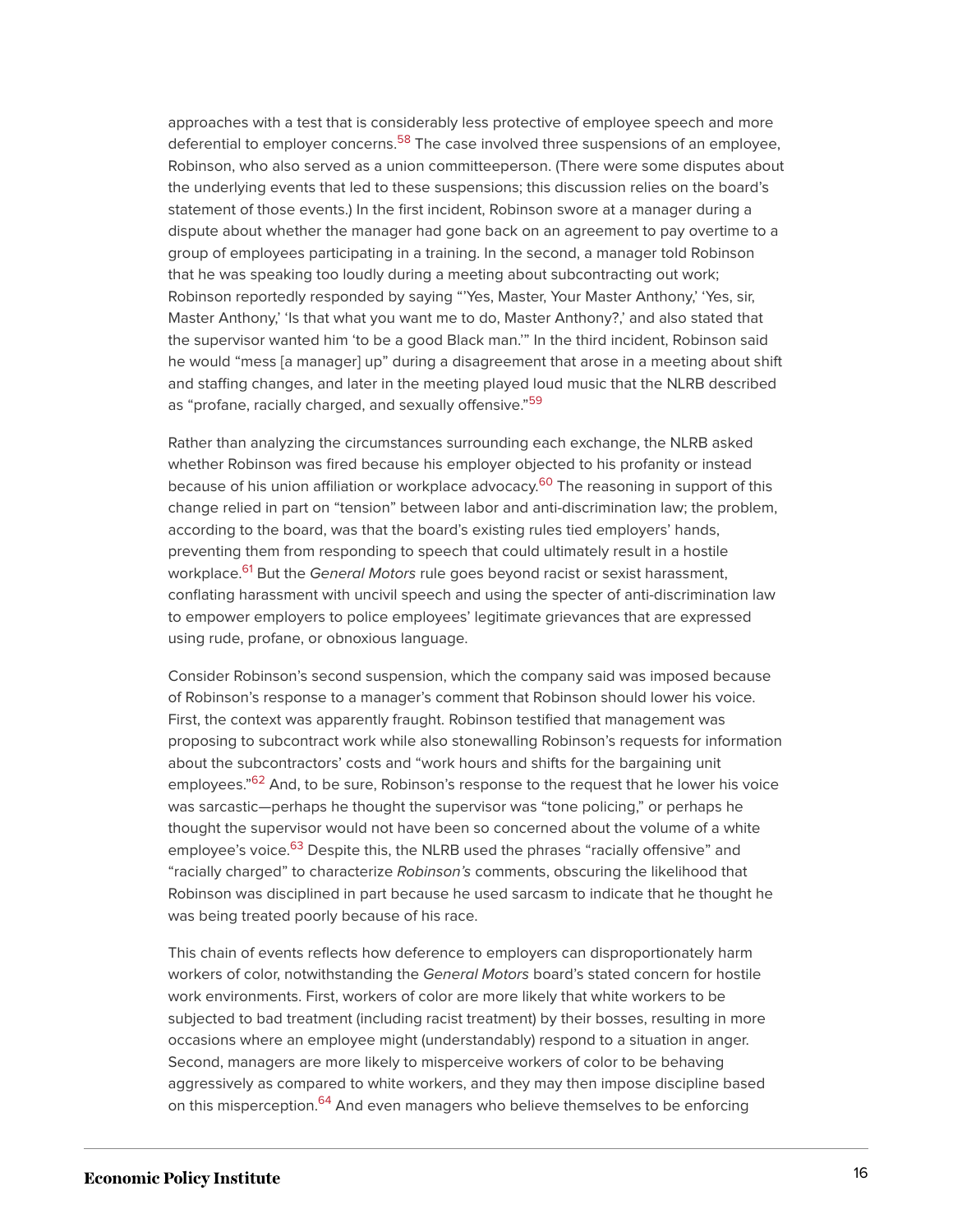civility rules in an even-handed manner may be acting on implicit biases. Thus, while workplace civility rules are sometimes justified based on workers' rights to be free of abusive or harassing treatment while at work, they can also be weaponized against workers who are trying to respond to upsetting situations.

#### c. Collective action in the 'wrong' time or place

<span id="page-17-0"></span>In addition to the substantive limitations on protected concerted activity, there are also limits on where and when that activity may occur. These limits fall into two general categories. The first category concerns employees who are trying to organize inside their own workplace: workers may engage in protected concerted activity during breaks and other downtime, but employers can also insist that "working time is for work."<sup>[65](#page-37-0)</sup> The second category concerns workers who engage in collective action on the premises of a company that does not employ them, including labor organizers who work for unions, as well as "fissured" employees,"<sup>[66](#page-37-1)</sup> i.e., those who are not technically employed at the place where they spend their work days because of subcontracting and other contractual relationships. Both sets of rules reflect assumptions that prioritize employers' property and managerial interests, leaving holes in the NLRA's protections for worker speech.

#### <span id="page-17-1"></span>**i. Space and time limitations on organizing at work**

<span id="page-17-2"></span>It only makes sense for workplace organizing to take place at work. This organizing might take the shape of conversations between coworkers; handing out union cards and other written material; or wearing union buttons or T-shirts. The NLRA protects all of these activities—but with limitations. The rules consist primarily of a set of default presumptions that govern different types of activity. Under these defaults, workers can wear union T-shirts or insignia at any time;<sup>[67](#page-37-2)</sup> they can solicit their coworkers' support for unionization and have other § 7-protected conversations only during nonwork time;<sup>[68](#page-37-3)</sup> and they can distribute union cards or other literature only during nonwork time and in nonwork areas of the workplace.<sup>[69](#page-37-4)</sup> But employers may impose more restrictive rules if they can prove "special circumstances" justifying them.[70](#page-37-5)

<span id="page-17-5"></span><span id="page-17-4"></span><span id="page-17-3"></span>Employers have even more freedom to control how workers use supplies that the employer owns. For example, employees generally have no right to use the office photocopier to produce flyers about an upcoming union rally, nor may they appropriate space on the office bulletin board to post one of these flyers. This rule might seem intuitive as applied to scarce or expensive supplies, but the board has also applied it to computers, servers, and even employees' work-issued email addresses. (This is another issue on which the board has oscillated, with the Obama board holding that employees who had access to their employer's email system had a presumptive right to use that system for concerted activity during nonwork time,<sup>[71](#page-37-6)</sup> only to be reversed by the Trump board in 2019.<sup>[72](#page-37-7)</sup>)

<span id="page-17-8"></span><span id="page-17-7"></span><span id="page-17-6"></span>There is a caveat that pertains to the solicitation and distribution presumptions as well as to the rule that employers can restrict the use of their own equipment: employers may not discriminate against union speech. At a minimum, this means that while an employer may broadly insist that "working time is for work,"<sup>[73](#page-37-8)</sup> it may not (for example) allow workers to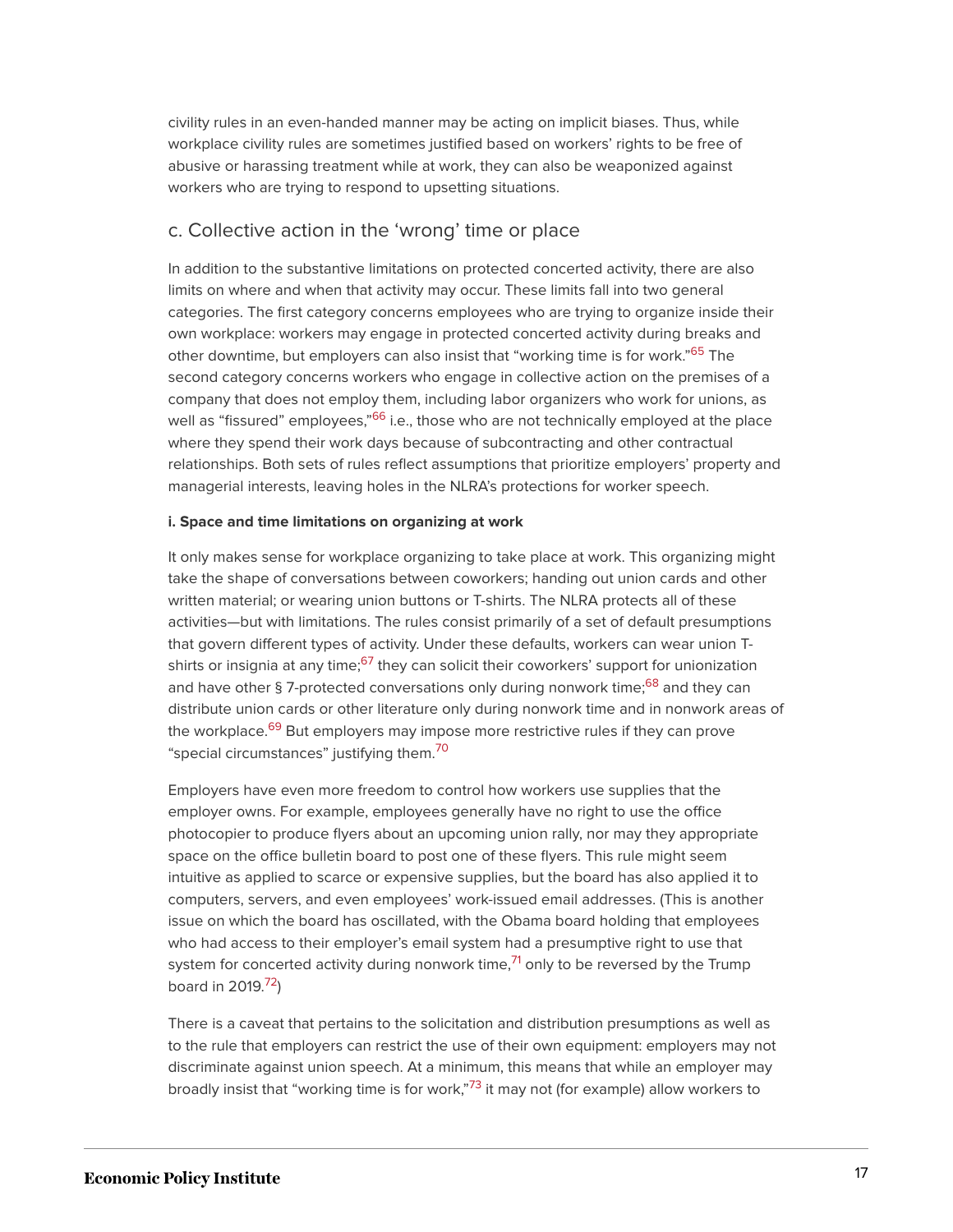<span id="page-18-0"></span>express anti-union viewpoints while simultaneously prohibiting pro-union viewpoints. But the board has historically taken this nondiscrimination rule further, to reach employers who ban any union-related communication while allowing similar expression on other topics.<sup>[74](#page-37-9)</sup> Note, though, that even this broader nondiscrimination rule did not require parity between employers and employees: an employer that barred its employees from talking about unionization or any other cause over company email could still send its own anti-union message via email.

These space-and-time limitations have only become more significant during the coronavirus pandemic. For example, when the Trump board held that employees' use of their work email addresses was not protected by § 7, it suggested that in-person communication would be "adequate" to allow workers to communicate with each other about their working conditions. That assumption was already flawed for workers who did not routinely share space with their coworkers; now, those consequences are multiplied because so many more employees work from home. Moreover, even workers who go into the office may find that in-person communication has become more difficult, especially where employers have closed breakrooms or changed schedules because of socialdistancing concerns. Despite the NLRA's broadly drafted protection for concerted activity, these employees may find themselves with few workable methods of communicating with each other about their working conditions.

#### **ii. Workplace fissuring and NLRA protections for workers' speech**

The rules discussed in the previous subsection apply to workers whose collective action takes place on their own employers' premises. But many people spend their working time at job sites with which they do not have an employment relationship. For example, consider janitors who clean a downtown building each night: the building's management may employ the janitors directly, or it may have contracted for their services. If the latter is true, then another company formally employs the janitors and bears responsibility for paying wages and complying with employment law.<sup>[75](#page-38-0)</sup> "Fissured" arrangements like this one can contribute to worsening working conditions while also limiting employees' recourse to NLRA-protected collective action to improve their situations.

<span id="page-18-2"></span><span id="page-18-1"></span>Whether subcontracted employees have the same § 7 rights at their worksite as do traditional employees is another issue where the board has oscillated: the Obama board answered this question "yes";<sup>[76](#page-38-1)</sup> the Trump board said the opposite,<sup>[77](#page-38-2)</sup> allowing property owners to exclude off-duty subcontracted employees from their worksite. The latter approach means that a property owner may bar subcontracted employees from coming to the worksite when they are not scheduled to work, effectively preventing them from talking to their coworkers on other shifts about working conditions.

Further, workers can be left unprotected when their collective action under § 8(b) of the NLRA counts as "secondary"—that is, picket lines or strikes aimed at influencing an entity other than the employer with whom there is a labor dispute. § 8(b) is mainly about restrictions on unions, but whereas unions that violate these provisions can face injunctions and money damages, participating workers can also lose the NLRA's protection. Precisely what counts as prohibited secondary activity is beyond the scope of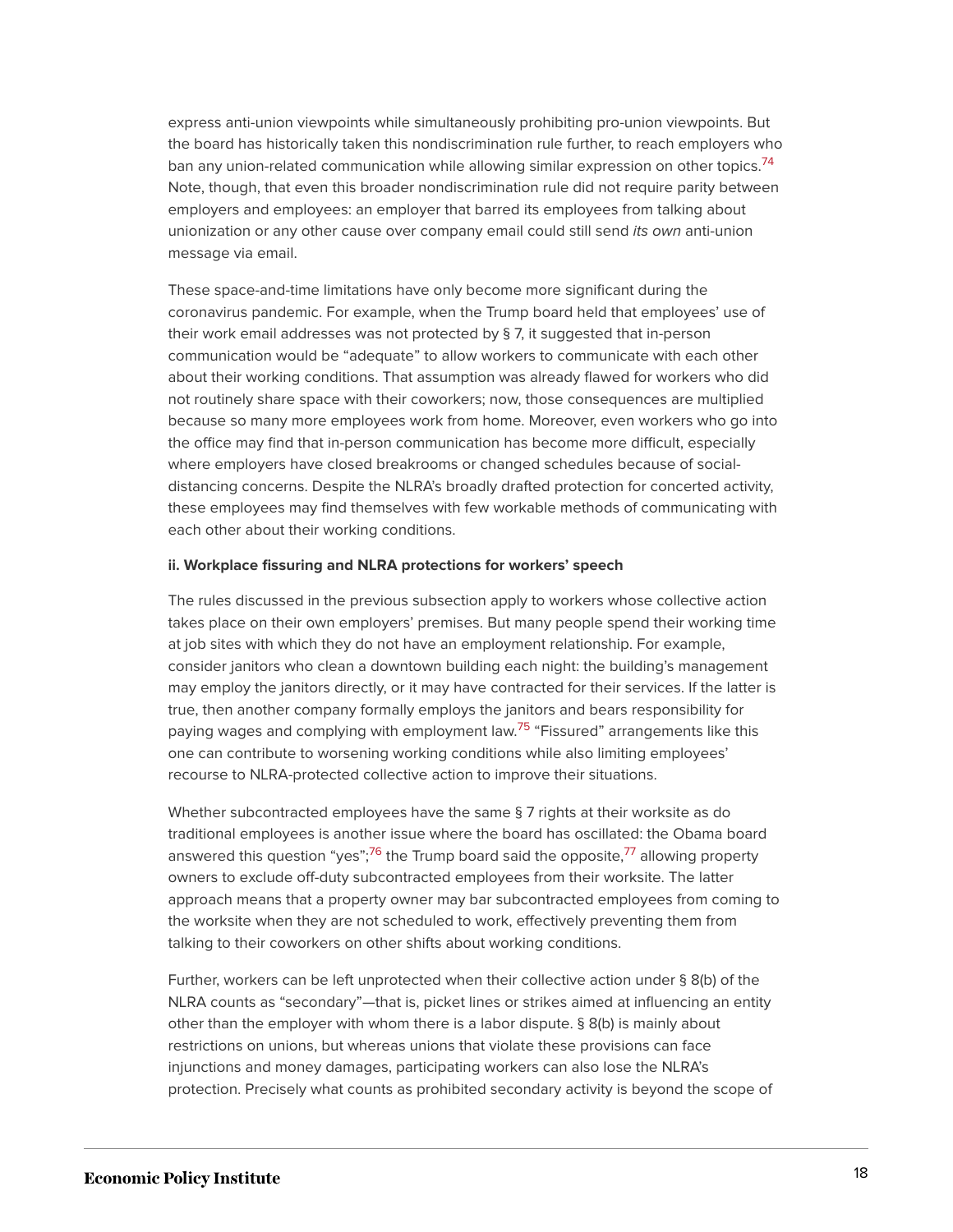this paper, but it is worth noting that this prohibition can leave subcontracted employees with less protection than their peers in traditional employment relationships. For example, if hotel cleaners who technically work for a subcontractor become irate about harassment and low pay, they may want to picket in front of the hotel where they work, but if they run afoul of the byzantine secondary activity rules they could be fired without recourse. In contrast, housekeepers who are employed directly by the hotel would be on firmer footing. In other words, an employer's decisions about how to structure its workforces have a direct bearing on workers' rights to organize for better treatment.

The NLRA is a significant exception to the at-will default; it was intended to level the playing field between workers and employers by protecting workers' ability to band together to demand better working conditions. But, as this section has discussed, there are significant gaps in the NLRA's coverage, and employers can sometimes override the NLRA's protections if employee speech is deemed too disruptive of employer interests. Thus, while of the various statutes discussed in this section the NLRA provides the most comprehensive protection for worker speech, it does not undo the effects of the at-will default: workers are still often vulnerable to employer domination when they advocate for better treatment from their employers.

### **B. Workers' rights to report employer wrongdoing**

One significant category of worker speech that employers might wish to suppress concerns the employer's own wrongdoing. This wrongdoing might involve customers or regulators, as when a company suppresses information that its products might make people sick or that it is using dubious accounting practices to hide financial losses from investors. It could also involve employees' complaints that the employer's treatment of them is illegal—for example, that the workplace is unsafe, or that the employer has discriminated based on an employee's race or gender, or that the employer has failed to pay required overtime.

The three subsections that follow discuss two main topics. The first two concern legal protections for employee whistleblowers and statutory anti-retaliation provisions that protect workers when they complain about their employer's unlawful treatment of them or their coworkers. (This is not intended to suggest that these are the only legal protections that employees could invoke in these circumstances; for example, the NLRA will often protect workers who band together to report their employers' unlawful treatment of them, and some state courts will treat retaliatory terminations of whistleblowers as wrongful discharges in violation of public policy.) The third subsection turns to employers' ability to contract for employees' future silence through nondisclosure agreements (NDAs). These agreements are an important reason that legal protections for some types of employee speech may not be enough to encourage employees to speak up. Even though NDAs are sometimes unenforceable—including when they purport to override nonwaivable rights to report corporate misconduct to relevant authorities—employees who believe their NDAs to be enforceable will be reluctant to breach them.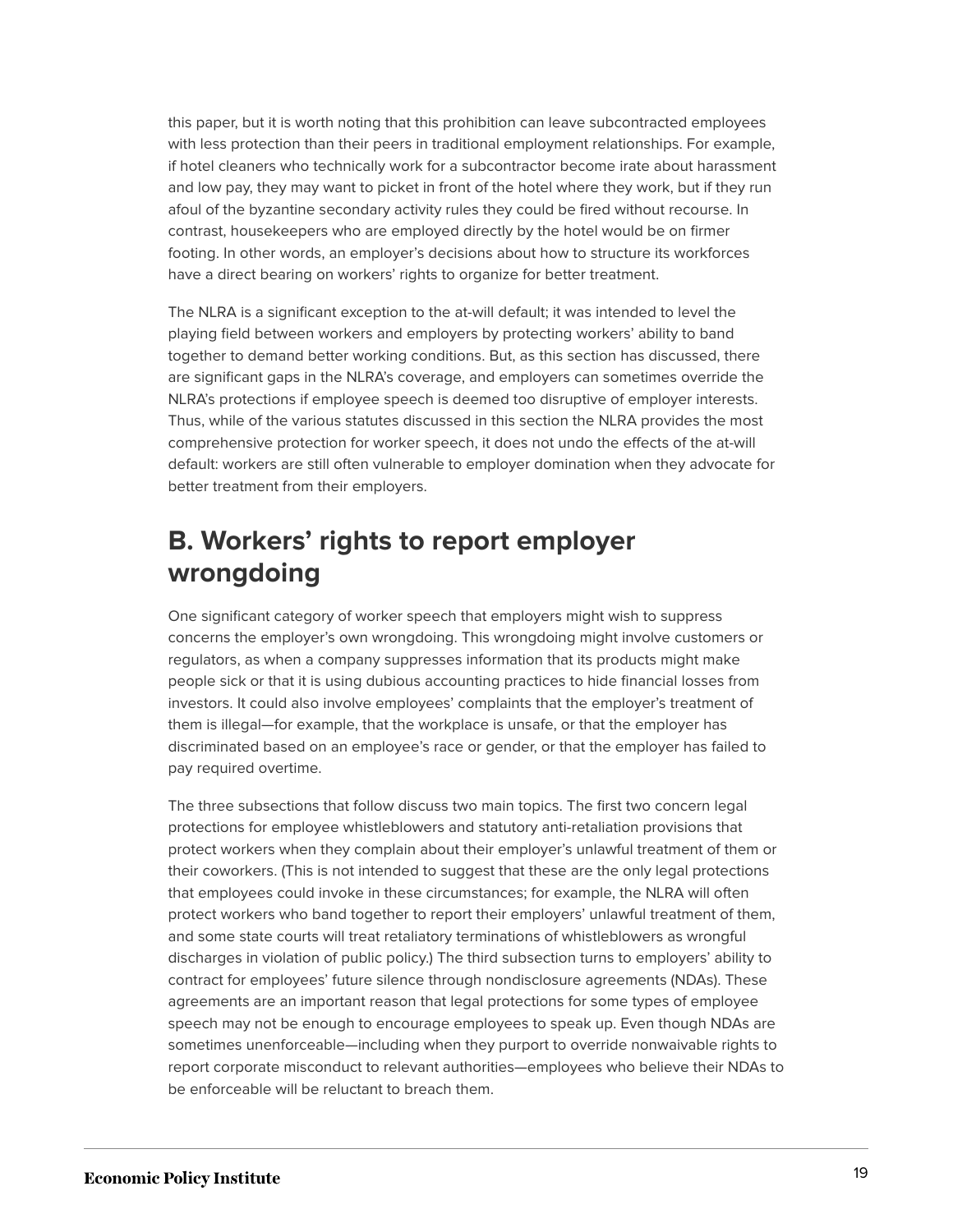#### **1. Whistleblower protections**

<span id="page-20-0"></span>There are dozens of whistleblower laws that apply to different kinds of employer conduct in different jurisdictions. These statutes usually protect employees under specifically defined circumstances, such as when they have reported a certain variety of corporate wrongdoing to the right audience, such as a government regulator. For example, the federal financial-fraud law known as Sarbanes-Oxley protects employees who provide information about suspected violations to law enforcement, members of Congress, or their own supervisors, as well as employees who participate in enforcement proceedings.<sup>[78](#page-38-3)</sup> Of course, Sarbanes-Oxley was drafted to guard against financial misdeeds, not to promote broader employee voice.<sup>[79](#page-38-4)</sup> Similarly, while state and federal law contains numerous antiretaliation provisions—the Occupational Safety and Health Administration alone enforces 25 such provisions, which are found in statutes ranging from the Affordable Care Act to the Federal Water Pollution Control Act to the Taxpayer First Act<sup>[80](#page-38-5)</sup>—it would be a mistake to think of them as mechanisms for general worker empowerment.

<span id="page-20-2"></span><span id="page-20-1"></span>Still, whistleblower protections are useful where they apply, and their scope of application can be broad or narrow. For example, consider New Jersey's whistleblower statute, the Conscientious Employee Protection Act. The specifics of the law are less important than a sense of its breadth: it reaches employer retaliation against employees who report a wide range of problematic or illegal practices by their employers to a list of listeners that includes the employee's supervisor, the government, entities that contract with the employer, shareholders, and so on. $81$  In contrast, New York's whistleblower statute was, until 2021, comparatively narrow; it covered only employees who reported violations of New York labor and employment law, substantial public health threats, and a few other specific categories of information. (New York recently amended its statutes to closely track the New Jersey statute.)

<span id="page-20-3"></span>Whistleblowing is a category of speech where it is easy to see the connection between the employee's interest and the public interest. However, whistleblower protections are inconsistent across jurisdictions and can turn on the subject of the report and the audience who receives it, making it hard for employees who are not advised by an attorney to know when they are on solid ground.

#### **2. Anti-retaliation protections for employees who oppose workplace discrimination**

Suppose an employee believes the employer has discriminated against a coworker based on that person's race or gender. The employee might take action, for example, by filing a charge with the EEOC or a similar state agency. Alternatively, an employee might try to solve the problem internally, perhaps taking an employer up on its promise of an "open door policy." What happens if the employer's response is to retaliate?

If the employee takes action together with at least one coworker, then the NLRA likely protects them both. But employees who act without help from coworkers might still find protection. Anti-discrimination laws generally prohibit employers from retaliating against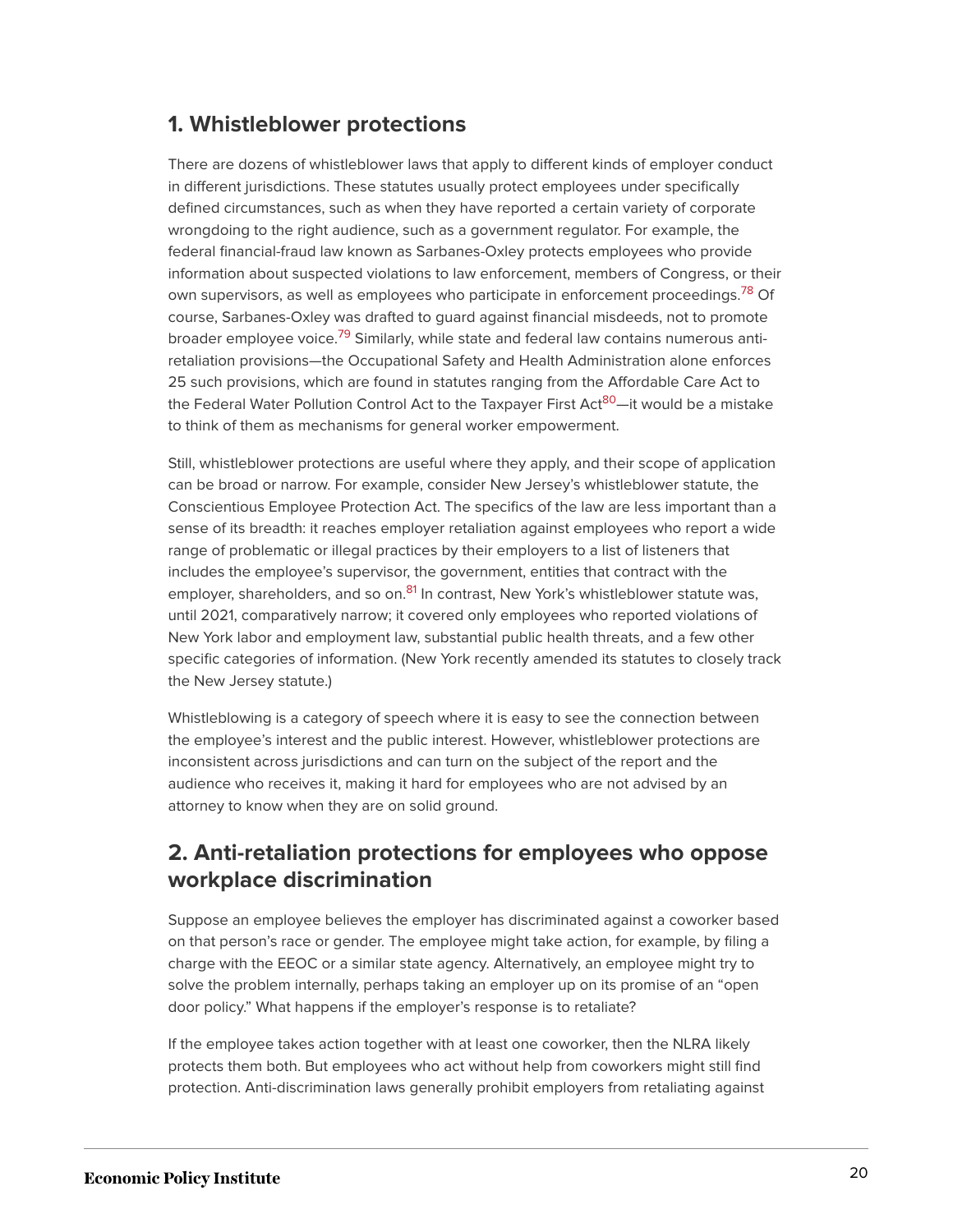employees who report potential violations, either to the employer or an enforcement agency. Indeed, many federal, state, and local statutes intended to set baseline working conditions also prohibit employer retaliation against employees who report violations; the Fair Labor Standards Act, the NLRA, the Occupational Health and Safety Act, and their various state analogues are just a few examples. It would be impossible to canvas the various rules that apply to retaliation claims under all of these statutes; instead, this section uses Title VII as an example to illustrate how, even when they are backed by antiretaliation protections, workers can still fall through the cracks.

<span id="page-21-0"></span>Title VII prohibits employers from retaliating "because [an employee] has opposed any practice" that violates Title VII's nondiscrimination provisions or "because [an employee] has made a charge, testified, assisted, or participated in any manner in an investigation, proceeding, or hearing" under Title VII.<sup>[82](#page-38-7)</sup> The first clause is referred to as the "opposition clause" and the second as the "participation clause." (Near-identical provisions are found in the Americans with Disabilities Act and the Age Discrimination in Employment Act. $83$ )

<span id="page-21-1"></span>The participation clause protects employees who take part in EEOC proceedings (or those of a parallel state agency), including by filing a charge of discrimination or providing witness testimony. This protection is robust; the statute's model of agency enforcement works only if employees are willing to come forward, and Congress and the courts have taken the view that when employees do come forward they should be protected (see Green 2014, 766). For example, the protection applies even if the agency ultimately decides not to take action based on a charge of discrimination.

But the opposition clause does not offer the same broad protection; instead, courts have interpreted the clause to cover only "reasonable" opposition. "Reasonableness" encompasses two important limitations: that the opposition be expressed in a reasonable manner, and that the complaining employee could reasonably believe the employer had violated Title VII.

<span id="page-21-2"></span>With regard to the first limitation, many courts have held that employers may discipline or fire workers who express their opposition to workplace discrimination in a disruptive or insubordinate fashion, as well as those who merely "gripe" about discrimination;<sup>[84](#page-38-9)</sup> these cases have clear parallels to the Trump NLRB's approach to protected concerted activity in General Motors—though perhaps with even more troubling effects on workers with marginalized identities. As Susan Carle points out, this rule gives employers an incentive to act badly, because they have "higher chances of prevailing in discrimination suits when their conduct is so infuriating that it causes employees to lose their temper" (Carle 2016, 186).

As to the second limitation, Title VII's opposition clause protects employees only when they oppose employer conduct that they reasonably and in good faith believe violates Title VII. In evaluating whether an employee could reasonably believe that the employer's conduct violates Title VII, courts assume that a "reasonable person" is aware of the vagaries of federal case law. In other words, it is not enough for an employee to have a genuine belief that an employer has discriminated in some fashion, because Title VII does not cover every incident of discrimination. The statute also fails to protect employees from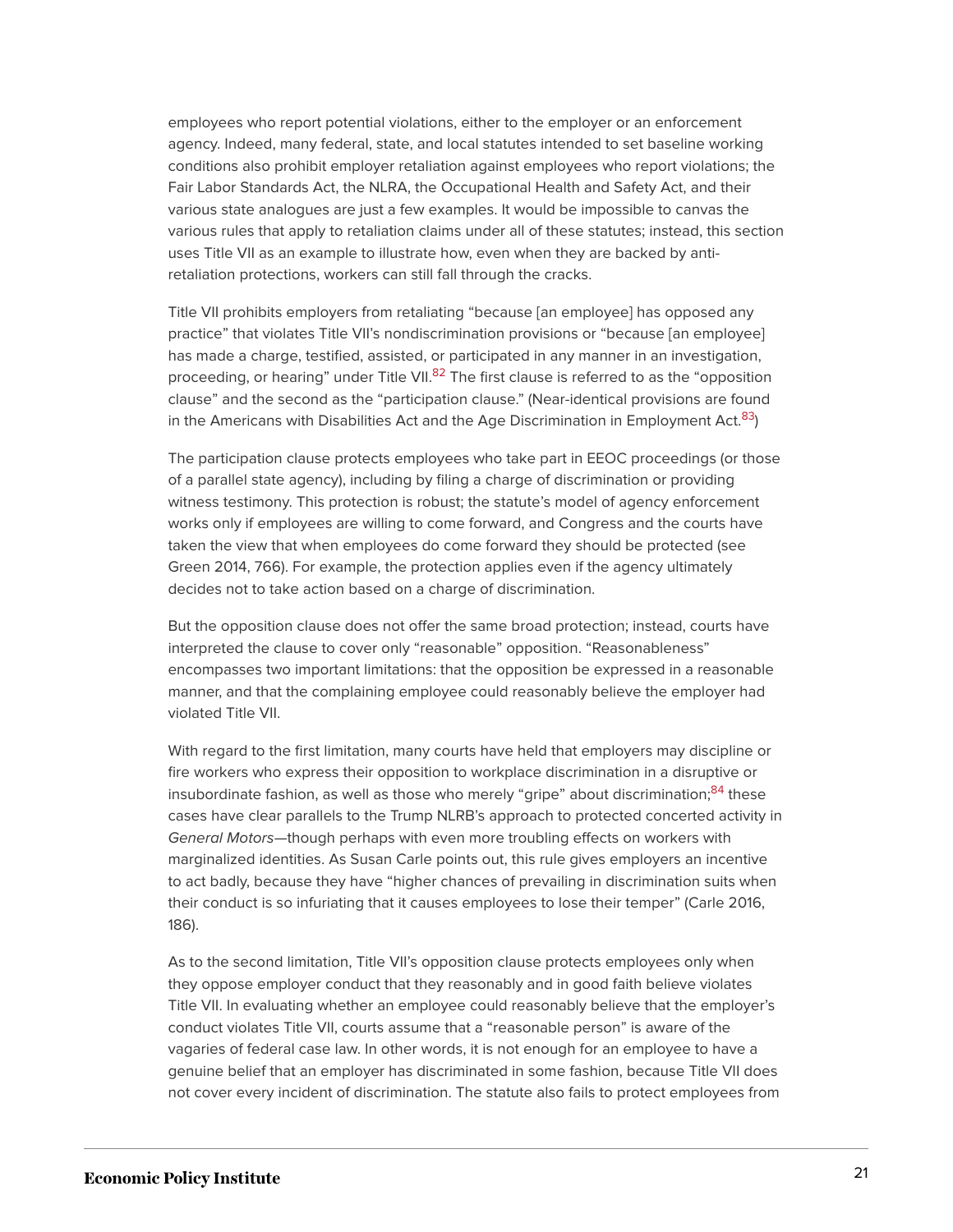retaliation when they advocate for their employers to do more than just refrain from violating Title VII: an employee who advocates for a workplace affirmative action policy or anti-bias training, for example, would not be protected from retaliation under the opposition clause (see Smith 2003, 555–56).

<span id="page-22-1"></span><span id="page-22-0"></span>To see how the reasonableness requirement plays out, consider the Supreme Court's decision in Clark County School District v. Breeden.<sup>[85](#page-38-10)</sup> The case arose out of a meeting between Shirley Breeden, her (male) supervisor, and another (male) employee, to review job applicants' psychological evaluations. One evaluation revealed that an applicant had made a harassing remark to a coworker: "I hear making love to you is like making love to the Grand Canyon."<sup>[86](#page-38-11)</sup> Breeden's supervisor "read the comment aloud," looked at Breeden, and said, "I don't know what that means."<sup>[87](#page-38-12)</sup> "The other employee then said, 'Well, I'll tell you later,' and both men chuckled."<sup>[88](#page-38-13)</sup> Breeden complained about this exchange to two school district assistant superintendents, after which she alleged she was punished by having her job duties revised and being transferred to a different job location.

<span id="page-22-4"></span><span id="page-22-3"></span><span id="page-22-2"></span>The Supreme Court held that the district had not violated Title VII even if it did retaliate against Breeden for her complaint. It concluded that Breeden could not have reasonably believed that her coworkers' discussion of the "Grand Canyon" remark violated Title VII, because Title VII prohibits only harassment that is so "severe or pervasive" that it "alter[s] the conditions of employment and create[s] an abusive working environment."<sup>[89](#page-38-14)</sup> The exchange that prompted Breeden's complaint, the court continued, was "at worst an 'isolated inciden[t]' that cannot remotely be considered 'extremely serious,' as our cases require."<sup>[90](#page-38-15)</sup>

<span id="page-22-6"></span><span id="page-22-5"></span>In other words, it did not matter whether Breeden genuinely believed the conduct violated Title VII, whether she genuinely felt harassed because of the exchange, or whether the exchange that prompted her complaint was recognizable as harassment as that concept is colloquially understood. But most nonlawyers have little grasp of the vagaries of Title VII;<sup>[91](#page-39-0)</sup> they are more likely to have a very general sense of what that statute prohibits, gleaned from sources such as general news stories, representations in popular media, and the employer itself—and none of these sources is likely to provide detailed or accurate information about topics such as what conduct does and does not rise to the level of sexual harassment. In fact, one study of sexual harassment training materials that are supplied by employers to employees found that these materials "tend to suggest that relatively trivial slights could give rise to harassment-related liability" (Tippett 2018, 481)—precisely the type of belief that the Breeden court characterized as unreasonable, leaving the employee unprotected from employer retaliation.

Anti-retaliation provisions are an important source of protections for workers who invoke their rights under Title VII and other employment statutes. However, these protections are not absolute: workers who expect to be protected will sometimes find that they are not, either because they expressed themselves in a heated manner or because they opposed conduct that they saw as discriminatory but that was not actually covered by antidiscrimination law.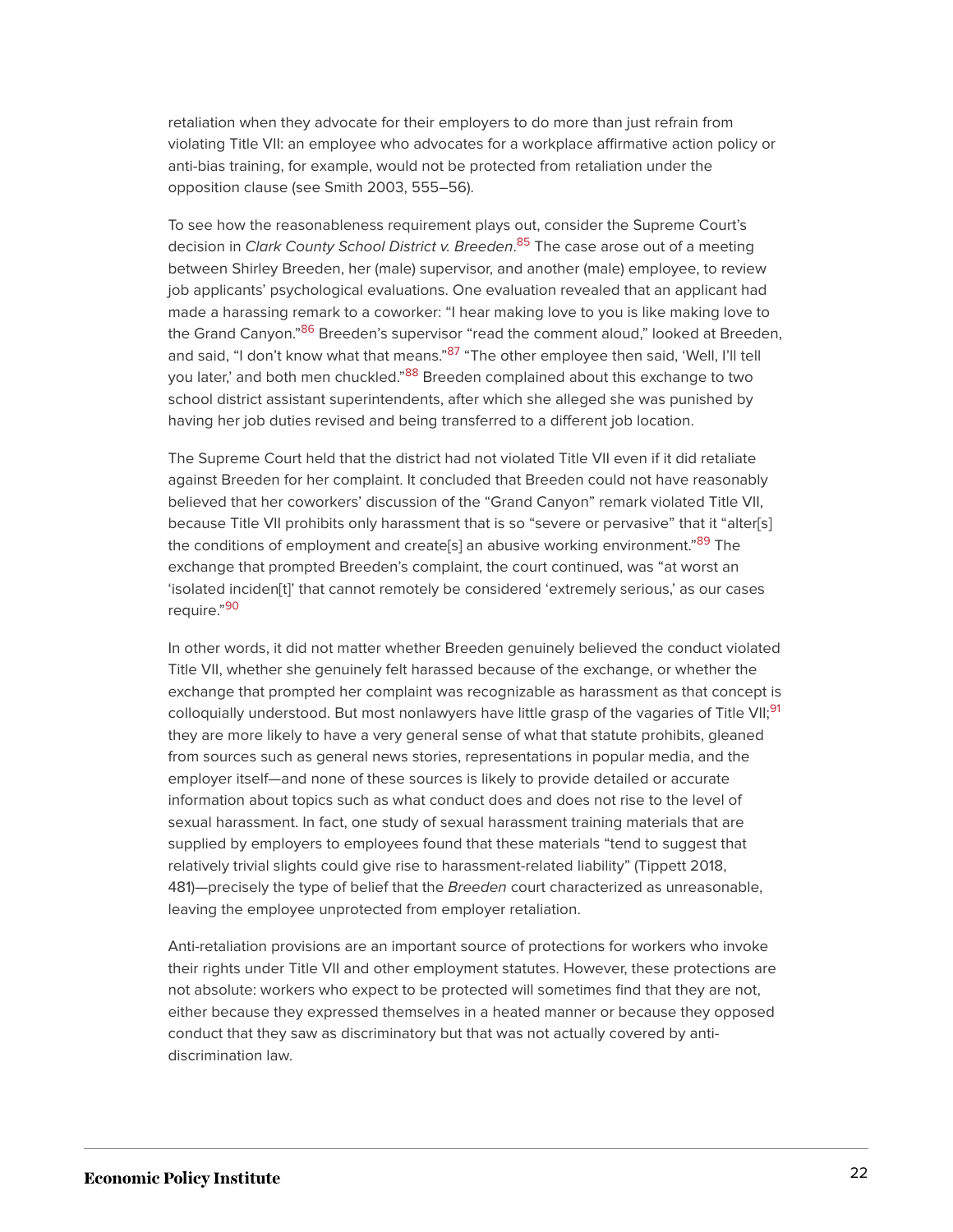#### **3. When may employers buy employees' silence?**

Much of this paper discusses statutory responses to employer power, that is, legal limits intended to prevent employers from exercising their leverage over employees in ways that harm the employees or society. But employers also contract for employee silence in advance, in the form of nondisclosure agreements. NDAs have legitimate uses, such as protecting company trade secrets, but their reach often extends far beyond this type of information, sometimes purporting to restrict employees from revealing anything learned in the course of their employment. These broad NDAs reflect employees' unequal bargaining power but they can also perpetuate it in at least two ways: by making it harder for employees to criticize their current or former employers, and by limiting employees' abilities to get new jobs in their fields (see Lobel 2018).

Nondisclosure agreements (and their close relatives, nondisparagement agreements) came to widespread public attention in the wake of the #MeToo movement, which is synonymous with disclosures of sexual assault and harassment by powerful—and often serial—offenders. By using a combination of industry influence and payoffs, numerous abusive bosses and their enablers were able to buy current and former employees' silence, shielding sexual harassers and abusers from exposure and allowing them to go on to harm others. For example, consider Zelda Perkins, a former assistant of film producer Harvey Weinstein. Perkins signed a nondisclosure agreement when she left her job in 1998; she later explained that she had been harassed by Weinstein for years but quit after a colleague said Weinstein had sexually assaulted her (Garrahan 2017). In exchange for 125,000 pounds and other provisions aimed at preventing Weinstein from harming others, Perkins agreed to a very restrictive set of terms—remarkably, she was not even allowed to keep a copy of the agreement itself; nonetheless, Perkins broke the agreement in light of rape allegations made against Weinstein in 2017, but even then she feared "crushing legal and financial repercussions" (Perman 2018).

<span id="page-23-1"></span><span id="page-23-0"></span>The NDA that Perkins signed was negotiated as she was leaving her job, and she was represented by counsel—but Perkins still felt acutely the imbalance between her power and Weinstein's, later saying that she felt her credibility would be "destroy[ed]" if she rejected the agreement and reported Weinstein (Garrahan 2017).<sup>[92](#page-39-1)</sup> Other NDAs are imposed at the beginning of an employment relationship, before employees even know what information they might learn or whether or why they might want to disclose it. These agreements are often imposed as a condition of employment, and they can be drafted in exceedingly broad language. For example, one recent California case involved nondisclosure and nondisparagement agreements that collectively committed employees to keep confidential virtually all information about their work, including "information disclosed by the Company to Employee and information developed or learned by Employee during the course of employment with Company," as well as "all information of which the unauthorized disclosure could be detrimental to the interests of the Company."<sup>[93](#page-39-2)</sup> Signing these agreements, which were recently challenged in court, resulting in a settlement, was a mandatory condition of employment for all employees. Of course, when faced with the choice of signing or going elsewhere for work, many employees will simply sign without seeking legal advice or attempting to negotiate.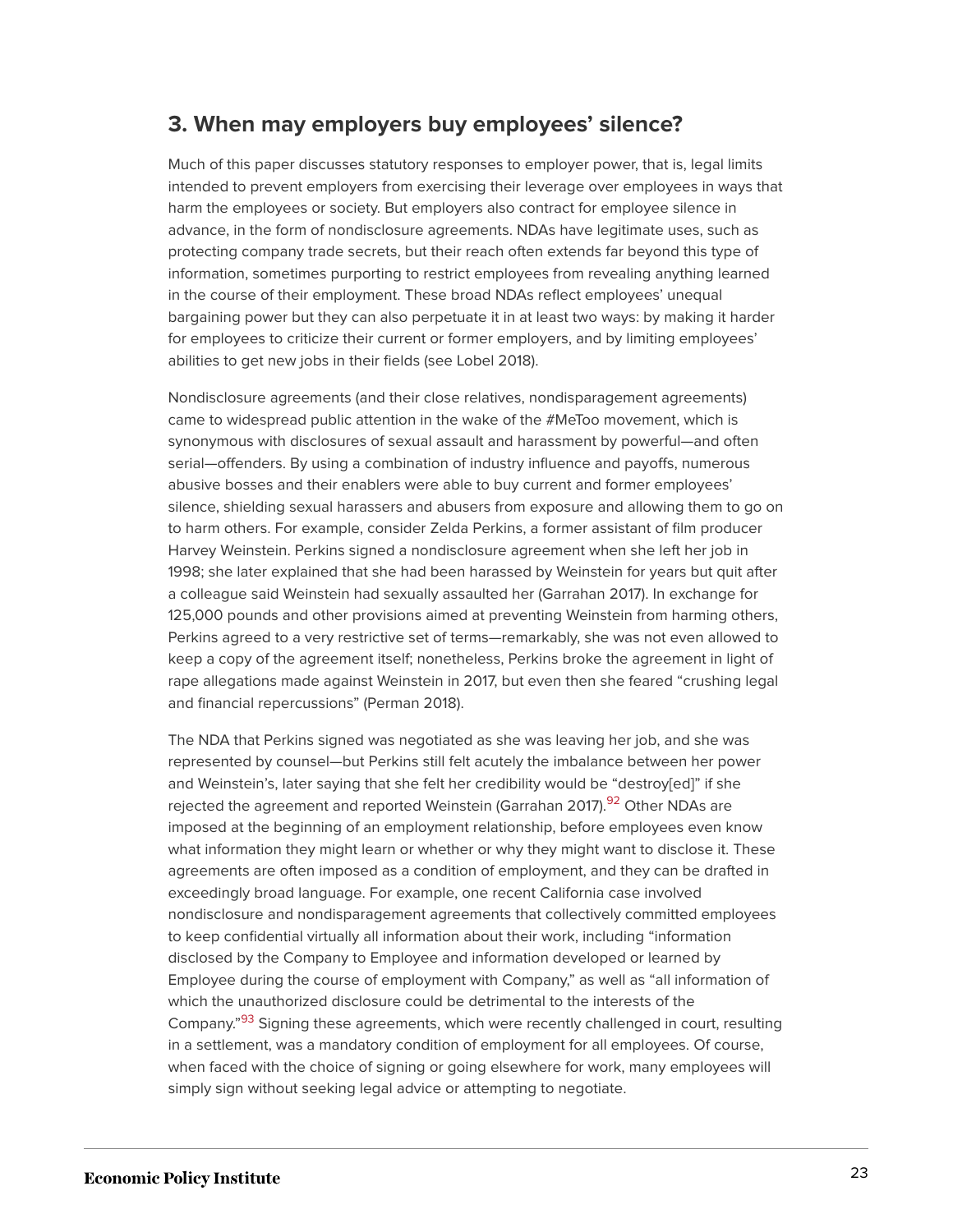<span id="page-24-3"></span><span id="page-24-2"></span><span id="page-24-1"></span><span id="page-24-0"></span>NDAs are not always enforceable. For example, an ex-employee alleged to have violated an NDA might later argue successfully that the agreement was signed under duress or that its enforcement would violate public policy. Further, agreements as broad as the one in the previous paragraph may violate state or federal law, either on their face or in specific applications. For example, whistleblower protections can override NDAs, <sup>[94](#page-39-3)</sup> and one court enjoined an NDA that purported to bar an employee from participating in an EEOC investigation.<sup>[95](#page-39-4)</sup> California courts have also treated very broad nondisclosure agreements as attempts to skirt legal limits on the use of noncompete agreements—the idea being that an NDA that makes it impossible for employees to bring their general knowledge and skills to a new employer will prevent an employee from landing a new job in the same field.<sup>[96](#page-39-5)</sup> And nondisclosure and nondisparagement agreements can violate the National Labor Relations Act,<sup>[97](#page-39-6)</sup> especially when they bar employees from criticizing their employer or disclosing information about their wages and working conditions either to each other or to "outsiders," such as reporters. Finally, several states have responded to #MeToo disclosures by passing new laws limiting in various ways the use of nondisclosure agreements as they apply to allegations of sexual assault or harassment (see Spooner 2020, 355-63; Johnson 2019, discussing eight state statutes limiting the use of nondisclosure agreements in the context of harassment or assault). These laws cover not just NDAs that are imposed at the beginning of an employment relationship but also settlement or severance agreements like the one Perkins signed; other state laws take a similar approach to settlement agreements that conceal "public hazards."<sup>[98](#page-39-7)</sup>

<span id="page-24-4"></span>Of course, even unenforceable NDAs can have effects on the employees who sign them. The legal reality that a given NDA is unenforceable may make little practical difference to employees who fear the repercussions if they break their word. Employees (and their potential future employers) may fear being sued by their previous employer, and employees may also fear repercussions from future employers. Thus, employees may have little power to resist agreeing to an NDA, and even an unenforceable NDA can be enough to silence employees.

### **C. Workers' social media, political, and religious speech**

What happens when workers disagree with the boss (or with each other) about sensitive topics, including politics and religion? Workplace conflicts over these issues can raise thorny problems, especially if one employee holds views that another finds hurtful or dehumanizing. But, as the introduction to this paper discusses, employers sometimes coerce employees' political or religious speech in contexts that have nothing to do with maintaining workplace harmony; in these situations, the employer simply wishes to control employees' views and beliefs for its own purposes. As the next two subsections discuss, there are some exceptions to the at-will rule that are sometimes relevant to these situations—but employees are often left unprotected.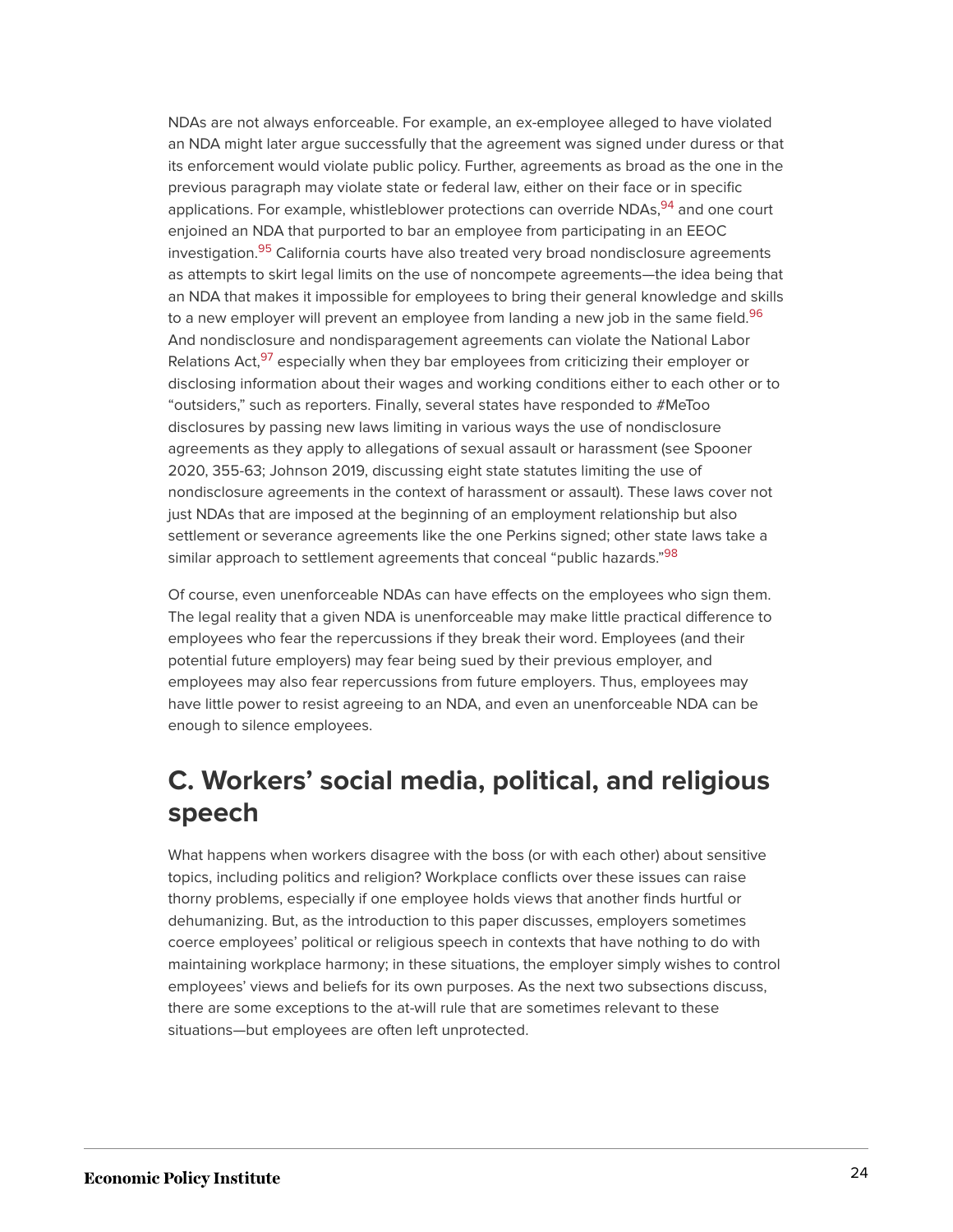#### **1. Political expression**

<span id="page-25-1"></span><span id="page-25-0"></span>Several states protect employees from discrimination based on specific political activities such as voting or affiliating with a political party.<sup>[99](#page-39-8)</sup> Some of these statutes are of relatively recent vintage, but others date either to the 1700s or to Reconstruction, when they were passed in recognition of the likelihood that employers would use their control over workers' livelihood to coerce their votes against anti-slavery Republicans.<sup>[100](#page-39-9)</sup> New York's law is representative of many of these statutes in that it is limited to a specific set of activities—running for office, campaigning, or fundraising for a candidate, party, or political advocacy group<sup>[101](#page-39-10)</sup>—and New York courts have dismissed cases involving employees who were fired for other types of political expression.<sup>[102](#page-39-11)</sup>

<span id="page-25-5"></span><span id="page-25-4"></span><span id="page-25-3"></span><span id="page-25-2"></span>A few other states, however, have statutory protections for "political activities" or "political opinions" more generally.<sup>[103](#page-39-12)</sup> California is one example; its labor code prohibits employers from threatening to fire employees in order to try to "coerce or influence" the employee into "adopting or following any particular course or line of political action or political activity."<sup>[104](#page-39-13)</sup> Like many of the other state statutes discussed in this section, this law has not resulted in many reported decisions interpreting its meaning, but a 1979 decision by the California Supreme Court concluded that, in addition to partisan political activity, the statute covered political views and civil rights advocacy, including the plaintiffs' participation in the gay liberation movement.<sup>[105](#page-39-14)</sup> Additionally, two states—New Jersey and Oregon—prohibit employers from compelling employees' participation in meetings held for the purpose of allowing the employer to communicate its views about "religious or political matters." [106](#page-39-15)

<span id="page-25-8"></span><span id="page-25-7"></span><span id="page-25-6"></span>In addition to laws specifically protecting employees from retaliation based on their political activity, a handful of states including California, Colorado, and North Dakota have broader protections for employees' out-of-work "lawful activities" that could encompass politics. (New York has a more limited protection for off-duty "recreational activities.")<sup>[107](#page-39-16)</sup> But even in those states, employees' real-world protection is limited because of a combination of statutory exceptions and narrow interpretations by courts. For example, courts have narrowed nearly out of existence California's law protecting employees' off-duty activities.<sup>[108](#page-40-0)</sup>

<span id="page-25-11"></span><span id="page-25-10"></span><span id="page-25-9"></span>As with the NLRA and Title VII's retaliation provision, courts may read an implied duty of loyalty into lawful activities statutes. Consider Colorado's statue, which provides a damages remedy for employees who are fired for "engaging in any lawful activity off the premises of the employer during nonworking hours," unless a statutory exception applies.<sup>[109](#page-40-1)</sup> Statutory exceptions include employment decisions that "relate . . . to a bona fide occupational requirement," or that are "reasonably and rationally related to the employment activities and responsibilities of a particular employee or a particular group of employees," or that are "necessary to avoid a conflict of interest with any responsibilities to the employer or the appearance of such a conflict of interest."<sup>[110](#page-40-2)</sup> Echoing the *Jefferson* Standard decision from the NLRA context, courts have read these statutory exceptions to permit employers to fire employees whose lawful off-duty activities are "disloyal." For example, a district court upheld an employer's decision to terminate a baggage handler with 26 years of service because he published a letter to the editor that criticized his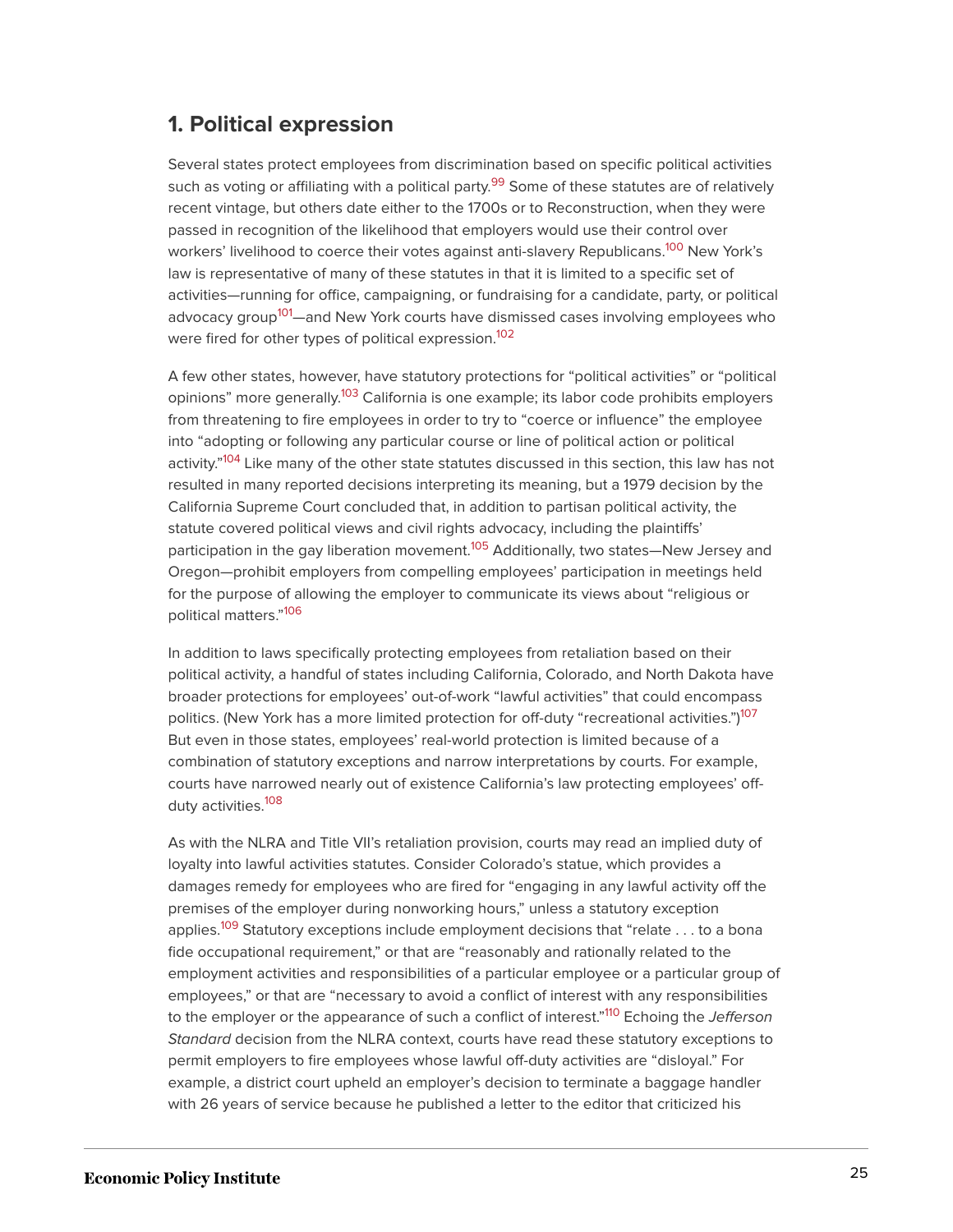<span id="page-26-1"></span><span id="page-26-0"></span>employer for replacing full-time employees with hourly contract workers.<sup>[111](#page-40-3)</sup> Writing a letter was plainly "lawful off-duty activity," but the court went on to read an "implied duty of loyalty" into the statute, limiting its reach to off-duty activities that were "personally distasteful" to the employer but "legal and unrelated to an employee's job duties."<sup>[112](#page-40-4)</sup> Then the court concluded that the employee breached the duty of loyalty when he went straight to the public without first "attempt[ing] to solve his grievance through Delta's grievance system."<sup>[113](#page-40-5)</sup> Of course, in the context of a business decision affecting tens of thousands of Delta employees, making an individual internal complaint is obviously futile, and so no aggrieved employee would be likely to take that step.

<span id="page-26-2"></span>Finally, there is the possibility that narrow, judge-made exceptions to the at-will rule will apply when employees are fired for their political speech. One of these exceptions, the tort of "wrongful discharge in violation of public policy," reflects that "certain discharges that contravene well-established norms of public policy harm not only the specific employee but also third parties and society as a whole." That means that employees can file a civil lawsuit when they are fired for a reason that is not just bad or arbitrary but also violates an established public policy. Given that description, one might envision broad protections for employee speech premised, for example, on the democratic ideal that each member of the polity should share equal footing to participate in public discourse on matters of shared concern.

<span id="page-26-3"></span>The most well-known decision that reflects this sort of speech-protective approach to the wrongful discharge tort is Novosel v. Nationwide Insurance Co.<sup>[114](#page-40-6)</sup> In that case, the plaintiff alleged that he was fired from his job as a district claims manager because he refused to participate in his employer's lobbying the Pennsylvania legislature to reform no-fault insurance law. The U.S. Court of Appeals for the Third Circuit agreed that the plaintiff stated a claim for wrongful discharge in light of "the importance of the political and associational freedoms of the federal and state Constitutions."<sup>[115](#page-40-7)</sup>

<span id="page-26-4"></span>However, the Novosel decision has been criticized, and it reflects at best a minority approach. The main problem is that courts in wrongful termination cases generally require employees to point to "well-established" public policy, and most require a high level of specificity—for example, that the employee was discharged for refusing to violate a law or regulation or for invoking rights under a workers' compensation program. But a list of courts have held that the First Amendment is not sufficient to demonstrate that there is a well-established public policy against political coercion by *private-sector* employers, because the First Amendment constrains only government actors.<sup>[116](#page-40-8)</sup> Edmondson v. Shearer Lumber Products reflects the dominant approach:<sup>[117](#page-40-9)</sup> there, the Supreme Court of Idaho upheld the termination of a 22-year employee because he opposed a political initiative spearheaded by the employer's owner.

<span id="page-26-6"></span><span id="page-26-5"></span>Freedom of political belief is at the core of the idea of freedom of speech. But when private-sector employees face political coercion, they can fall back on legal protections only to a limited extent. Statutory protections, where they exist, tend to focus on protecting employees from retaliation in connection with their own political activity—voting or running for office. These statutes generally do not speak to what is likely a more common scenario, in which employers simply push their own political views, and employees say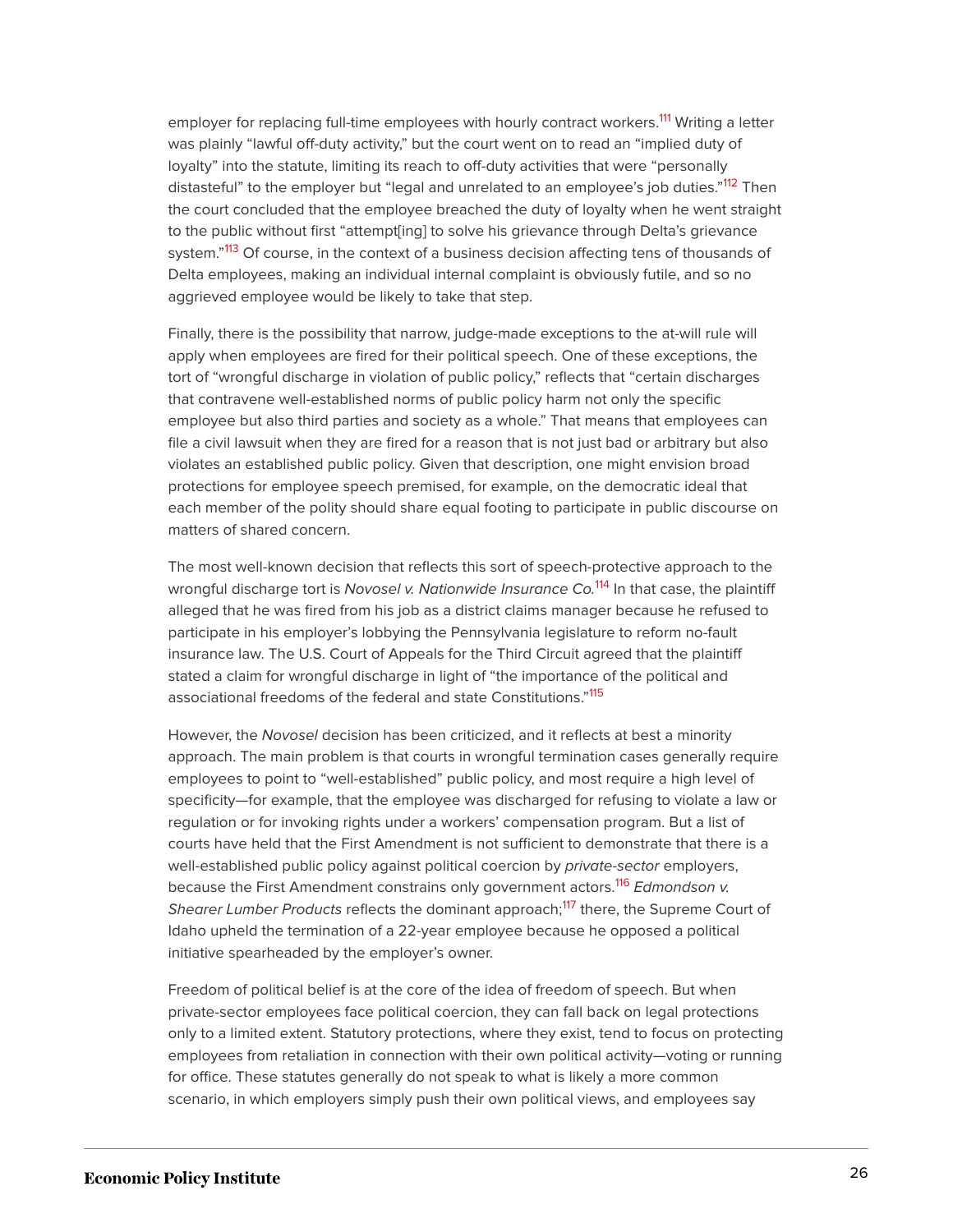nothing because they fear being fired if they express disagreement.

#### **2. Religious expression at work**

Conflicts over religious expression at work can arise both when religious employers try to impose their faiths on employees and when religious employees bring their faith to work in ways that offend their bosses or coworkers. For example, employees hired to work for a secular employer might be dismayed to be asked to participate in the boss's Bible-study group. Conversely, a religious employee might want to take breaks at set times in order to pray or might want to put a religious message like "have a blessed day" into an email signature or keep an anti-abortion message in a designated workspace. Unsurprisingly, law has something to say about the extent to which employers can regulate religious expression at work. These rules seek to balance employers' and employees' interests—although the balance struck weighs heavily in favor of employers, especially when the issue involves accommodating an employee's religious practice.

<span id="page-27-0"></span>Employers' legal obligations surrounding their own or their employees' religious speech vary with the employer's own mission and character. For example, an employer with a religious mission, like a church or a religious school, has a large amount of leeway to require employees to adhere to a set of religious views. Religious institutions have constitutionally protected "independence…in matters of 'faith and doctrine,'" including "internal management decisions that are essential to the institution's central mission." Importantly, this independence reaches "the selection of the individuals who play certain key roles"<sup>[118](#page-40-10)</sup>—that is, who will be hired to convey a religious message and who will be fired from such a role. This principle has resulted in a kind of supercharged at-will doctrine that applies to employees who qualify as "ministerial."<sup>[119](#page-40-11)</sup> Ministerial employees generally cannot invoke the protections of anti-discrimination law,<sup>[120](#page-40-12)</sup> probably are not covered by the NLRA,<sup>[121](#page-40-13)</sup> and may be precluded from relying on other statutory employment protections as well.<sup>[122](#page-40-14)</sup> And even nonministerial employees who work for religious institutions can lawfully be required by their employers to remain a member in good standing of the employers' faith—a rule that can effectively turn adherence to a religion's rules for personal comportment into job requirements.<sup>[123](#page-41-0)</sup>

<span id="page-27-5"></span><span id="page-27-4"></span><span id="page-27-3"></span><span id="page-27-2"></span><span id="page-27-1"></span>Conversely, public employers are constrained by both the Establishment Clause and the Free Exercise Clause; they cannot require employees to participate in religious programs or to belong to a particular faith, nor can they discriminate against employees because of their religious exercise. However, public employers also must guard against employee religious expression that would give the impression that the government itself prefers some religious views over others. For example, a public employer cannot permit its librarians or groundskeepers to create public displays that give the impression of a religious endorsement,<sup>[124](#page-41-1)</sup> nor may it allow an employee addressing the public to use the opportunity to proselytize.<sup>[125](#page-41-2)</sup>

<span id="page-27-8"></span><span id="page-27-7"></span><span id="page-27-6"></span>For both public- and private-sector employers that have a secular mission, statutory law modifies the at-will default in two important ways.<sup>[126](#page-41-3)</sup> First, these employers may not discriminate based on religion or allow harassment of employees based on whether, where, or how they worship on their own time. Second, they must accommodate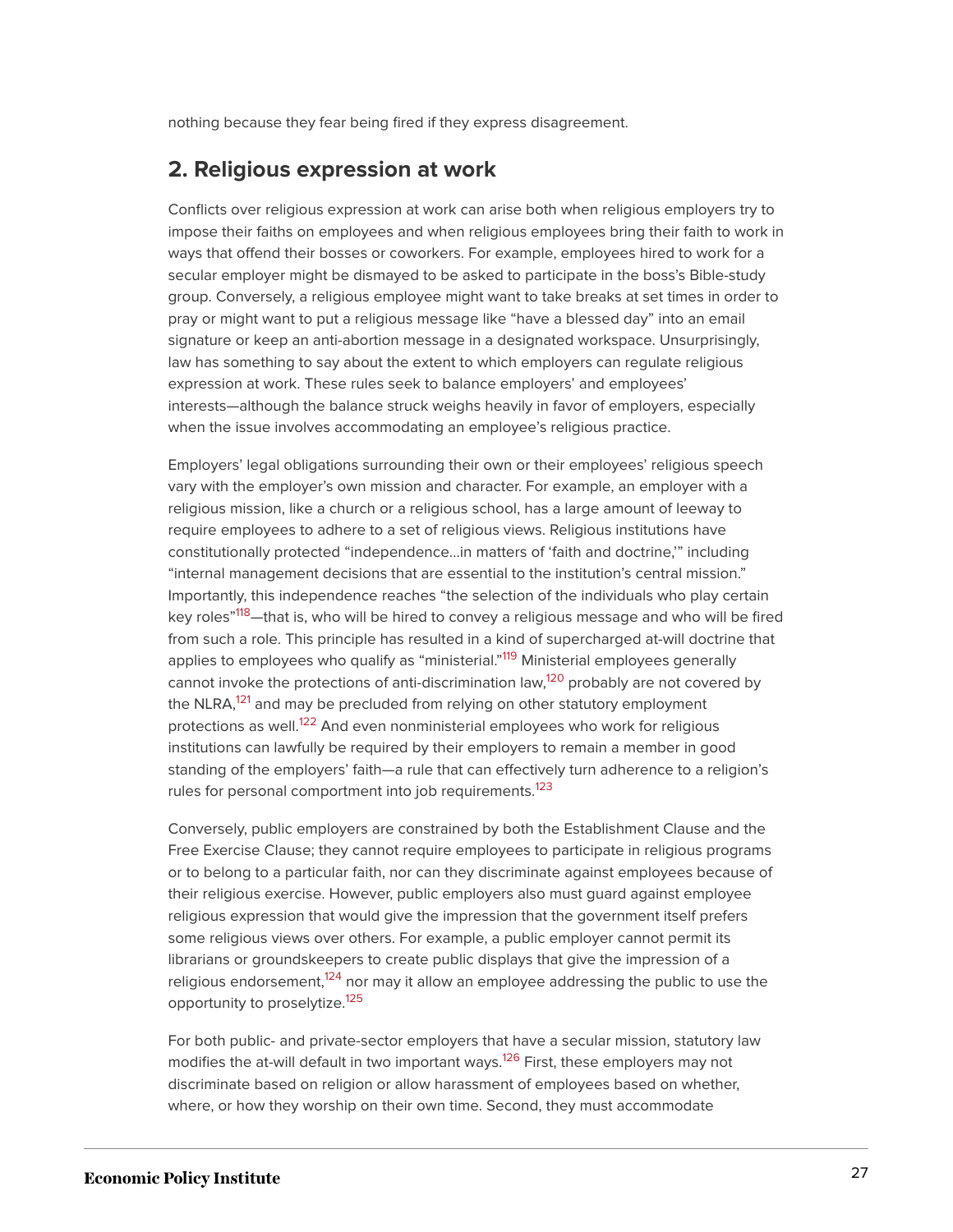<span id="page-28-1"></span><span id="page-28-0"></span>employees' religious beliefs or practices, at least where doing so will not impose an undue hardship. [127](#page-41-4) A reasonable accommodation might involve an employer partially waiving a uniform requirement so that an employee can wear a religious head covering,<sup>[128](#page-41-5)</sup> allowing the employee to take breaks at set times to pray, or changing an employee's work schedule to allow attendance at religious services. However, the catch is that employers can refuse to provide such accommodations if they would impose more than a "de minimis" cost.<sup>[129](#page-41-6)</sup>

<span id="page-28-2"></span>The reasonable accommodation requirement relates to employees' bargaining power in several ways. First, it bars an employer from dismissing a request for a religious accommodation out of hand, which means that even employees who lack any form of individual bargaining power are supposed to be able to secure an employer's agreement to no- or low-cost religious accommodations.

<span id="page-28-3"></span>Second, an employee's request for a religious accommodation might lead to a form of workplace bargaining. The EEOC and some courts have concluded that, when faced with an employee request for a religious accommodation, an employer must embark on an "interactive process"—a back-and-forth dialogue to determine whether there exists an accommodation that would meet the employee's religious exercise needs without unduly burdening the employer.<sup>[130](#page-41-7)</sup> But, as Professor Shirley Lin has described in an analogous context, power imbalances between employers and employees can easily lead to a failure to accommodate, either because the employee does not ask for the accommodation in the first place or because the employer steamrolls the employee in the interactive process.[131](#page-41-8)

<span id="page-28-5"></span><span id="page-28-4"></span>Third, other employees may also be interested in the outcome of an accommodations process, including because they might be asked to bear some or all of the costs of the accommodation. For example, an employer might respond to an employee's request to not be scheduled to work on the sabbath by requiring another employee to work every Saturday. Or an employee's desire to display religious materials might be accommodated even though the display upsets a coworker.<sup>[132](#page-41-9)</sup> But the accommodation requirement does not require employees to take into account the views of the burden-bearing employees; whether they do anyway can depend on a host of factors including whether the prospective accommodation would conflict with a collective bargaining agreement,<sup>[133](#page-41-10)</sup> the employer's own views about the desirability of the accommodation, the likelihood that either employee will quit, and so on. In other words, whether an employer agrees to an employee's request for a religious accommodation depends to an extent on the scope of legal protections—but can also depend on the employee's (and maybe coworkers') bargaining power.

#### <span id="page-28-6"></span>**3. Employee speech on social media**

As discussed briefly above, the NLRA reaches concerted activity that takes place over social media. This means that if two employees interact on social media about their working conditions (or even if one employee posts a workplace concern that is intended to be an overture to coworkers), the NLRA may protect them against employer retaliation. But in addition, several states prohibit employers from demanding access to an applicant's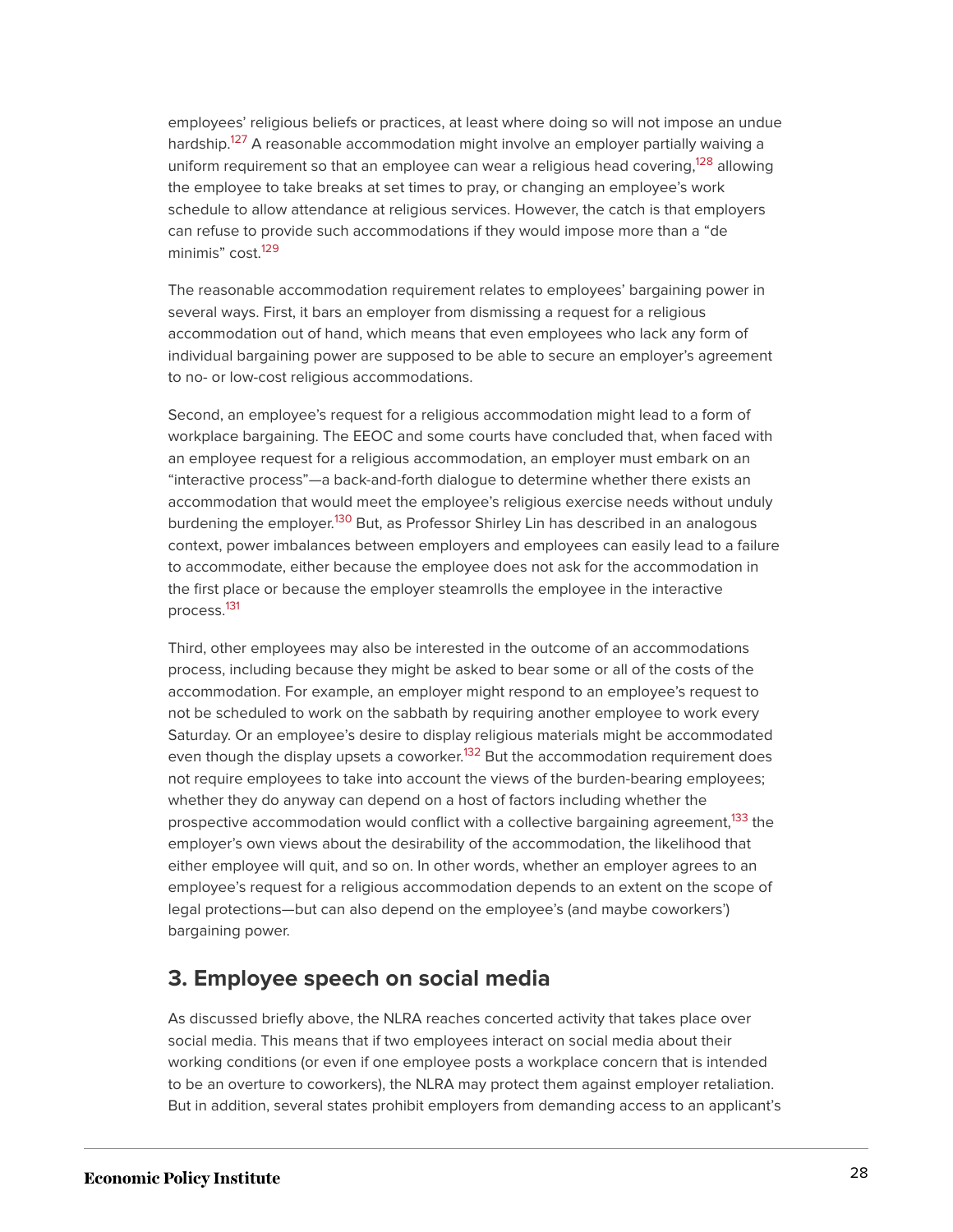or employee's social media posting. These statutes are privacy protections rather than speech protections; they do not prohibit employers from acting on an employee's social media content that they see because of the employee's own privacy settings or because other employees show the employer their colleague's posting. However, they prohibit employers from requesting an employee's or applicant's social media username or password, implicitly providing some protection for workers' expression, at least for workers who have privacy protections in place on their accounts.<sup>[134](#page-41-11)</sup> In addition, some states also bar employers from requiring employees to promote the company on social media or to add the employer to a social media contact list.<sup>[135](#page-41-12)</sup>

### <span id="page-29-1"></span><span id="page-29-0"></span>**D. A note on the First Amendment and public employees**

<span id="page-29-2"></span>This paper focuses mainly on private-sector workers who cannot rely on the Constitution's free speech guarantee. But what about public-sector workers? First, the good news: public employees are covered by many of the statues discussed above, such as the antiretaliation provisions of Title VII and various whistleblower protections. Further, many public employees are covered by some version of just-cause, rather than at-will, employment. Just over one-third of public employees are covered by a union contract,<sup>[136](#page-41-13)</sup> and others may enjoy similar tenure or civil-service protections. These substantive protections are also backed up by constitutionally required procedural protections; public employees who have a reasonable expectation of continued employment are entitled to notice and an opportunity to respond before they can be fired, plus a more formal post-termination hearing.<sup>[137](#page-42-0)</sup> (These procedural protections do not apply to at-will public employees.)

<span id="page-29-3"></span>The bad news is that public employees often cannot rely on the First Amendment to protect them against employment consequences levied in connection with on-the-job speech. Like private-sector employers, public-sector employers may want to control their at-will employees' speech for reasons that range from plausible to capricious. One might expect that courts would engage in closer scrutiny of public-sector employers, but they often do not. Instead, the Supreme Court has concluded that "government has significantly greater leeway in its dealings with citizen employees than it does when it brings its sovereign power to bear on citizens at large."<sup>[138](#page-42-1)</sup>

<span id="page-29-5"></span><span id="page-29-4"></span>Public-sector employers may exercise near-total control over how their employees do their jobs without violating the Constitution. This is true even when an employee's job involves expression and even when the employer has previously delegated to the employee some degree of discretion to shape the message.<sup>[139](#page-42-2)</sup> Courts reach similar results when employees, speaking outside of their employment capacity, express views on matters that are not of "public concern."<sup>[140](#page-42-3)</sup> Moreover, the court usually does not view public employees' own working conditions as a matter of public concern, unless those working conditions touch directly on the provision of public service.<sup>[141](#page-42-4)</sup>

<span id="page-29-7"></span><span id="page-29-6"></span>Public-sector employees receive somewhat more First Amendment protection when they speak as citizens—at least when their speech involves a matter of public concern. In that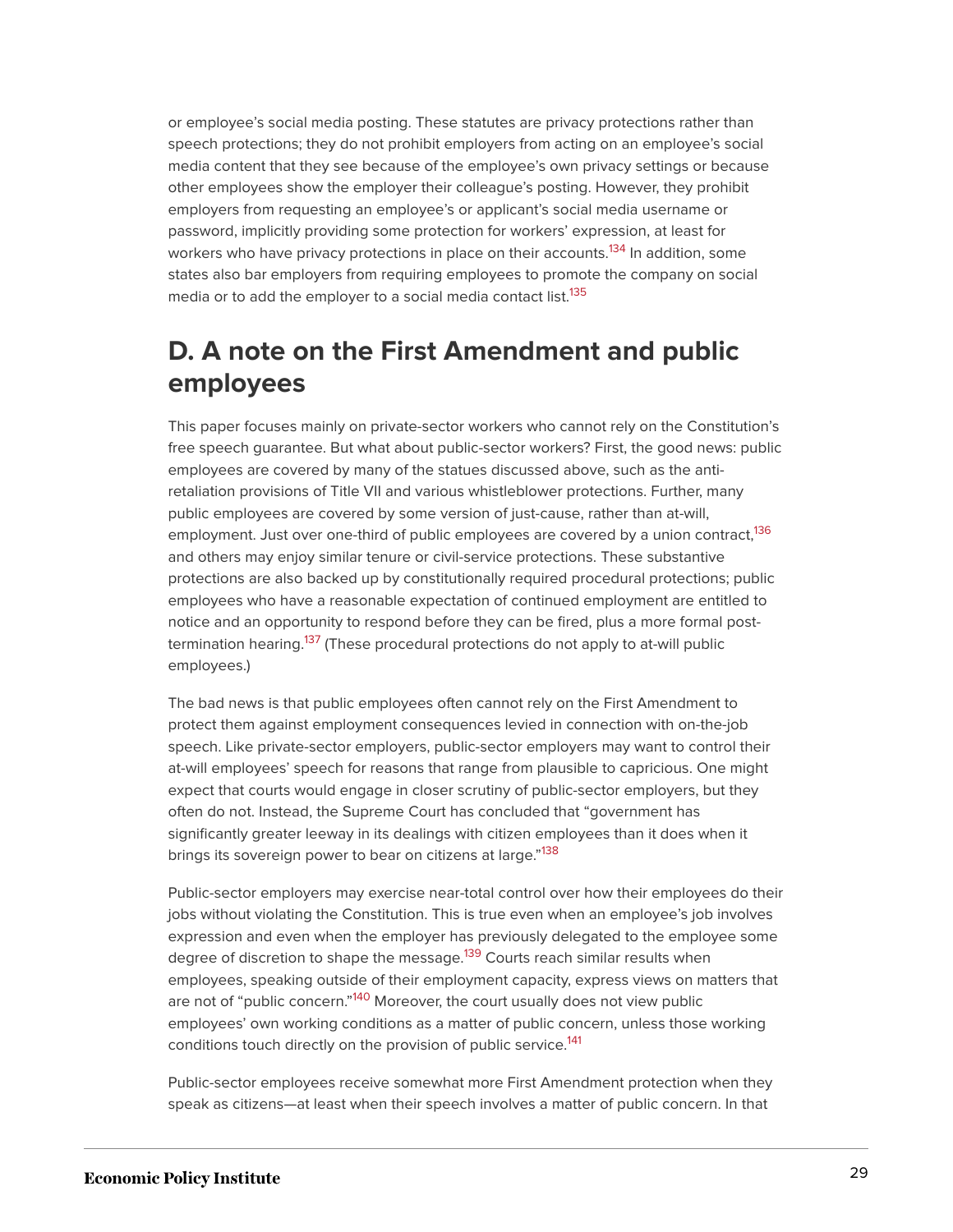<span id="page-30-3"></span><span id="page-30-2"></span><span id="page-30-1"></span>event, the court balances the public employer's First Amendment interests against the public employer's need for "orderly . . . administration."<sup>[142](#page-42-5)</sup> Though the burden of proof is on the employer, this standard is very deferential to the government as compared to how courts approach other kinds of First Amendment cases.<sup>[143](#page-42-6)</sup> Moreover, the court defines "disruption" broadly, allowing public employers to rely on predicted (not actual) disruption<sup>[144](#page-42-7)</sup> and treating even such nonevents as having to respond to a lawsuit as "disruptions."<sup>[145](#page-42-8)</sup> Thus, even when the First Amendment applies to a public employee's speech, courts will still often defer to public employers' assertions that their reactions were justified by disruption.

<span id="page-30-5"></span><span id="page-30-4"></span>This framework applies to public employees' speech generally, but there are also two special contexts that are treated differently. First, the court has held in a series of cases that political patronage is mostly unconstitutional: as long as a job does not involve policymaking, public employers may not require membership in a political party or support for a particular candidate or incumbent as a condition of employment.<sup>[146](#page-42-9)</sup> Conversely, the court has upheld restrictions on public employees' political campaigning established by the Hatch Act and similar state laws.<sup>[147](#page-42-10)</sup> In these cases, the court has deferred to legislative judgments that public employees' overt support for a particular political party or candidate might undermine public faith in government.<sup>[148](#page-43-1)</sup>

<span id="page-30-8"></span><span id="page-30-7"></span><span id="page-30-6"></span>These two lines of cases are related to each other inasmuch as Congress passed the Hatch Act in part to prevent political coercion in the form of pressure exerted on public employees by their supervisors or coworkers to campaign on behalf of a particular candidate or party.<sup>[149](#page-43-2)</sup> But their mechanisms are quite different: whereas the political patronage cases constrain employers, the Hatch Act constrains employees. It also reflects a big difference between public and private employees: the state and local statutes discussed above—patchy and incomplete as they are—often protect private-sector employees' rights to engage in some of the same activities that the Hatch Act forbids for public employees.

## <span id="page-30-0"></span>**IV. How the Constitution can undermine legal protections for employees**

This report mainly focuses on the limited extent to which law protects workers from speech coercion by their employers. But there is also another angle to consider: employers' arguments that certain workplace regulations designed to protect employees unconstitutionally infringe employers' own constitutional rights. These arguments have gained traction in recent decades, and our increasingly conservative federal judiciary has proven receptive to them. Thus, there is a real risk that the Constitution itself will become an effective tool to undermine statutory protections for workers' speech.

For example, suppose Congress were to try to increase unionization, which would in turn likely increase the number of workers covered by just-cause provisions in collective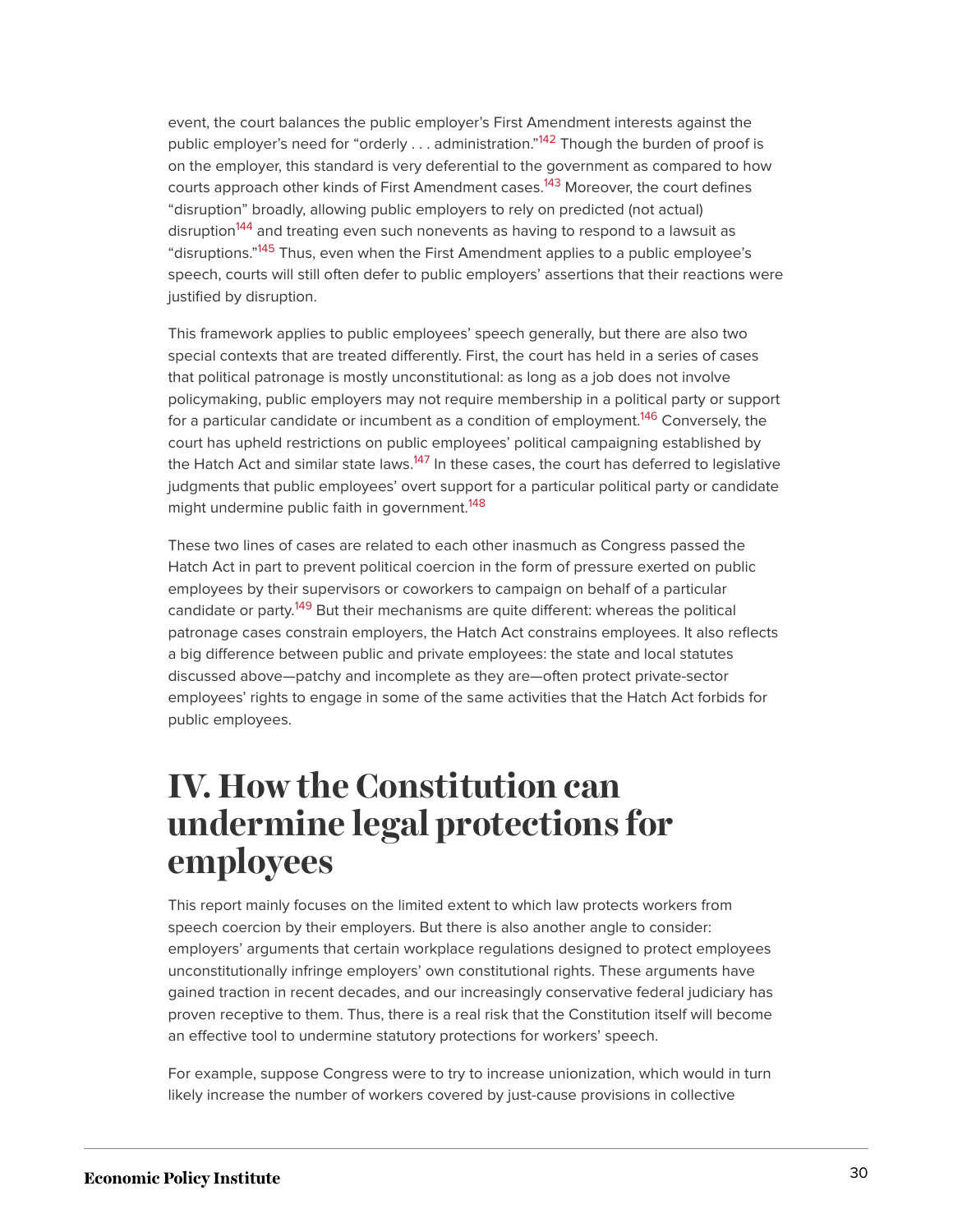bargaining agreements. Suppose further that Congress went about this by increasing unions' access to employees while they are at work and by barring employers from making some of the borderline-threatening statements that are currently permitted. Both changes can be understood as speech- and association-enhancing; the first would give employees more information about unions, and the second would allow employees to make their choice in a less-constrained environment. However, a conservative federal judiciary might strike down both changes, the first as an uncompensated taking of employer property and the second as a violation of the employer's First Amendment rights.

To see how employers' constitutional litigation could undermine workers' rights, it helps to have a grasp of the basic structure of a First Amendment claim. Recall that the rights contained in the Bill of Rights are protections against government intrusions, and not private intrusions. (This is also why private-sector employees cannot bring successful First Amendment claims against their employers.) But when employers are regulated by the government, they can argue that those regulations unconstitutionally infringe their liberty; likewise, public-sector employees can bring constitutional claims because their employer is the government.

<span id="page-31-1"></span>It is not inevitable that the Constitution will undo worker-protective legislation, but our current conservative-leaning federal judiciary and Supreme Court are likely to be receptive to such arguments. For proof, one need look no further than the decisions in Janus v. AFSCME and Ce*dar Point Nursery v. Hassid*.<sup>[150](#page-43-3)</sup> In Janus, the court held that public-sector employees had a First Amendment right to refuse to pay union representation fees, notwithstanding that the union had a duty to fairly represent them. And in Cedar Point Nursery, the court struck down as an uncompensated taking of property a California regulation giving union organizers access to growers' property for three hours per day, 120 days per year, for the purpose of speaking with farmworkers. In both cases, the court adopted a formalistic approach to interpreting the Constitution that placed little value on workers' interests in associating with unions.<sup>[151](#page-43-4)</sup>

# <span id="page-31-2"></span><span id="page-31-0"></span>**V. Conclusion**

At-will employment leaves workers vulnerable to losing their livelihoods for arbitrary reasons, including that they have offended their employer. Workers have been fired because they criticized their working conditions; because their political views were different than their employer's; and because they let off steam on social media. These workers can rely on legal protections that are intended to protect certain types of speech—sometimes. But legal protections are limited and patchy, making it impossible for workers to know when they will be protected and when they will not be, and this degree of uncertainty is only compounded by the difficulties of enforcing one's rights in court, post-discipline or termination. Employees are left to speak up at their own peril, undoubtedly making silence seem the safer choice.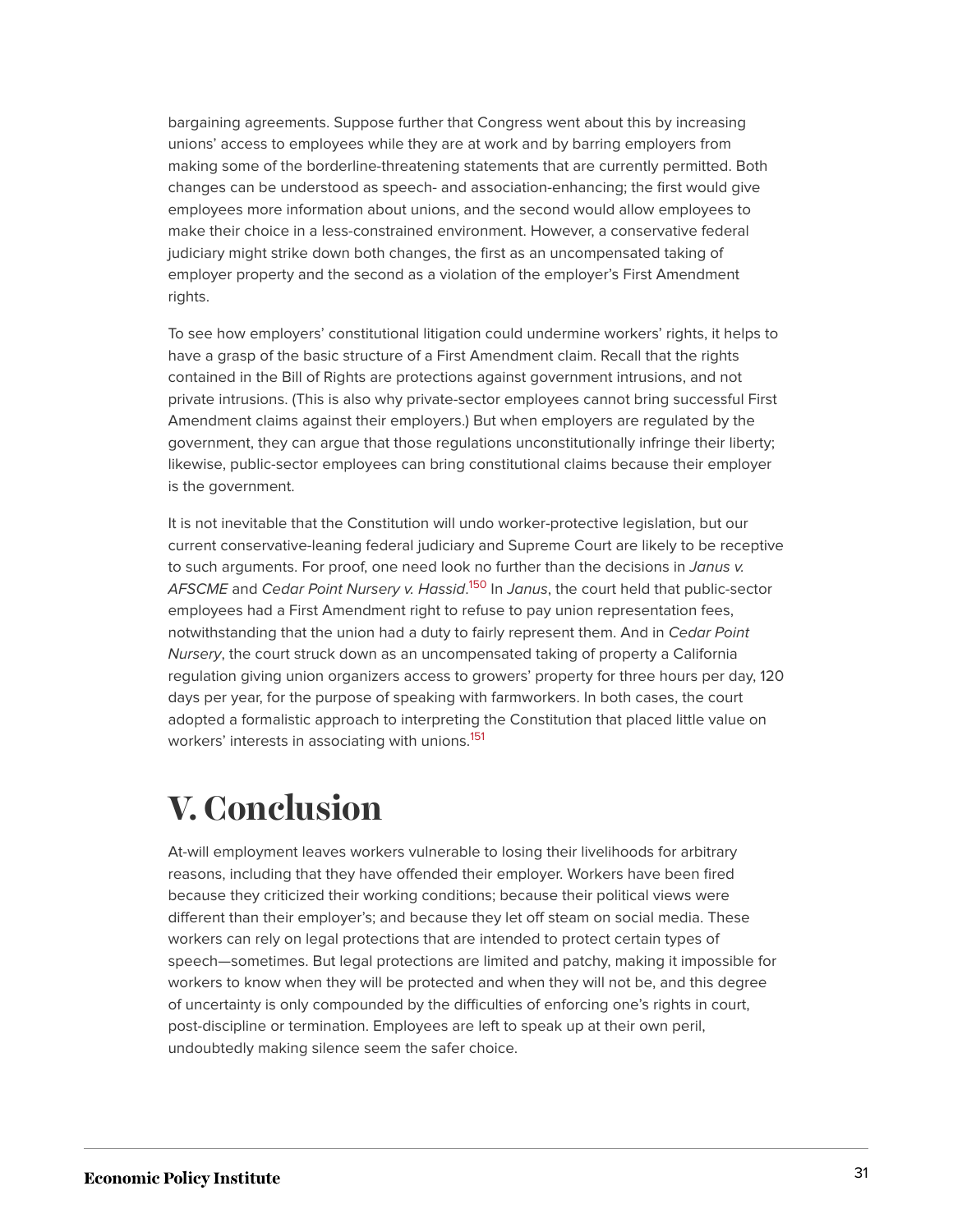# <span id="page-32-0"></span>**Notes**

- <span id="page-32-1"></span>[1.](#page-2-1) See Feinman 1976 for a discussion of the origins of the at-will rule.
- <span id="page-32-2"></span>[2.](#page-2-2) See also Restatement (Third) of Employment Law § 2.01 (Am. Law Inst. 2015): "Either party may terminate an employment relationship with or without cause unless the right to do so is limited by a statute, other law or public policy, or an agreement between the parties, a binding employer promise, or a binding employer policy statement."
- <span id="page-32-3"></span>[3.](#page-2-3) At the same time, state power can become intertwined with employer power, such as when work is made a condition of parole or probation (Zatz 2020).
- <span id="page-32-4"></span>[4.](#page-6-1) The principle that neither the Constitution's Bill of Rights nor the 14th or 15th Amendments constrain private citizens is known as the "state-action" requirement. There are a limited number of situations in which courts will treat nominally private actors as government entities for constitutional purposes. For example, in Marsh v. Alabama, the U.S. Supreme Court held that the owner of a "company town" should be treated as a government actor for purposes of evaluating a religious proselytizer's claim that she had a First Amendment right to stand on a sidewalk to distribute religious literature, just as she would in a regular town. 326 U.S. 501, 509 (1946). More recently, the court has construed exceptions to the state action requirement narrowly, meaning that there are few situations in which employees would be able to argue successfully that their private-sector employer should be required to comply with constitutional standards. For a discussion of the role that the state-action requirement has played in the development of U.S. work law, see generally Lee 2014.
- <span id="page-32-5"></span>[5.](#page-6-2) In the early days of the NLRA, the National Labor Relations Board (NLRB) adopted a version of this rule. Then, in 1941, the Supreme Court addressed an employer's contention that the First Amendment protected its right to express its views that its employees should not unionize. The court wrote that employers were free to express their "view[s] on labor policies or problems," although it also wrote that "[t]he mere fact that language merges into a course of conduct does not put that whole course without the range of otherwise applicable administrative power. In determining whether the Company actually interfered with, restrained, and coerced its employees the Board has a right to look at what the Company has said as well as what it has done." NLRB v. VA Elec. & Power Co., 314 U.S. 469, 478 (1941). Then, in the 1947 Taft-Hartley amendments, Congress adopted what is known as  $\S 8(c)$  of the NLRA, which states that the "expressing of any views, argument, or opinion . . . shall not constitute or be evidence of an unfair labor practice under any of the provisions of this subchapter, if such expression contains no threat of reprisal or force or promise of benefit." In 2013, the D.C. Circuit relied on § 8(c) to strike down a rule requiring employers to post a notice informing employees of their rights under the NLRA.
- <span id="page-32-6"></span>[6.](#page-6-3) This section mainly focuses on situations in which the at-will rule is reversed because employees have statutory protections. However, there are also a small number of judge-made exceptions to the at-will rule. Professor Lea VanderVelde enumerated five common-law limitations on the at-will rule: "1) implied in fact [contract], 2) promissory estoppel, 3) covenant of good faith and fair dealing, 4) public policy considerations that override private orderings, and 5) torts of abusive or outrageous conduct, such as intentional infliction of emotional distress" (VanderVelde 2012, 374).
- <span id="page-32-7"></span>[7.](#page-7-0) On the other hand, collective bargaining agreements (CBAs) also often waive workers' rights to engage in collective action. For example, no strike clauses are commonly included in CBAs, so that employers are essentially trading better wages and working conditions for "labor peace." See Emporium Capwell Co. v. Western Addition Cmty Org., 420 U.S. 50 (1975).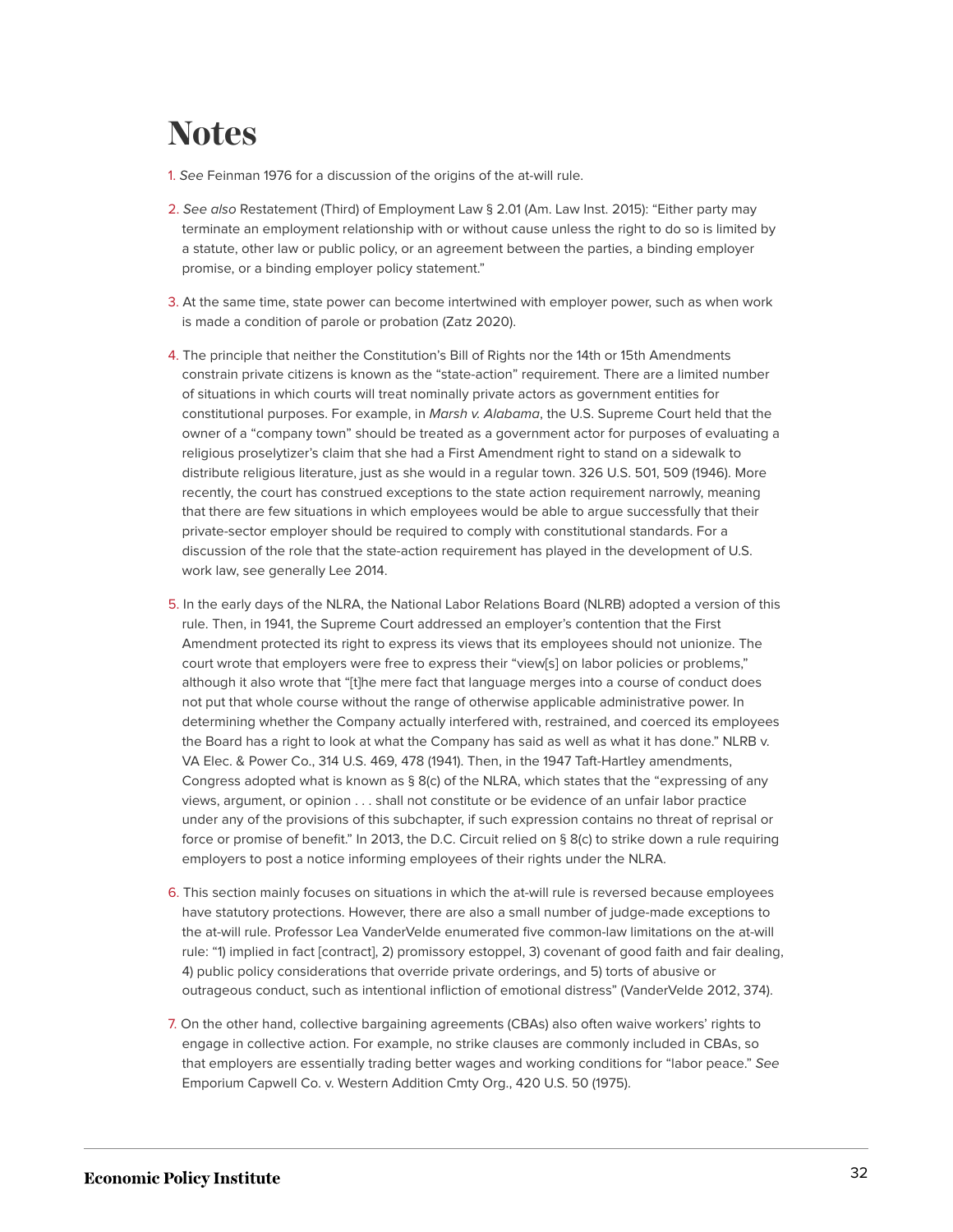- <span id="page-33-0"></span>[8.](#page-7-1) In private-sector colleges and universities, tenure is, at minimum, a contractual guarantee that a tenured professor will not be dismissed without cause; in the public sector, tenure is often backed by a statutory guarantee. In addition to the substantive aspect of just-cause protection, tenured faculty usually have a right to due process before they can be disciplined or terminated. See Neumann 2017.
- <span id="page-33-1"></span>[9.](#page-7-2) Some courts have treated employee handbooks as establishing an employment contract. However, these claims are tenable only when a handbook promises continued employment; as employers (and their lawyers) realized that a handbook could be construed as a contract, they could and did redraft handbooks to include disclaimers and emphasize employment at will. See Porter 2008, 67, and Pincus and Gillman 1983, 1009.
- <span id="page-33-2"></span>[10.](#page-8-0) NLRB v. J. Weingarten, Inc., 420 U.S. 251 (1975).
- <span id="page-33-3"></span>[11.](#page-8-1) The New York law was seemingly passed at least in part in response to reports of fast-food employers firing workers for their expression or self-presentation. See Eidelson 2021 (discussing a Chipotle worker who reported being fired because she wasn't smiling at work, who then worked "with union organizers and local officials" on New York's law).
- <span id="page-33-4"></span>[12.](#page-8-2) Mt. St. 39-2-903.
- <span id="page-33-5"></span>[13.](#page-8-3) Montana courts have interpreted the good-cause statute to protect whistleblowers, though they have also expressed unwillingness to micromanage employers' decisions and emphasized that employers retain discretion, especially when deciding whether to fire manager-level employees. See Krebs v. Ryan Oldsmobile, 843 P.2d 312, 316 (1992) (good-cause statute protects employees who report employer's illegal activity to police); Moe v. Butte-Silver Bow Cty., 371 P.3d 414, 427 (Mont. 2016); Bird v. Cascade Cty., 386 P.3d 602, 609 (Mont. 2016). For a comprehensive discussion of Montana's law, including its procedures and limitations, see generally Corbett 2005.
- <span id="page-33-6"></span>[14.](#page-8-3) MT. Stat. § 39-20905 (allowing employees to recover up to four years of lost wages and benefits, subject to the employee's obligation to mitigate damages, and allowing punitive damages if the employee can prove by clear and convincing evidence that the employer "engaged in actual fraud or actual malice" in firing the employee).
- <span id="page-33-7"></span>[15.](#page-8-4) [NYC Int. 1396-A](https://legistar.council.nyc.gov/LegislationDetail.aspx?ID=3860321&GUID=76C5427B-7B33-4E55-AA73-37345B8ABEEF&Options=ID|Text|&Search=1396;%20NYC%20Int.%201415-A,%20available%20at%20https://legistar.council.nyc.gov/LegislationDetail.aspx?ID=3860317&GUID=F97F44AA-CCC8-470B-998E-C3C35A5C0717&Options=ID%7cText%7c&Search=1415).
- <span id="page-33-8"></span>[16.](#page-8-5) Id.
- <span id="page-33-9"></span>[17.](#page-9-1) Id.
- <span id="page-33-10"></span>[18.](#page-9-2) Id.
- <span id="page-33-11"></span>[19.](#page-9-3) Id.
- <span id="page-33-12"></span>[20.](#page-10-0) Occasionally, state law will duplicate the NLRA's protection for specific types of activity. For example, the NLRA protects workers who disclose their wages to each other in order to advocate for fairer pay policies—but in addition, a few states have adopted statutes that also protect workers' pay disclosure. E.g., VT. Stat. Ann. Tit. 21 § 495(a)(8)(B).
- <span id="page-33-13"></span>[21.](#page-10-1) E.g., Hoffman Plastic Compounds, Inc. v. NLRB, 535 U.S. 137 (2002) (holding that undocumented workers are covered by the NLRA but ineligible for backpay remedies).

<span id="page-33-14"></span>[22.](#page-10-2) E.g., NLRB v. Mackay Radio & Tel. Co., 304 U.S. 333 (1938).

<span id="page-33-15"></span>[23.](#page-11-0) 29 U.S.C. § 151.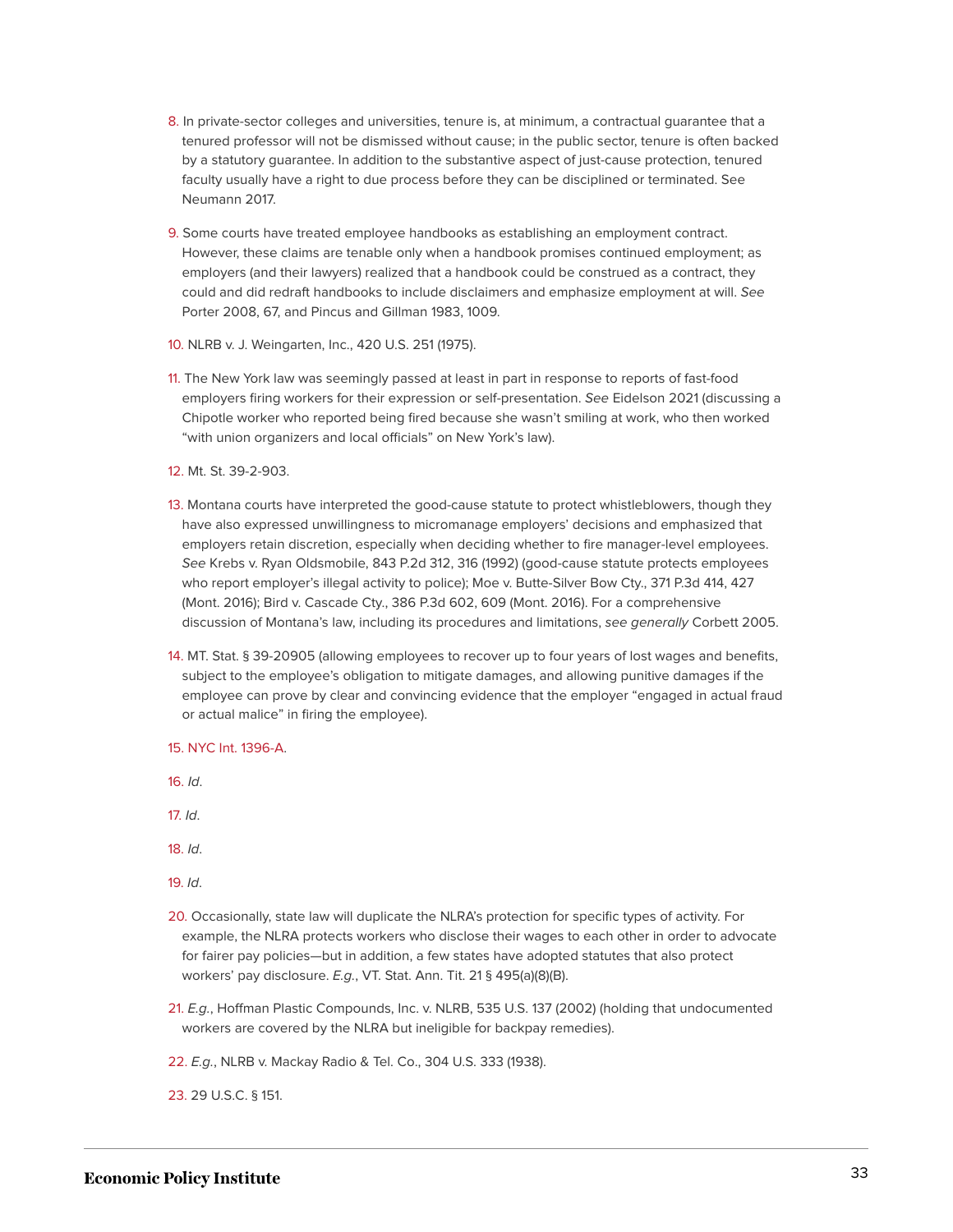<span id="page-34-0"></span>[24.](#page-11-1) 29 U.S.C. § 157. The full text of § 7 states that "[e]mployees shall have the right to selforganization, to form, join, or assist labor organizations, to bargain collectively through representatives of their own choosing, and to engage in other concerted activities for the purpose of collective bargaining or other mutual aid or protection, and shall also have the right to refrain from any or all of such activities except to the extent that such right may be affected by an agreement requiring membership in a labor organization as a condition of employment as authorized in" § 8(a)(3).

<span id="page-34-1"></span>[25.](#page-11-2) 29 U.S.C. § 158(a).

- <span id="page-34-2"></span>[26.](#page-11-3) The NLRA excludes some significant categories of workers, including agricultural workers, public-sector workers, some domestic workers, independent contractors, managers, and supervisors. Employees who are categorically excluded from the NLRA may be covered by another law; for example, many states have established collective bargaining rights for publicsector workers, and a few states have established collective bargaining rights for agricultural workers. In addition, railway and airline workers are covered by the Railway Labor Act.
- <span id="page-34-3"></span>[27.](#page-11-4) This argument has been made forcefully by others. Key works in this vein include Klare 1978; Atelson 1983; Pope 2004; and Getman 2016.
- <span id="page-34-4"></span>[28.](#page-11-5) Finkin (1985) evocatively illustrates how labor law can leave workers unprotected for arbitrary and unpredictable reasons.
- <span id="page-34-5"></span>[29.](#page-11-6) See Fresh & Easy Neighborhood Market, Inc., 361 NLRB 151 \*4 (2014) (concerted activity is "that which is 'engaged in with or on the authority of other employees,'" including "'where individual employees seek to initiate or to induce or to prepare for group action'" (citing Meyers Indus., 268 NLRB 493 (1984) & Meyers Indus., 281 NLRB 882 (1986)).
- <span id="page-34-6"></span>[30.](#page-11-7) Compare Alleluia Cushion Co., 221 NLRB 999 (1975) (employee engaged in protected concerted activity when he advocated for safety measures that would benefit all employees, even though he had not "discussed the safety problems with the other employees, solicited their support in remedying the problems, or requested assistance" in preparing a letter to regulators), with Meyers Indus., Inc., 268 NLRB 493 (1984) (overruling Alleluia Cushion, and holding that individual employee's effort to address unsafe trucks was not protected concerted activity).
- <span id="page-34-7"></span>[31.](#page-11-8) First, individual employees are acting concertedly when they make an appeal on behalf of a group, such as when workers discuss a problem together and then designate one member of the group to discuss the issue with the boss. Meyers Indus., 281 NLRB 882, 887 (1986) ("Meyers II"). Second, individual employees act concertedly when they attempt to initiate group activity or make a statement that implicitly seeks support from coworkers, even if the attempt falls flat. Id. Third, individual employees retain NLRA protection when they continue earlier concerted activity, as when one employee asserts rights under a collective bargaining agreement. NLRB v. City Disposal Systems, 465 U.S. 822 (1984) (holding that employee was engaged in concerted activity when he refused to drive a truck that he thought was unsafe, where he reasonably believed that the applicable collective bargaining agreement gave him the right to do so).
- <span id="page-34-8"></span>[32.](#page-11-9) Even when single employees have not yet engaged in protected concerted activity—perhaps they have griped with their coworkers but have not yet moved toward action—an employer can still violate the NLRA if it fires or disciplines that employee in order to nip potential collective action in the bud. See Parexel Int'l, 356 NLRB 516 (2011).

<span id="page-34-9"></span>[33.](#page-12-0) Eastex, Inc. v. NLRB, 437 U.S. 556 (1978)

<span id="page-34-10"></span>[34.](#page-12-1) 437 U.S. 556 (1978).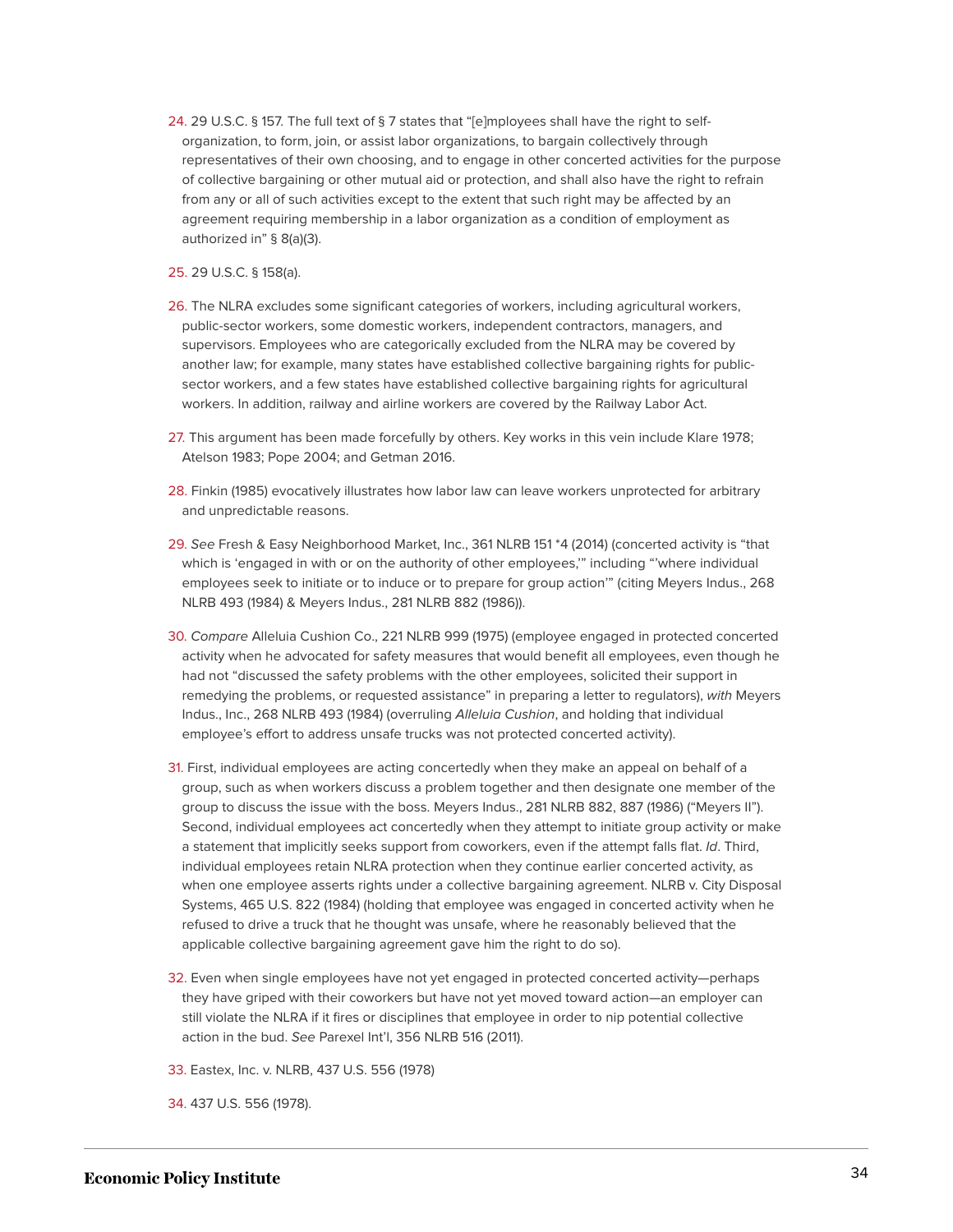<span id="page-35-0"></span>[35.](#page-12-2) Id. at 569–70.

- <span id="page-35-1"></span>[36.](#page-12-3) Earlier examples also exist. In Kaiser Engineers, the NLRB agreed that a group of engineers was protected by the NLRA when the members wrote a letter to several legislators opposing a request by the company Bechtel that the Department of Labor authorize resident visas for engineers recruited outside the country. 213 NLRB 752 (1974) (enf'd Kaiser Engineers v. NLRB, 538 F.2d 1379 (9th Cir. 1976).
- <span id="page-35-2"></span>[37.](#page-12-4) Ronald Meisburg, [Memorandum GC 08-10, Office of the General Counsel NLRB](http://hr.cch.com/ELD/NLRBGC08-10.pdf), July 22, 2008.
- <span id="page-35-3"></span>[38.](#page-12-5) Jayme Sophir, [EZ Industrial Solutions, LLC, Case 07-CA-193475,](https://www.nlrb.gov/case/07-CA-193475) Office of the General Counsel NLRB, Aug. 30, 2017.
- <span id="page-35-4"></span>[39.](#page-12-6) For a thorough discussion of legal risks that confront workers and unions participating in Days Without Immigrants and similar protests, see Duff 2007.
- <span id="page-35-5"></span>[40.](#page-13-0) NLRB v. Motorola, Inc., 991 F.2d 278, 285 (5th Cir. 1993) ("Employees acting as members of outside political organizations cannot demand the same § 7 rights as employees engaged in selforganization, collective bargaining, or in self-representation in disputes with management simply because the organization focuses on a workplace issue").
- <span id="page-35-6"></span>[41.](#page-13-1) Harrah's Lake Tahoe Resort Casino, 325 NLRB 1244 (1992).
- <span id="page-35-7"></span>[42.](#page-13-2) Second Amended Complaint and Notice of Hearing, Google & Communications Workers of Am., Case No. 20-CA-252802.
- <span id="page-35-8"></span>[43.](#page-13-3) NLRB v. Local Union No. 1229, IBEW, 346 U.S. 464 (1953) ("Jefferson Standard").
- <span id="page-35-9"></span>[44.](#page-14-0) Id. at 468.

<span id="page-35-10"></span>[45.](#page-14-1) Id.

- <span id="page-35-11"></span>[46.](#page-14-2) The board stated that the technicians "did not misrepresent, at least willfully, the facts they cited to support their disparaging report." 94 NLRB 1507, 1511 (1951).
- <span id="page-35-12"></span>[47.](#page-14-3) Id. at 1509–10.
- <span id="page-35-13"></span>[48.](#page-14-4) NLRB v. Local Union No. 1229, supra, at 472.
- <span id="page-35-14"></span>[49.](#page-14-5) 861 F.3d 812 (8th Cir. 2017).
- <span id="page-35-15"></span>[50.](#page-14-6) Id. at 816.
- <span id="page-35-16"></span>[51.](#page-15-0) Id. at 817.
- <span id="page-35-17"></span>[52.](#page-15-1) Id. at 822.
- <span id="page-35-18"></span>[53.](#page-15-2) Id. at 825 (quoting Diamond Walnut Growers, Inc. v. NLRB, 113 F.3d 1259 (D.C. Cir. 1997)).
- <span id="page-35-19"></span>[54.](#page-15-3) The "[bargaining for the common good](https://www.bargainingforthecommongood.org/about/)" approach, for example, is based on the principle that unions can "use contract fights as an opportunity to organize with community partners around a set of demands that benefit not just the bargaining unit, but also the wider community as a whole." This kind of approach looks beyond working conditions to consider how an employer affects the larger community in which it is situated, and therefore could involve criticism of the employer's products or services.
- <span id="page-35-20"></span>[55.](#page-15-4) In Clear Pine Mouldings, Inc., the board adopted an objective test that protects picketers' speech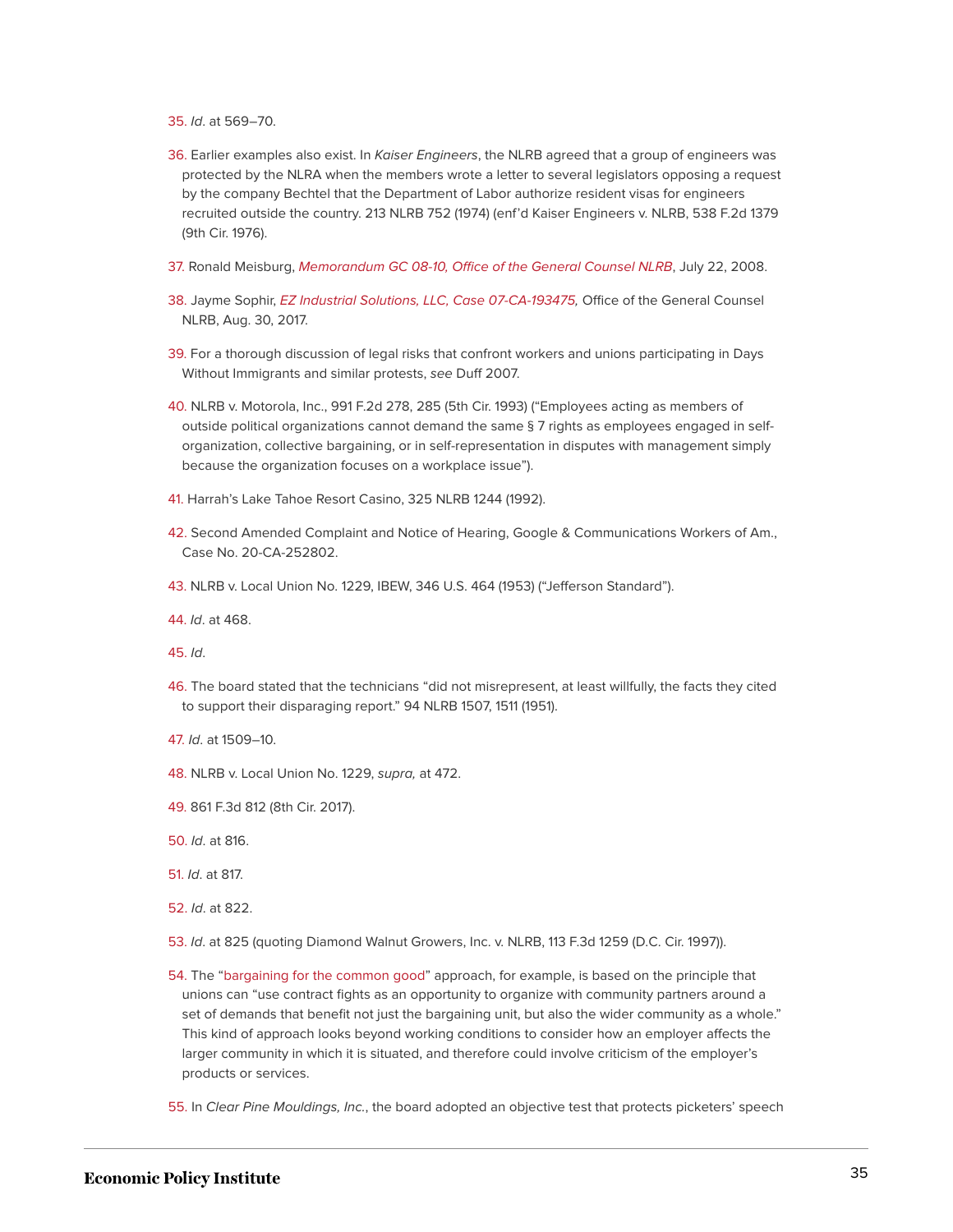unless "the misconduct is such that, under the circumstances existing, it may reasonably tend to coerce or intimidate employees in the exercise of rights protected under the Act." 268 NLRB 1044, 1046 (1984) (citing NLRB v. W.C. McQuaide, Inc., 552 F.2d 519, 527 (3d Cir. 1977). "Coerce or intimidate" is a high bar: under this standard, the board had held that strikers do not lose the protection of the NLRA even when they use racist or sexist epithets, provided they do not overtly or impliedly threaten violence.

- <span id="page-36-0"></span>[56.](#page-15-4) This line of caselaw is relatively new, and the board began by taking a flexible approach. Still, the board's cases in this area tended to side with employers only where the employee's speech was "egregious." See, e.g., Pier Sixty LLC, 362 NLRB 505 (2015) (employee did not lose NLRA protection after venting on social media that his supervisor was "a nasty mother fucker," in context of workplace where "vulgar language" was "rife").
- <span id="page-36-1"></span>[57.](#page-15-4) In Atlantic Steel, the board announced four factors to determine if an employee could be discharged for opprobrious speech in a conversation with management: "(1) the place of the discussion; (2) the subject matter of the discussion; (3) the nature of the employee's outburst; and (4) whether the outburst was, in any way, provoked by an employer's unfair labor practice." 245 NLRB 814, 816 (1979). One might characterize the Atlantic Steel factors as a way of getting at whether the employee's outburst was understandable under the circumstances: an employee's profane outburst would be understandable in a workplace where profanity is common; or in response to an unfair labor practice; or because the employee believes the employer has made a consequential employment decision based on arbitrary or discriminatory criteria.
- <span id="page-36-2"></span>[58.](#page-16-0) General Motors, 369 NLRB No. 127 (July 21, 2020).
- <span id="page-36-3"></span>[59.](#page-16-1) Id. at \*3.
- <span id="page-36-4"></span>[60.](#page-16-2) Similar to the court's reasoning in Jefferson Standard, the board relied on § 10(c) of the NLRA to conclude that the act did not change employers' baseline "right" to fire employees for uncivil speech. The board held that it would apply the Wright Line standard, which is typically applied in "mixed motive" cases—those in which the employer argues that although it retaliated against an employee in part because of the employee's § 7-protected activity, it would have made the same decision even in the absence of the activity. There are two important aspects to this change. First, under the new rule, the NLRB general counsel has to prove that the employer had "animus" against the § 7 activity, rather than simply proving that the employer took action against the employee because of protected concerted activity. Proving a mindset can be considerably more difficult than proving a sequence of events, making even strong cases harder to win. Second, the new standard gives employers more leeway to set rules governing employee speech—including speech that qualifies as protected concerted activity—although employers still may not apply stricter civility rules to § 7-protected speech than speech on other topics.
- <span id="page-36-5"></span>[61.](#page-16-3) Id. at \*10–11.
- <span id="page-36-6"></span>[62.](#page-16-4) Id. This may have been a violation of the NLRA, which, as part of the duty of good faith bargaining, requires employers to provide economic information about subcontracting decisions that relate to labor costs.
- <span id="page-36-7"></span>[63.](#page-16-5) "Tone policing" occurs when a listener dismisses the substance of a speaker's questions or comments by focusing on the style of their delivery.
- <span id="page-36-8"></span>[64.](#page-16-6) Studies show that people tend to perceive Black men as "larger, more threatening, and potentially more harmful in an altercation than a white person" (Lopez 2017). Although one cannot know for sure, this dynamic could have been present in the incident that led to Robinson's first suspension. That incident began with a heated conversation in which Robinson accused a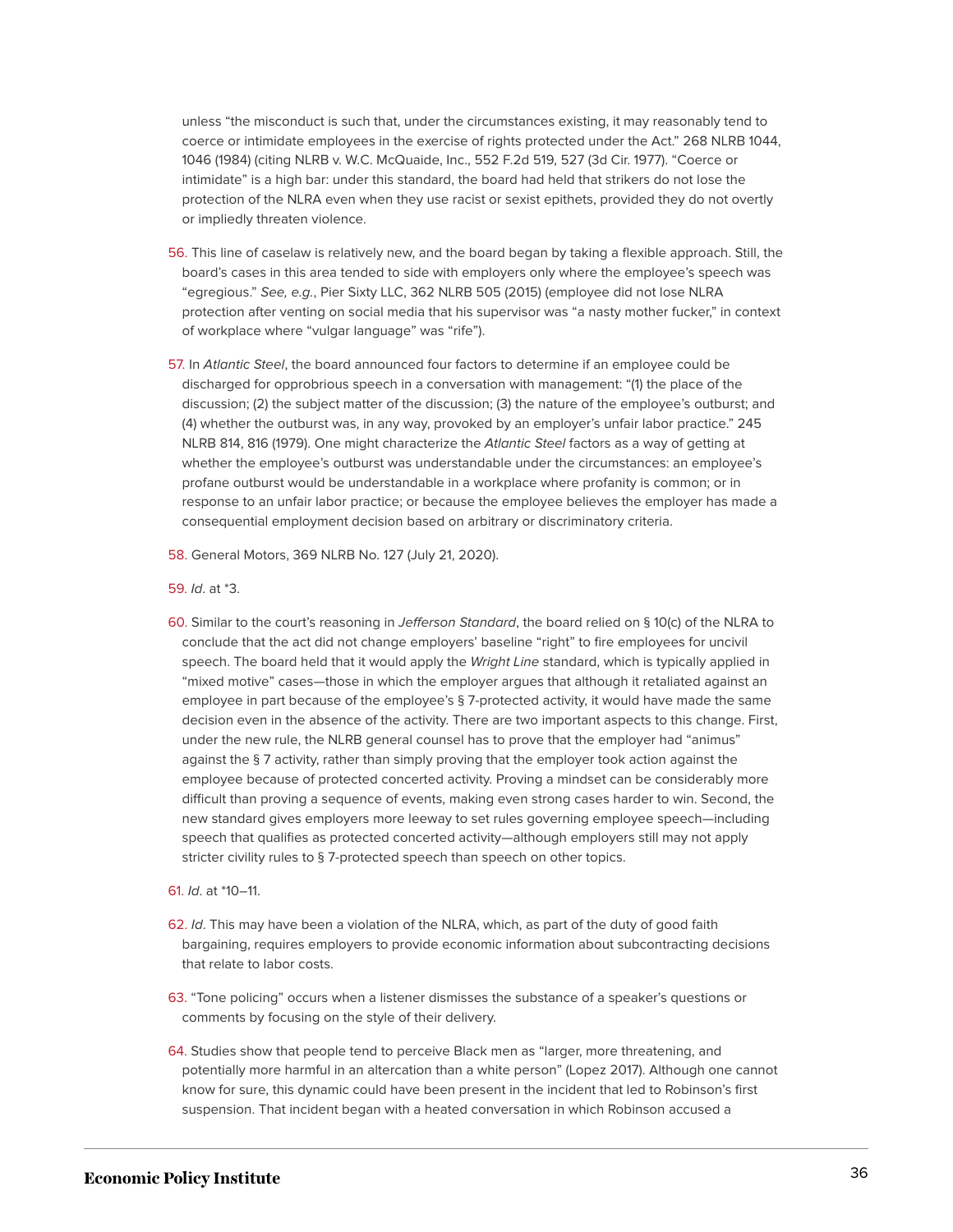manager of going back on his word to pay overtime for certain employees. The manager testified that "Robinson's behavior 'was too aggressive not to allow…some sort of disciplinary action to occur,'" and that his "'fight or flight mechanism kicked into high gear.'" A key question—though one without an answer—is whether the manager would have felt the same if Robinson had a different racial and/or gender identity.

- <span id="page-37-0"></span>[65.](#page-17-0) This section focuses on the rights of an employer's own employees, but other board- and courtconstructed rules also impose strict limits on outside union organizers' access to employer property. See, e.g., Lechmere, Inc. v. NLRB, 502 U.S. 527 (1992) (holding that in nearly all circumstances, employers may bar union organizers from the employer's property). For further discussion of the relationship between property rights and the NLRA, see Pope 2004, 521–22.
- <span id="page-37-1"></span>[66.](#page-17-1) Workplace "fissuring" occurs when "lead firms that collectively determine the product market conditions in which wages and conditions are set…become separated from the actual employment of the workers who provide goods or services," and "the direct employers of low wage workers operate in far more competitive markets that create conditions for noncompliance" (Weil 2011, 34).
- <span id="page-37-2"></span>[67.](#page-17-2) Republic Aviation v. NLRB, 324 U.S. 793 (1945).
- <span id="page-37-3"></span>[68.](#page-17-3) Id. at 803; see also Peyton Packing Co., 49 NLRB 828, 843.
- <span id="page-37-4"></span>[69.](#page-17-4) Stoddard-Quirk Mfg. Co., 138 NLRB 615, 619 (1962).
- <span id="page-37-5"></span>[70.](#page-17-5) "Special circumstances" could relate to safety, business operations, or potentially other reasons. For example, the board accepted that special circumstances justified a rule prohibiting employees from wearing a union logo on a nonbreakaway lanyard that posed a safety risk. Sam's Club, 349 NLRB 1007 (2007). Less plausibly, the Trump board accepted Wal-Mart's explanation that it needed to ban employees from wearing large union buttons while they were on the selling floor for a combination of "customer satisfaction" and security reasons—specifically that the buttons might distract from the employee's name badge. Wal-Mart Stores, Inc., 368 NLRB Bo. 146 \*4 (Dec. 16, 2019). It is notable an employer's public image can sometimes count as a "special circumstance" that justifies restricting employees from wearing union insignia; in one case, the board wrote that special circumstances exist where employees wearing union insignia or clothing would "unreasonably interfere with a public image that the employer has established as part of its business plan, through appearance rules for its employees." Boch Imps., Inc., 362 NLRB No. 83 at \*2 (2015), enf'd 826 F.3d 558 (1st Cir. 2016).
- <span id="page-37-6"></span>[71.](#page-17-6) Purple Communications, 361 NLRB No. 126 (2014). This decision reversed an earlier decision that reached the same decision as Caesar's Entertainment. Register Guard, 351 NLRB 1110 (2007). For an insightful discussion of the Purple Communications decision, see Hirsch 2015.
- <span id="page-37-7"></span>[72.](#page-17-7) Caesar's Entertainment d/b/a/ Rio All-Suites Hotel & Casino, 386 NLRB No. 143 (2019). The decision prioritized employer property rights over employees' § 7 rights, reasoning that in-person solicitation and distribution were "adequate avenues of communication" and that employees could always supplement those avenues by using their personal email, phone, or social media accounts.
- <span id="page-37-8"></span>[73.](#page-17-8) Republic Aviation, supra, at 803 n.10 (quoting Peyton Packing).
- <span id="page-37-9"></span>[74.](#page-18-0) Compare Sandusky Mall Co., 329 NLRB 618 (1999), enforcement denied, Sandusky Mall Co. v. NLRB, 242 F.3d 682 (6th Cir. 2000) (board held employer could not prohibit union solicitation where it had allowed nonunion promotional activities on its premises), with Kroger Lt. P'Ship, 368 NLRB No. 64 (2019) (holding employer could eject union solicitors from premises while allowing "access for a wide range of charitable, civic, and commercial activities that are not similar in nature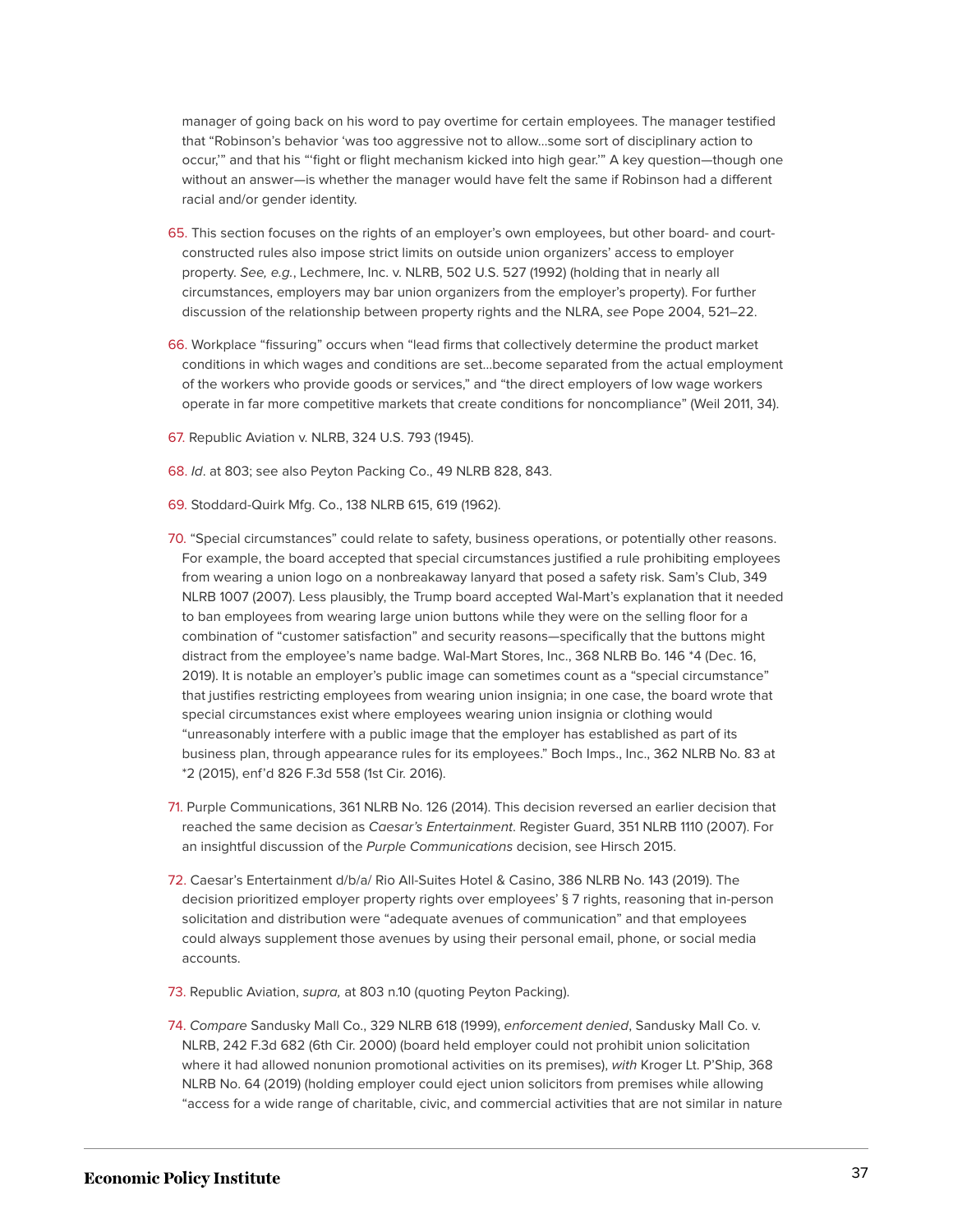to protest activities). In First Amendment terms, the difference is that previous boards prohibited employers from engaging in content discrimination, whereas the Trump board viewed the nondiscrimination principle as reaching only viewpoint discrimination.

- Even when the board took a broader view, circuit courts sometimes refused to enforce the board's orders. For example, in 6 West Ltd. Corp. v. NLRB, 237 F.3d 767 (7th Cir. 2001), the court refused to enforce a board order finding that the employer had committed an unfair labor practice when it allowed employees to sell Girl Scout cookies and Christmas ornaments but barred employees from soliciting union membership. The court put its conclusion in terms of the employer's freedom: "A restaurant in the United States of America should be free to prohibit solicitation on the premises that interfere with or bother employees or customers, and allow those solicitations which neither interfere with nor bother employees or customers." Id. at 780.
- <span id="page-38-0"></span>[75.](#page-18-1) It is possible for an employee to be "jointly employed"—for example, it can be appropriate to treat both an entity that signs employees' paychecks and a client that directs their day-to-day work as employers of the employees.
- <span id="page-38-1"></span>[76.](#page-18-2) New York New York Hotel & Casino, 356 NLRB 907, 916 (2011), enf'd. 676 F.3d 193 (D.C. Cir. 2012), cert. denied 133 S.Ct. 1580 (2013).
- <span id="page-38-2"></span>[77.](#page-18-2) Bexar Cty. Performing Arts Ctr Fdn., 368 NLRB No. 46 (2019).
- <span id="page-38-3"></span>[78.](#page-20-0) 18 U.S.C. § 1514A.
- <span id="page-38-4"></span>[79.](#page-20-1) See generally Tippett 2007.
- <span id="page-38-5"></span>[80.](#page-20-2) Those statutes are listed on the [agency's website](https://www.whistleblowers.gov/statutes).
- <span id="page-38-6"></span>[81.](#page-20-3) Even here, though, there is a prerequisite: for the statute to protect employees who disclose to a public body, employees must first report the problem to their supervisor.
- <span id="page-38-7"></span>[82.](#page-21-0) 42 U.S.C. § 2000e-3(a).
- <span id="page-38-8"></span>[83.](#page-21-1) 42 U.S.C. § 12203(a) ("No person shall discriminate against any individual because such individual has opposed any act or practice made unlawful by [the ADA] or because such individual made a charge, testified, assisted, or participated in any manner in an investigation, proceeding, or hearing under [[the ADA]."); 29 U.S.C. § 623(d) ("It shall be unlawful for an employer to discriminate against any of his employees or applicants for employment…because such individual…has opposed any practice made unlawful by this section, or because such individual…has made a charge, testified, assisted, or participated in any manner in an investigation, proceeding, or litigation under [the ADEA].")
- <span id="page-38-9"></span>[84.](#page-21-2) For discussion and critique of this rule, see Carle 2016 and Eisenstadt and Geddes 2017.
- <span id="page-38-10"></span>[85.](#page-22-0) 532 U.S. 268 (2001).
- <span id="page-38-11"></span>[86.](#page-22-1) Id. at 269.
- <span id="page-38-12"></span>[87.](#page-22-2) Id.
- <span id="page-38-13"></span>[88.](#page-22-3) Id.

<span id="page-38-14"></span>[89.](#page-22-4) Id. at 270 (quoting Faragher v. Boca Raton, 524 U.S. 775, 786 (1998)).

<span id="page-38-15"></span>[90.](#page-22-5) Id. at 272 (alteration in original).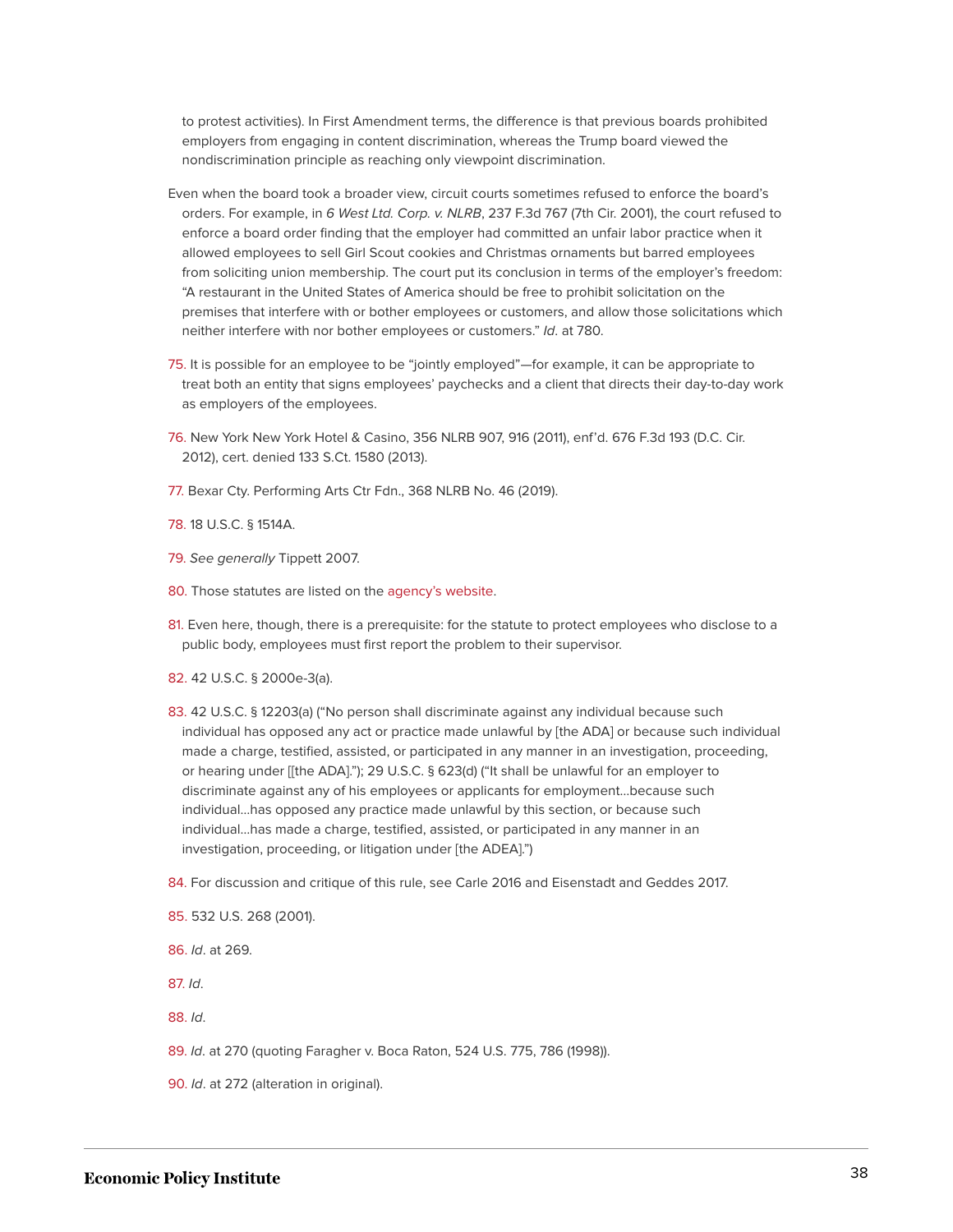- <span id="page-39-0"></span>[91.](#page-22-6) In a study that is now nearly 25 years old, Professor Pauline Kim surveyed "330 unemployed workers in the St. Louis metropolitan area," and found that they "consistently overestimate the degree of job protection afforded by law, believing that employees have far greater rights not to be fired without good cause than they in fact have" (Kim 1997, 110).
- <span id="page-39-1"></span>[92.](#page-23-0) Describing that Perkins's lawyers told her that "he and his lawyers would try to destroy my credibility if I went to court. They told me he would try to destroy me and my family."
- <span id="page-39-2"></span>[93.](#page-23-1) Hamilton v. Juul Labs, Inc., No. 20-cv-03710, 2021 WL 5331451 (N.D. Cal. Nov. 16, 2021).
- <span id="page-39-3"></span>[94.](#page-24-0) E.g., Cal. Labor Code § 1102.5. For a discussion of how nondisclosure agreements can potentially violate whistleblower laws, see Moberly, Thomas, and Zuckerman 2014; Rose and Rush 2020; and Lobel 2017 (discussing whistleblower protections under the Defend Trade Secrets Act).
- <span id="page-39-4"></span>[95.](#page-24-1) EEOC v. Astra USA, Inc., 94 F.3d 738, 745 (1st Cir. 1996).
- <span id="page-39-5"></span>[96.](#page-24-2) E.g., Brown v. TGS Management Co., 57 Cal.App. 5th 303 (Ct. App. 4th Div. 2020) (concluding that sweeping nondisclosure provision violated state restriction on noncompete agreements, because its breadth would "plainly bar Brown in perpetuity from doing any work in the securities filed, much less in his chosen profession of statistical arbitrage").
- <span id="page-39-6"></span>[97.](#page-24-3) E.g., Relco Locomotives, Inc., 358 NLRB 229 (2012) (affirming that nondisclosure agreement violated the NLRA because it "barred employees from disclosing to any third party information concerning 'compensation, payments, correspondence, job history, reimbursements, and personnel records'" without authorization from "'Relco's Chief Legal Officer or Chief Administrative Officer,'" among other provisions).
- <span id="page-39-7"></span>[98.](#page-24-4) Fla. Stat. § 69.081; see also Hemel 2017.
- <span id="page-39-8"></span>[99.](#page-25-0) See generally Volokh 2012 (cataloging state laws protecting political activity).
- <span id="page-39-9"></span>[100.](#page-25-1) Id. at 297–98.
- <span id="page-39-10"></span>[101.](#page-25-2) NY Labor § 201-d(2).
- <span id="page-39-11"></span>[102.](#page-25-3) See Wehlage v. Quinlan, 55 A.D.3d 1344 (N.Y. App. Div. 2008) (dismissing political discrimination claim where plaintiff alleged she was fired because of her political affiliation because plaintiff had not engaged in any of the activities enumerated in the definition of "political activities"); but see Richardson v. City of Saratoga Springs, 246 A.D.2d 900 (N.Y. App. Div. 1998) (stating, without discussion, that an employee had stated a claim for political discrimination when plaintiff alleged he was fired after wearing a sticker supporting a political candidate).
- <span id="page-39-12"></span>[103.](#page-25-4) See Volokh 2012, 313–20.
- <span id="page-39-13"></span>[104.](#page-25-5) Cal. Lab. Code § 1102.
- <span id="page-39-14"></span>[105.](#page-25-6) Gay Law Students Ass'n v. Pacific Tel. & Tel. Co., 595 P.2d 592 (Cal. 1979).
- <span id="page-39-15"></span>[106.](#page-25-7) N.J. Rev. Stat. § 34:19-10; Or. Rev. Stat. § 659.785.
- <span id="page-39-16"></span>[107.](#page-25-8) "Lawful activities" statutes are offshoots of "lawful products" statutes. The latter protect employees' consumption of products such as cigarettes and alcohol—though employees sometimes attempt to invoke these laws in new contexts, albeit generally without success. See, e.g., McGillen v. Plum Creek Timber Co., 964 P.2d 18 (Mont. 1998) (lawful products law did not protect employee who placed prank classified urging prospective buyers of a used truck to phone the employee's boss at home late at night). For further discussion of these statutes, see Sprague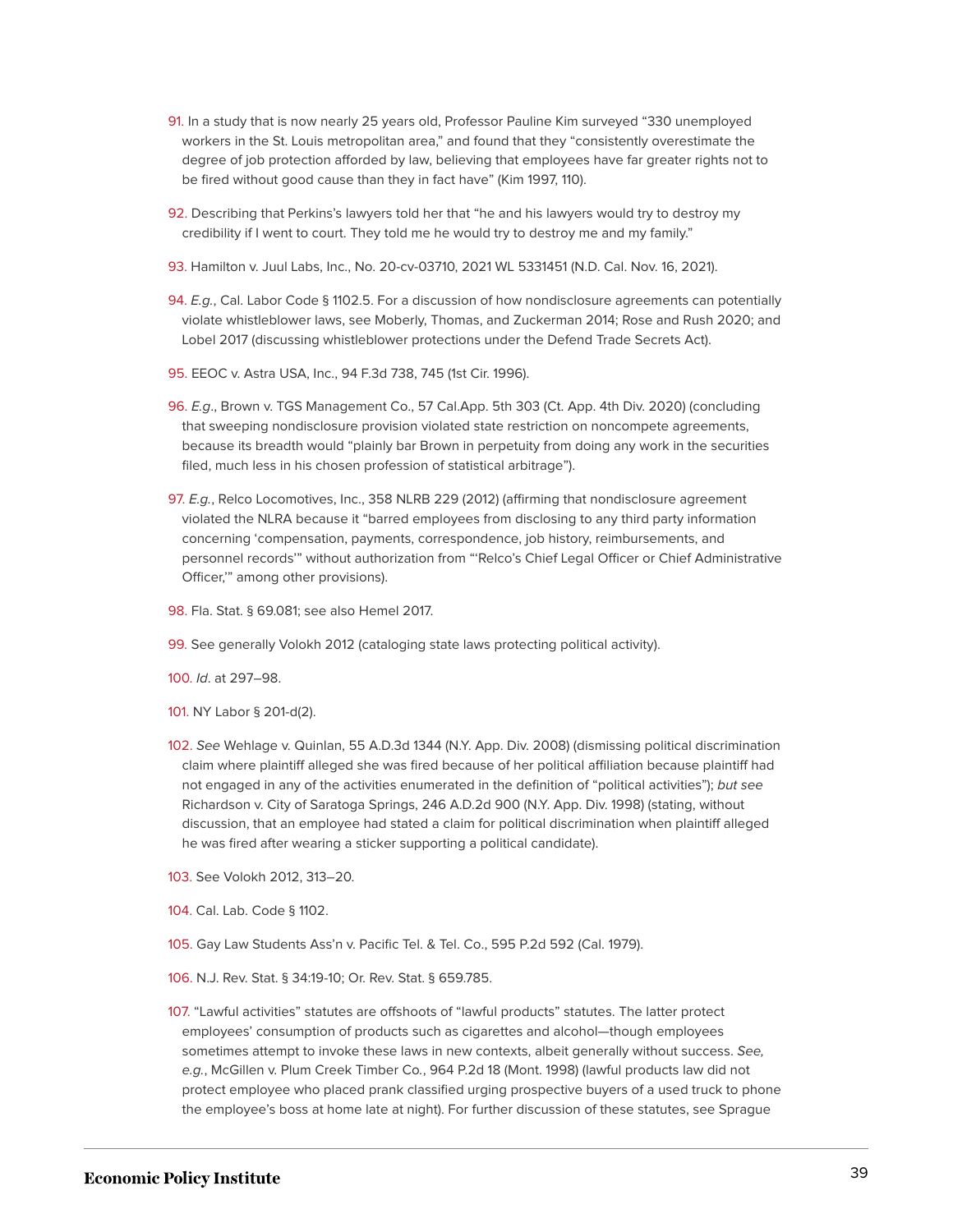2008, 412–16; Melzer and Barth 2020; Bodie 2017; Finkin 2006; and Pagnattaro 2004.

<span id="page-40-0"></span>[108.](#page-25-9) § 96(k) of the state's Labor Code allows the labor commissioner to take assignments of claims for "demotion, suspension, or discharge from employment for lawful conduct during nonworking hours away from the employer's premises." Cal. Lab. Code § 96(k). Then, § 98.6 of the Labor Code states that an employer "shall not discharge" or discriminate against employees because of "conduct described in" § 96(k). Taken together, one might read these provisions as establishing broad, unqualified protection for employees' off-duty "lawful conduct" protection. But California courts have read this language to establish no new substantive right and instead to have only created an enforcement mechanism with respect to rights "otherwise protected by the Labor Code." Grinzi v. San Diego Hospice Corp., 120 Cal.App.4th 72, 86–87 (Cal.App.Ct. 2004).

<span id="page-40-1"></span>[109.](#page-25-10) Colo. Rev. Stat. Ann. § 24-34-402-5.

#### <span id="page-40-2"></span>[110.](#page-25-11) Id.

- <span id="page-40-3"></span>[111.](#page-26-0) Marsh v. Delta Air Lines, Inc., 952 F.Supp. 1458 (D. Colo. 1997); see also Oransky v. Martin Marietta Materials, Inc., 400 F.Supp. 3d 1143 (D. Colo. 2019) (employer did not violate the law by firing a sales employee who protested potential oil and gas exploration in her community because the oil and gas company that was the subject of the protest was also a client of the employer). In Watson v. Pub. Serv. Co. of CO, a Colorado court of appeals observed that "No Colorado appellate opinion has approved the Marsh court's analysis." 207 P.3d 860 (Colo.App. 2008).
- <span id="page-40-4"></span>[112.](#page-26-1) Id. at 1462 (emphasis added).
- <span id="page-40-5"></span>[113.](#page-26-2) Id. at 1463.
- <span id="page-40-6"></span>[114.](#page-26-3) 721 F.2d 894 (3rd Cir. 1983).
- <span id="page-40-7"></span>[115.](#page-26-4) Id. at 899.
- <span id="page-40-8"></span>[116.](#page-26-5) See, e.g., Grinzi v. San Diego Hospice Corp., 120 Cal. App. 4th 72, 81-82 (2004) (citing cases from various jurisdictions); see also Restatement (Third) of Employment Law, supra, § 5.02 ("Most courts do not recognize wrongful-discharge claims against private employers based on free-speech rights because the federal and most state constitutional free-speech protections constrain governments, and thus do not apply to private-sector employers").
- <span id="page-40-9"></span>[117.](#page-26-6) 75 P.3d 733 (Idaho 2003).
- <span id="page-40-10"></span>[118.](#page-27-0) Our Lady of Guadalupe Sch. v. Morrissey-Berru, 140 S.Ct. 2049, 2060 (2020).
- <span id="page-40-11"></span>[119.](#page-27-1) The category of "ministerial employee" is broader than the phrase suggests; in addition to clergy, it includes other employees of religious institutions who play a role in shaping or communicating religious doctrine, including teachers in religious schools.
- <span id="page-40-12"></span>[120.](#page-27-2) Id. ("Under [the ministerial exception] courts are bound to stay out of employment disputes involving those holding certain important positions with churches and other religious institutions.")
- <span id="page-40-13"></span>[121.](#page-27-3) See NLRB v. Catholic Bishop of Chicago, 40 U.S. 490, 504 (1979) (construing the NLRA to exclude parochial-school teachers from the act's coverage).
- <span id="page-40-14"></span>[122.](#page-27-4) See, e.g., Shaliehsabou v. Hebrew Home of Greater Wash., Inc., 363 F.3d 299 (4th Cir. 2004) (applying statutory ministerial exemption in wage-and-hour case and stating that the Fair Labor Standards Act's ministerial exemption was coextensive with the constitutional ministerial exemption).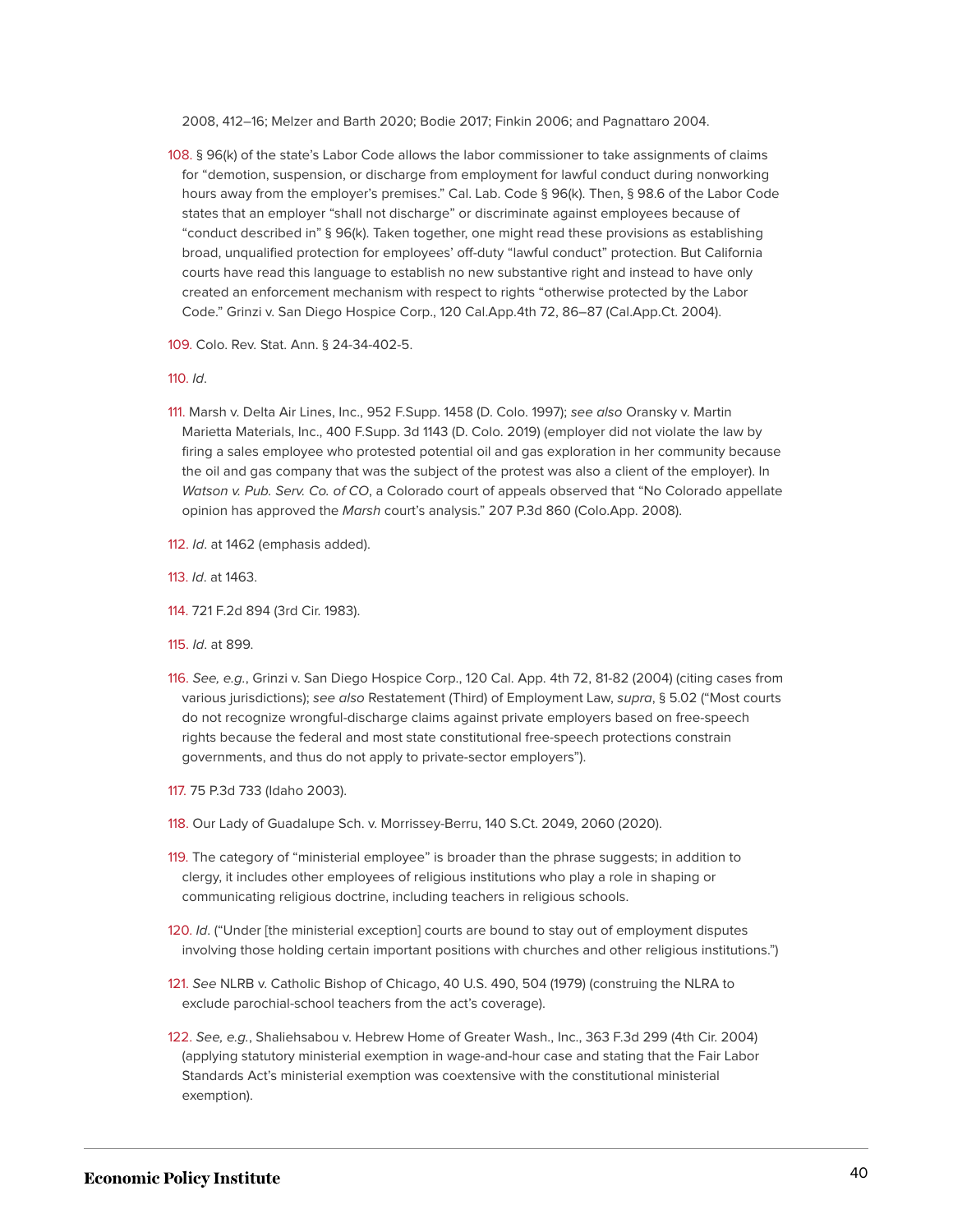- <span id="page-41-0"></span>[123.](#page-27-5) 42 U.S.C. § 2000e-1 (stating that Title VII does not apply to religious organizations "with respect to the employment of individuals of a particular religion to perform work" for the organization); Corp. of the Presiding Bishop v. Amos, 483 U.S. 327 (1987) (gymnasium run by religious entities associated with the Latter Day Saints church did not violate Title VII when it fired building engineer who "failed to qualify for…a certificate that he is a member of the Church and eligible to attend its temples").
- <span id="page-41-1"></span>[124.](#page-27-6) See McCreary Cty. v. ACLU, 545 U.S. 844 (2005) (upholding injunction requiring county to take down a courthouse display that included the Ten Commandments, where the surrounding context suggested an intent to promote a religious viewpoint).
- <span id="page-41-2"></span>[125.](#page-27-7) Cf. Greece v. Galloway, 572 U.S. 565 (2014) (observing that government may not "proselytize or force truant constituents into the pews," but upholding the legislative prayer practices at issue in the case because they were noncoercive).
- <span id="page-41-3"></span>[126.](#page-27-8) This section discusses Title VII, but many states have analogous statutes, which may offer religious employees stronger protections.
- <span id="page-41-4"></span>[127.](#page-28-0) 42 U.S.C. § 2000e(j).
- <span id="page-41-5"></span>[128.](#page-28-1) See EEOC v. Abercrombie & Fitch Stores, Inc., 575 U.S. 768 (2015) (observing that while employers may have general "no headwear" policies, "when an applicant requires an accommodation as an 'aspec[t] of religious…practice,' it is no response that the subsequent 'fail[ure]… to hire' was due to an otherwise-neutral policy.").
- <span id="page-41-6"></span>[129.](#page-28-2) The statute requires employers to provide accommodations that do not impose "undue hardship," but the Supreme Court interpreted that language to reach accommodations that would impose "more than a de minimis cost" on the employer. Trans World Airlines, Inc. v. Hardison, 432 U.S. 63, 77 (1977).
- <span id="page-41-7"></span>[130.](#page-28-3) See Flake 2019, 83–87 (describing EEOC guidance and court decisions about whether employers must engage in an interactive process when responding to religious accommodation requests).
- <span id="page-41-8"></span>[131.](#page-28-4) Lin 2021, 1828, 1836 (describing the "bargaining-based assumptions" embedded in the interactive process required under disability accommodations law and critiquing the model for failing to account for power imbalances between workers and employers). As Lin also points out, these problems with a bargaining-based approach to accommodations are likely to be especially serious where the employee lacks power for reasons including position in the workplace hierarchy, or marginalized personal identities.
- <span id="page-41-9"></span>[132.](#page-28-5) See Wilson v. U.S. West Comm'ns, 58 F.3d 1337 (8th Cir. 1995) (holding employer satisfied its accommodation obligation when it allowed a worker to display religious materials at work but directed her to stop wearing (or cover up) an anti-abortion pin that included a color photograph of a fetus, which had been the subject of a complaint by another employee).
- <span id="page-41-10"></span>[133.](#page-28-6) See Hardison, supra, at 79 ("we do not believe that the duty to accommodate requires TWA to take steps inconsistent with the otherwise valid [collective bargaining] agreement").
- <span id="page-41-11"></span>[134.](#page-29-0) See, e.g., MD Lab. & Empl. Code § 3-712; Cal. Lab. Code § 980; 820 Ill. Comp. Stat. 55/10.

<span id="page-41-12"></span>[135.](#page-29-1) See, e.g., Or. Rev. Stat. § 659A.330; Me. Rev. Stat. 26 § 616.

<span id="page-41-13"></span>[136.](#page-29-2) BLS 2022.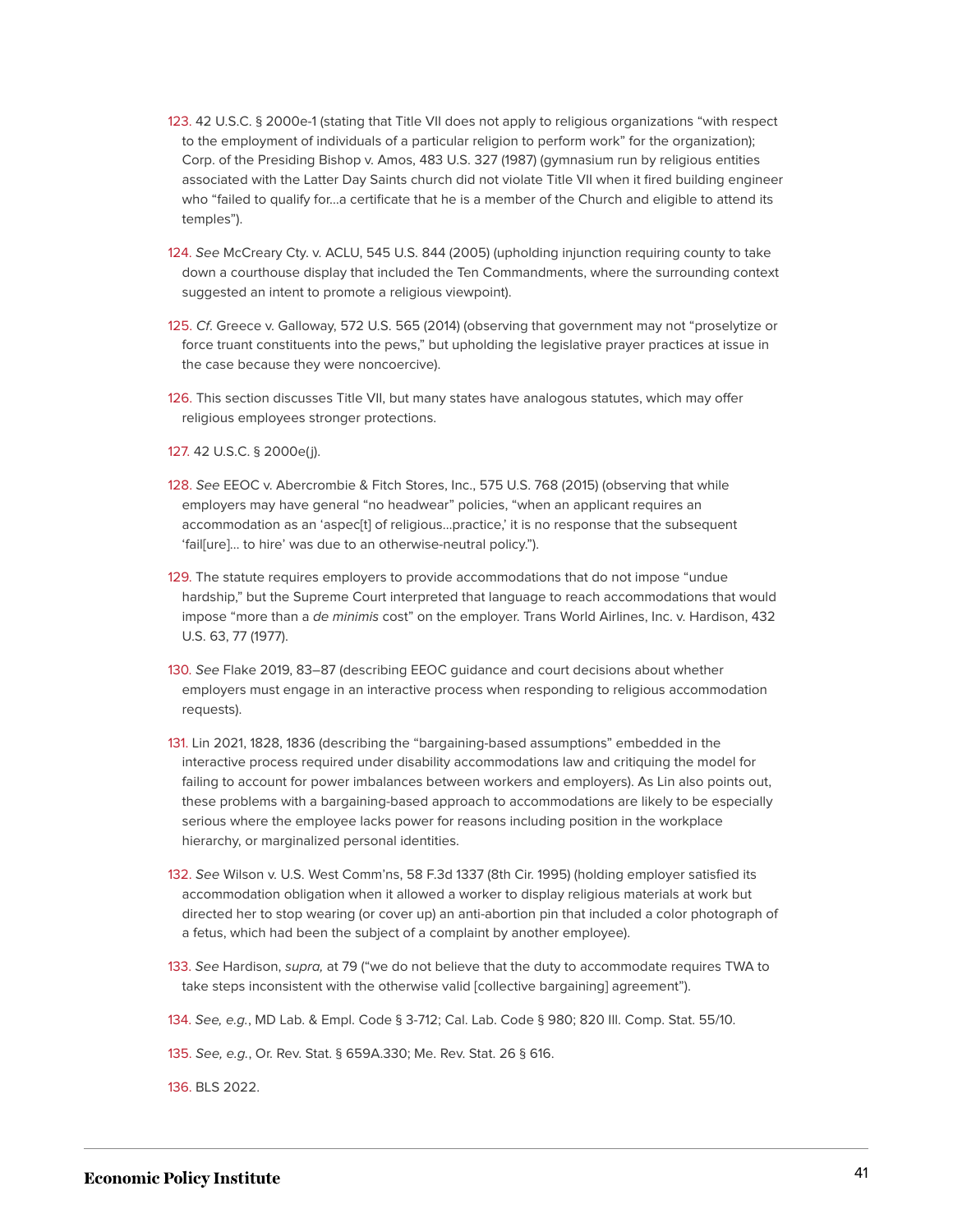- <span id="page-42-0"></span>[137.](#page-29-3) See Bd. of Regents v. Roth, 408 U.S. 564 (1972); Perry v. Sindermann, 408 U.S. 593 (1972).
- <span id="page-42-1"></span>[138.](#page-29-4) Enquist v. Or. Dep't of Agric., 553 U.S. 591, 599 (2008); see also NASA v. Nelson, 562 U.S. 134, 152 (2011) ("Like any employer, the Government is entitled to have its projects staffed by reliable, law-abiding persons who will efficiently and effectively discharge their duties" (internal quotations omitted).).
- <span id="page-42-2"></span>[139.](#page-29-5) Garcetti v. Ceballos, 547 U.S. 410 (2006).
- <span id="page-42-3"></span>[140.](#page-29-6) Connick v. Myers, 461 U.S. 138, 146 (1983) ("When employee expression cannot be fairly considered as relating to any matter of political, social, or other concern to the community, government officials should enjoy wide latitude in managing their offices, without intrusive oversight by the judiciary in the name of the First Amendment.").
- <span id="page-42-4"></span>[141.](#page-29-7) Id. at 148–49 (lawyer who distributed to her colleagues in the Orleans Parish District Attorney's office a questionnaire about their shared working conditions was not speaking on matters of public concern when she asked about her coworkers' confidence in supervisors, office morale, grievance procedures, and transfer policy; conversely, question about whether employees felt "pressured to work in political campaigns on behalf of office supported candidates" was of public concern); see also Waters v. Churchill, 511 U.S. 661, 665 & 680 (1994) (O'Connor, J.) (plurality opinion) (criticisms of hospital obstetrics department as a bad place to work would not qualify as a matter of public concern).
- <span id="page-42-5"></span>[142.](#page-30-1) Pickering v. Bd. of Educ., 391 U.S. 563, 569 (1968).
- <span id="page-42-6"></span>[143.](#page-30-2) For example, one way that speech could disrupt public service is if a lot of listeners assemble at a government building to protest. A standard that focuses on disruption thus allows for what the Supreme Court has called a "heckler's veto"—a form of de facto viewpoint discrimination in which government gives in to listeners' angry reactions and silences a speaker rather than incurring the costs necessary to protect an unpopular speaker, and which the court has said is not a basis to restrict speech in other contexts. See Forsyth Cty. v. Nationalist Movement, 505 U.S. 123 (1992) (striking down parade permit fee that varied based on expected costs of maintaining public order).
- <span id="page-42-7"></span>[144.](#page-30-3) Waters v. Churchill, supra, at 674.
- <span id="page-42-8"></span>[145.](#page-30-4) Borough of Duryea v. Guarnieri, 564 U.S. 379, 390 (2011).
- <span id="page-42-9"></span>[146.](#page-30-5) Elrod v. Burns, 427 U.S. 347, 367-68 (Opinion of Brennan, J.) (patronage dismissals violate the First Amendment, except in the case of "policymaking positions"); Branti v. Finkel, 445 U.S. 507 (1980) (assistant public defenders could not be fired based on their political affiliations because "whatever policymaking occurs in the public defender's office must relate to the needs of individual clients and not to any partisan political interests"). The court has also held that it violates the First Amendment for public employers to fire employees because of their perceived political affiliation. Heffernan v. City of Paterson, 16 S.Ct. 1412, 1416 (2016) (employer violated police officer's First Amendment rights by firing him based on misperception that the officer supported a challenger to the incumbent mayor). Finally, the court has held that it violates the First Amendment for public employers to demand that employees take a "loyalty oath" indicating that the employee is not, and has not been within five years, a member of a communist or subversive organization. Wieman v. Updegraff, 344 U.S. 183 (1952).
- <span id="page-42-10"></span>[147.](#page-30-6) United Public Workers of Am. v. Mitchell, 330 U.S. 75 (1947) (upholding Hatch Act's prohibition on executive branch employees taking "any active part in political management or in political campaigns"); U.S. Civil Service Comm'n v. Nat'l Ass'n of Letter Carriers, 413 U.S. 548 (1973) (upholding Hatch Act, and stating that Congress may bar executive branch employees from a list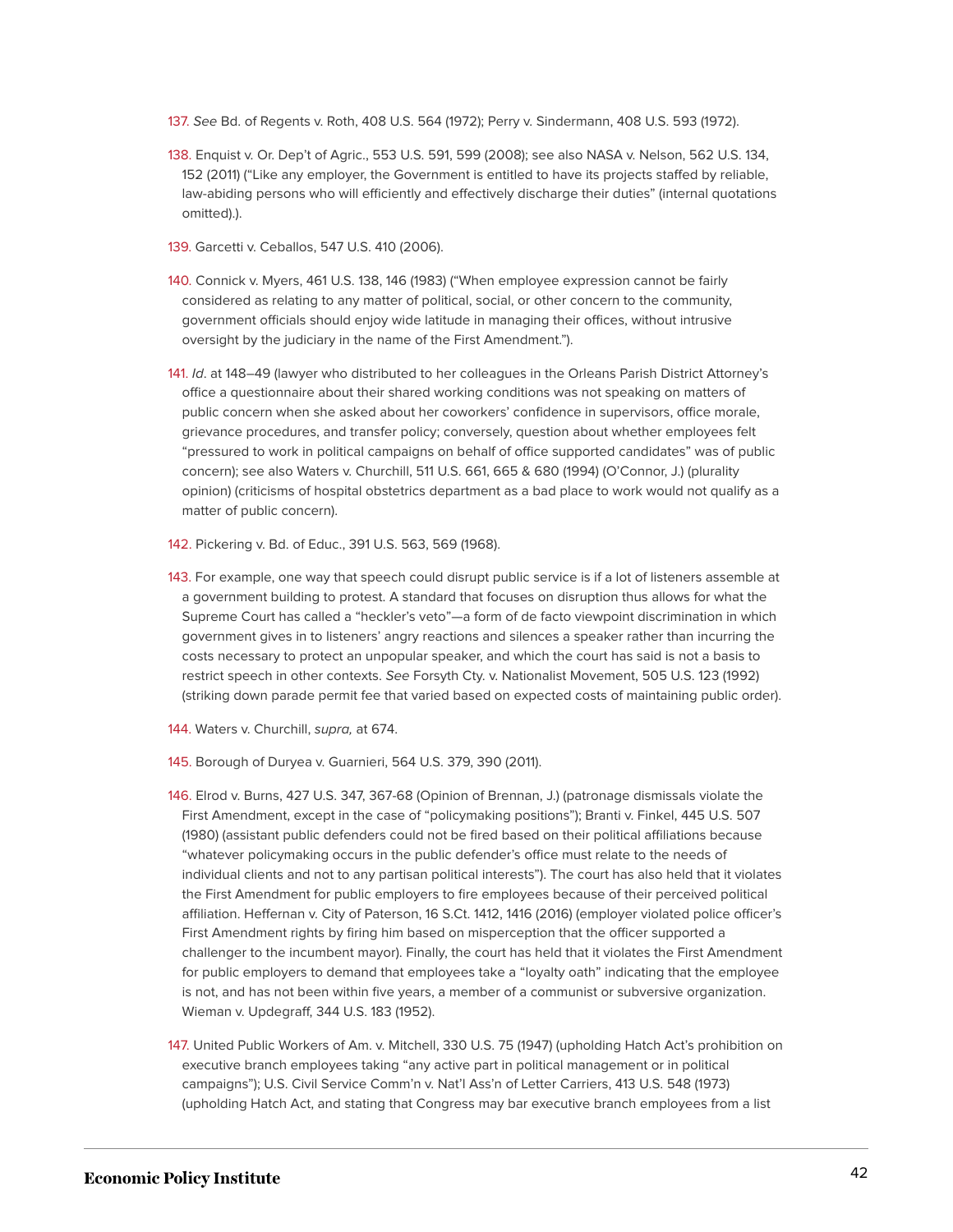of political activities, including "holding a party office, working at the polls, and acting as party paymaster for other party workers," and also "organizing a political party or club; actively participating in fund-raising activities for a partisan candidate or political party; becoming a partisan candidate for, or campaigning for, an elective public office; actively managing the campaign of a partisan candidate for public office; initiating or circulating a partisan nominating petition or soliciting votes for a partisan candidate for public office; or serving as a delegate, alternate or proxy to a political party convention").

<span id="page-43-1"></span>[148.](#page-30-7) Letter Carriers, supra, at 565–67 (Hatch Act prevents "machine politics" and promotes "confidence in the system of representative Government," among other purposes).

<span id="page-43-2"></span>[149.](#page-30-8) Id. at 566–67.

<span id="page-43-3"></span>[150.](#page-31-1) 141 S.Ct. 2063 (2021).

<span id="page-43-4"></span>[151.](#page-31-2) A thorough criticism of these cases is beyond the scope of this report. However, there exists a substantial academic commentary on both cases, as well as on the deregulatory Constitution more generally. See, e.g., Bowie 2021 and Andrias 2018.

# <span id="page-43-0"></span>**References**

Abrams, Roger I., and Dennis R. Nolan. 1985. "Toward a Theory of 'Just Cause' in Employee Discipline Cases." Duke Law Journal 1985: 594–623.

Allyn, Bobby. 2019. ["Pa. Workers Forced to Choose Between Watching Trump, No Pay or Using Paid](https://www.npr.org/2019/08/17/752078503/pa-workers-forced-to-choose-between-watching-trump-no-pay-or-using-paid-time-off) [Time Off.](https://www.npr.org/2019/08/17/752078503/pa-workers-forced-to-choose-between-watching-trump-no-pay-or-using-paid-time-off)" NPR, August 17.

Anderson, Elizabeth. 2017. Private Government: How Employers Rule Our Lives (and Why We Don't Talk About It). Princeton University Press.

Andrias, Kate. 2018. "Janus's Two Faces." Supreme Court Review 2018: 21–58.

Atelson, James B. 1983. Values and Assumptions in American Labor Law. University of Massachusetts Press.

Bodie, Matthew T. 2017. "The Best Way Is Always Through: Changing the Employment At-Will Default Rule to Protect Personal Autonomy." University of Illinois Law Review 2017: 223–69.

Bowie, Nikolas. 2021. "Antidemocracy." Harvard Law Review 135: 160–219.

Bradford, Harry. 2017. "[Murray Energy Miners Allege They Had to Give Up Pay to Attend 'Mandatory'](/C:/Users/charlottegarden/Library/Containers/com.apple.mail/Data/Library/Mail%20Downloads/4DB5BF9B-7400-4CCA-83B1-151AD23D45AE/huffpost.com/entry/century-mine-romney-ohio-mandatory_n_1836674) [Romney Rally.](/C:/Users/charlottegarden/Library/Containers/com.apple.mail/Data/Library/Mail%20Downloads/4DB5BF9B-7400-4CCA-83B1-151AD23D45AE/huffpost.com/entry/century-mine-romney-ohio-mandatory_n_1836674)" HuffPost, December 6.

Bureau of Labor Statistics (BLS). 2022. "[Union Members—2021](https://www.bls.gov/news.release/pdf/union2.pdf)." Press release.

Carle, Susan D. 2016. "Angry Employees: Revisiting Insubordination in Title VII Cases." Harvard Law & Policy Review 10, no. 1: 185–227.

Cassens Weiss, Debra. 2018. "[Judge Tosses Wrongful Termination Claim by Woman Forced to](https://www.abajournal.com/news/article/wrongful_termination_claim_trump_motorcade) [Resign After Flipping Off Trump Motorcade](https://www.abajournal.com/news/article/wrongful_termination_claim_trump_motorcade)." ABA Journal, July 2.

Corbett, William L. 2005. "Resolving Employee Discharge Disputes under the Montana Wrongful Discharge Act (MWDA), Discharge Claims Arising Apart From the MWDA, and Practice and Procedure Issues in the Context of a Discharge Case." Montana Law Review 66, no. 2: 329–404.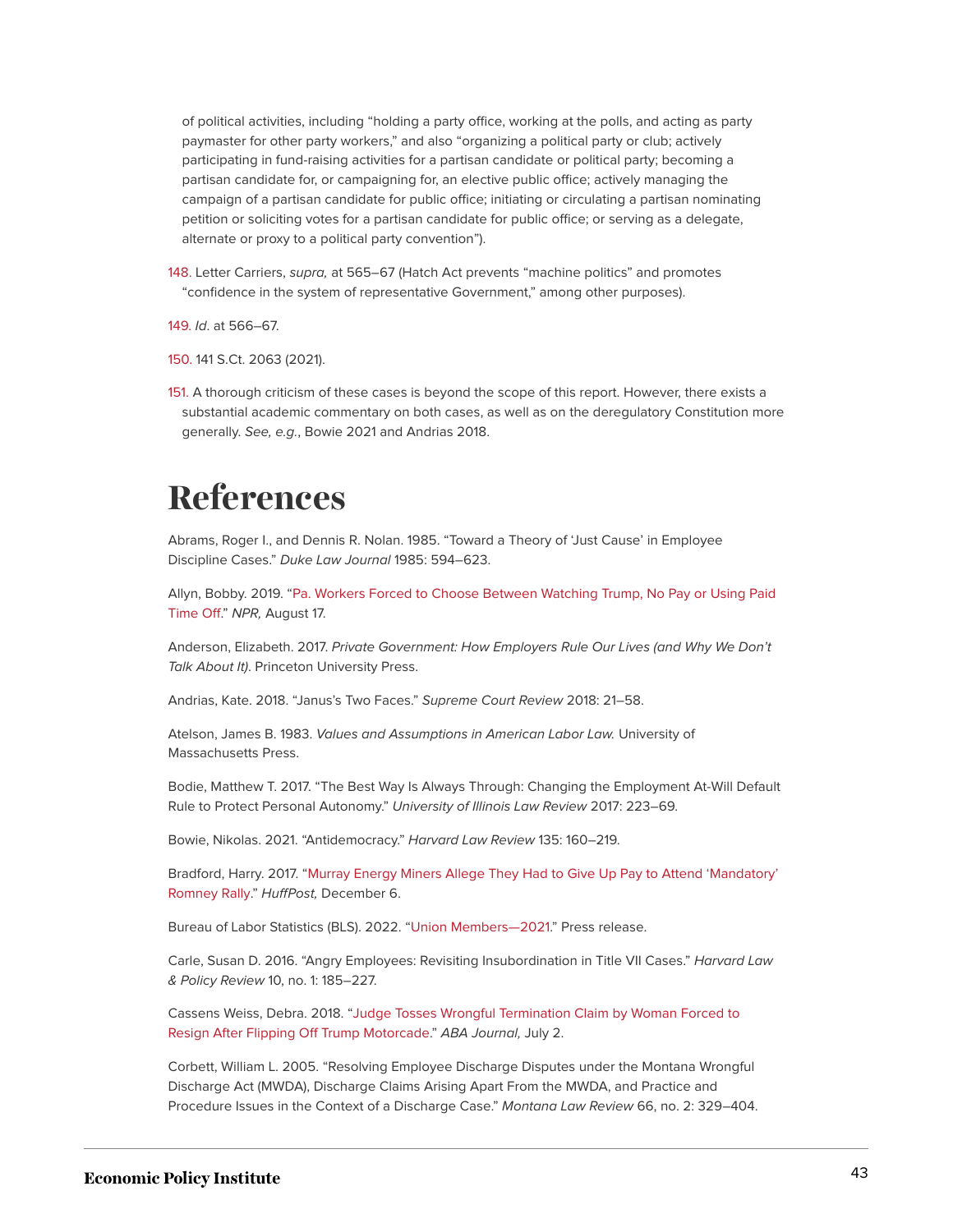Duff, Michael C. 2007. "Days Without Immigrants: Analysis and Implications of the Treatment of Immigration Rallies Under the National Labor Relations Act." Denver University Law Review 85, no. 1: 93–151.

Edwards, Kathryn Anne. 2022. Worker Mobility in Practice: Is Quitting a Right, or a Luxury? Economic Policy Institute.

Eidelson, Josh. 2020. ["Covid Gag Rules at US Companies Are Putting Everyone at Risk.](https://www.bloomberg.com/news/features/2020-08-27/covid-pandemic-u-s-businesses-issue-gag-rules-to-stop-workers-from-talking)" Bloomberg BusinessWeek, August 27.

Eidelson, Josh. 2021. ["Most Americans Can Be Fired for No Reason at Any Time but a New Law in](https://www.bloomberg.com/news/features/2021-06-21/new-york-just-cause-law-is-about-to-make-workers-much-tougher-to-fire) [New York Could Change That.](https://www.bloomberg.com/news/features/2021-06-21/new-york-just-cause-law-is-about-to-make-workers-much-tougher-to-fire)" Bloomberg BusinessWeek, June 21.

Eisenstadt, Leora, and Deanna Geddes. 2017. "Suppressed Anger, Retaliation Doctrine, and Workplace Culture." University of Pennsylvania Journal of Business Law 20, no. 1: 147–209.

Estlund, Cynthia L. 1995. "Free Speech and Due Process in the Workplace." Indiana Law Journal 71, no. 1: 101–51.

Estlund, Cynthia L. 1996. "Wrongful Discharge Protections in an At-Will World." Texas Law Review 74, no. 7: 1655–92.

Feinman, Jay M. 1976. ["The Development of the Employment At Will Rule](https://www.jstor.org/stable/844727)." American Journal of Legal History 20, no. 2: 118-35.

Finkin, Matthew. 1985. "Labor Law by Boz—A Theory of Meyers Indus., Inc., Sears, Roebuck and Co., and Bird Engineering." Iowa Law Review 71, no. 1: 155–98.

Finkin, Matthew W. 2006. "Life Away from Work." Louisiana Law Review 66, no. 4: 945–74.

Flake, Dallan F. 2019. "Interactive Religious Accommodations." Alabama Law Review 71: 67–114.

Garrahan, Matthew, 2017. ["Harvey Weinstein: How Lawyers Kept a Lid on Sexual Harassment](https://www.ft.com/content/1dc8a8ae-b7e0-11e7-8c12-5661783e5589) [Claims](https://www.ft.com/content/1dc8a8ae-b7e0-11e7-8c12-5661783e5589)." Financial Times, October 23.

Getman, Julius G. 2016. The Supreme Court on Unions: Why Labor Law Is Failing American Workers. ILR Press.

Gray, Alex. 2016. ["Freedom of Speech: Which Country Has the Most?](https://www.weforum.org/agenda/2016/11/freedom-of-speech-country-comparison/)" World Economic Forum.

Green, Aimee. 2019. ["Lawsuit: Oregon Construction Worker Fired for Refusing to Attend Bible Study](https://www.oregonlive.com/pacific-northwest-news/2018/08/lawsuit_oregon_construction_wo.html)." Oregon Live, January 29.

Green, Matthew W. Jr. 2014. "What's So Reasonable About Reasonableness? Rejecting a Case Law-Centered Approach to Title VII's Reasonable Belief Doctrine." University of Kansas Law Review 62, no. 3: 759–812.

Hemel, Daniel. 2017. ["How Nondisclosure Agreements Protect Sexual Predators](https://www.vox.com/the-big-idea/2017/10/9/16447118/confidentiality-agreement-weinstein-sexual-harassment-nda)." Vox, October 13.

Hertel-Fernandez, Alex. 2018. Politics at Work: How Companies Turn Their Workers into Lobbyists. Oxford University Press.

Hirsch, Jeffrey M. 2015. "Worker Collective Action in the Digital Age." West Virginia Law Review 117, no. 3: 921–59.

Kim, Pauline T. 1997. "Bargaining with Imperfect Information: A Study of Worker Perceptions of Legal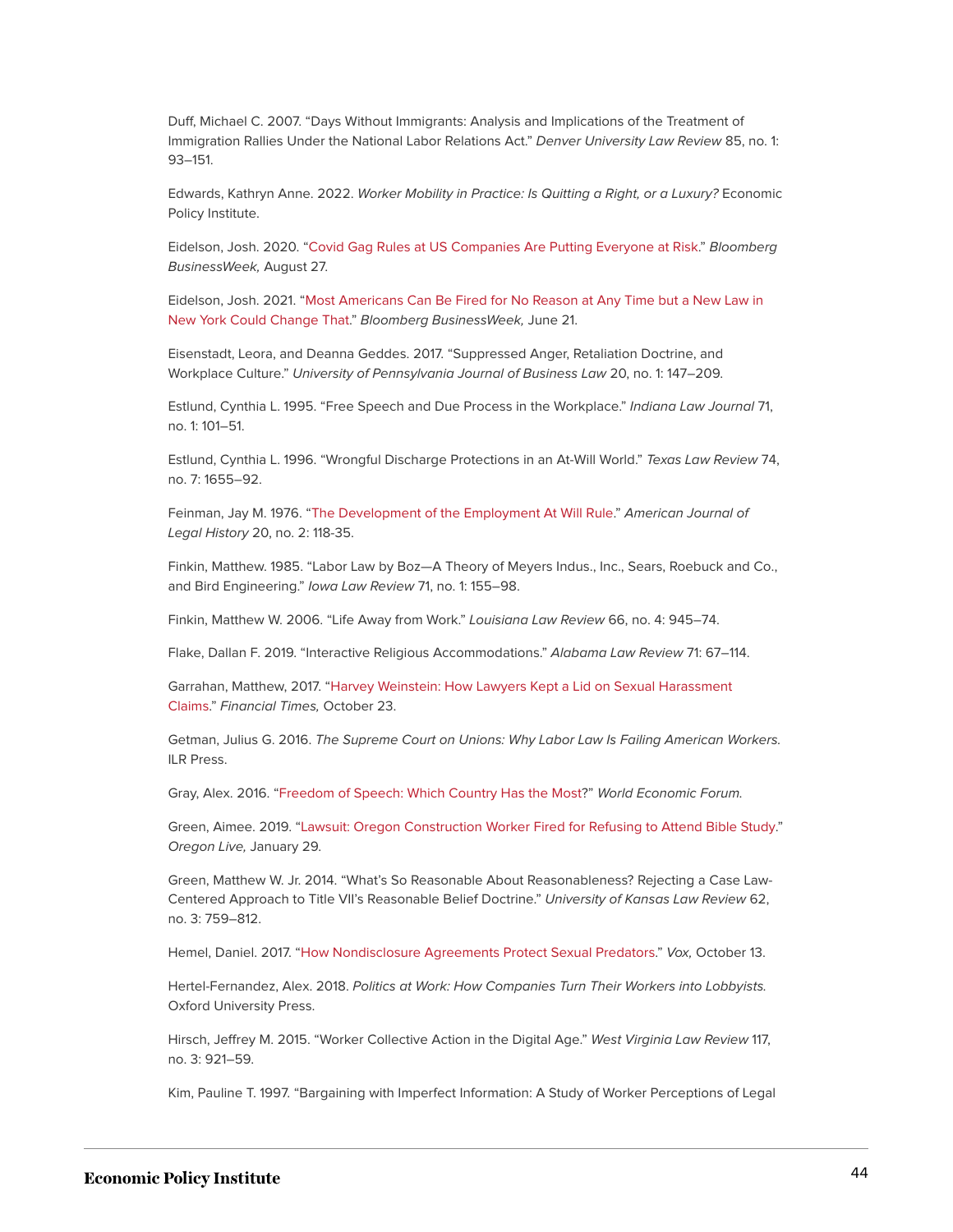Protection in an At-Will World." Cornell Law Review 83, no. 1: 105–60.

Klare, Karl E. 1978. "Judicial Deradicalization of the Wagner Act and the Origins of Modern Legal Consciousness, 1937–1941." Minnesota Law Review 62: 265–339.

Johnson, Jeffrey. 2019. "[Non-Disclosure Agreements and Arbitration Clauses in the #MeToo Era](https://www.jdsupra.com/legalnews/non-disclosure-agreements-and-30226/)." JD Supra, August 29.

Lee, Sophia Z. 2014. The Workplace Constitution from the New Deal to the New Right. Cambridge University Press.

Lin, Shirley. 2021. "Bargaining for Integration." New York University Law Review 96: 1826–1901.

Lobel, Orly. 2017. "The DTSA and the New Secrecy Ecology." Business, Entrepreneurship, & Tax Law Review 1, no. 2: 369–82.

Lobel, Orly. 2018. ["NDAs Are Out of Control. Here's What Needs to Change](https://hbr.org/2018/01/ndas-are-out-of-control-heres-what-needs-to-change)." Harvard Business Review, January 30.

Lopez, German. 2017. "[Study: People See Black Men as Larger and More Threatening than Similarly](https://www.vox.com/identities/2017/3/17/14945576/black-white-bodies-size-threat-study) [Sized White Men](https://www.vox.com/identities/2017/3/17/14945576/black-white-bodies-size-threat-study)." Vox, March 17.

Melzer, Andrew, and Whittney Barth. 2020. "Whether Employees Can Be Fired for Participating in Peaceful Protests." Illinois Law Review Online 2020: 221–34.

Mishel, Lawrence. 2022. The Legal "Freedom of Contract" Framework Is Flawed because It Ignores the Persistent Absence of Full Employment. Economic Policy Institute.

Moberly, Richard, Jordan A. Thomas, and Jason Zuckerman. 2014. "De Facto Gag Clauses: The Legality of Employment Agreements that Undermine Dodd-Frank's Whistleblower Provisions." ABA Journal of Labor & Employment Law 30, no. 1: 87–120.

Neumann, Richard K. Jr. 2017. "Academic Freedom, Job Security, and Costs." Journal of Legal Education 66: 595–605.

Naidu, Suresh, and Michael Carr. 2022. If You Don't Like Your Job, Can You Always Quit? Pervasive Monopsony Power and Freedom in the Labor Market. Economic Policy Institute.

Noah, Timothy. 2004. ["Bumper Sticker Insubordination](https://slate.com/news-and-politics/2004/09/the-insubordinate-bumper-sticker.html)." Slate, September 14.

Oswalt, Michael M. 2017. "The Right to Improvise in Low-Wage Work." Cardozo Law Review 38, no. 3: 959–1040.

Pagnattaro, Marisa Anne. 2004. "What Do You Do When You Are Not at Work? Limiting the Use of Off-Duty Conduct as the Basis for Adverse Employment Decisions." University of Pennsylvania Journal of Labor & Employment Law 6, no. 3: 625–84.

Perman, Stacy. 2018. "#MeToo Law Restricts Use of Nondisclosure Agreements in Sexual Misconduct Cases." Los Angeles Times, December 31.

Phelan, Jessica. 2012. "[Mitt Romney Tells Employers to 'Make It Very Clear' to Employees How to](https://theworld.org/stories/2012-10-18/mitt-romney-tells-employers-make-it-very-clear-employees-how-vote-video) [Vote](https://theworld.org/stories/2012-10-18/mitt-romney-tells-employers-make-it-very-clear-employees-how-vote-video)." The World, October 18.

Pincus, S. Richard, and Steven L. Gillman. 1983. "The Common Law Contract and Tort Rights of Union Employees: What Effect After the Demise of the At Will Doctrine." Chicago-Kent Law Review 59, no. 4: 1007–39.